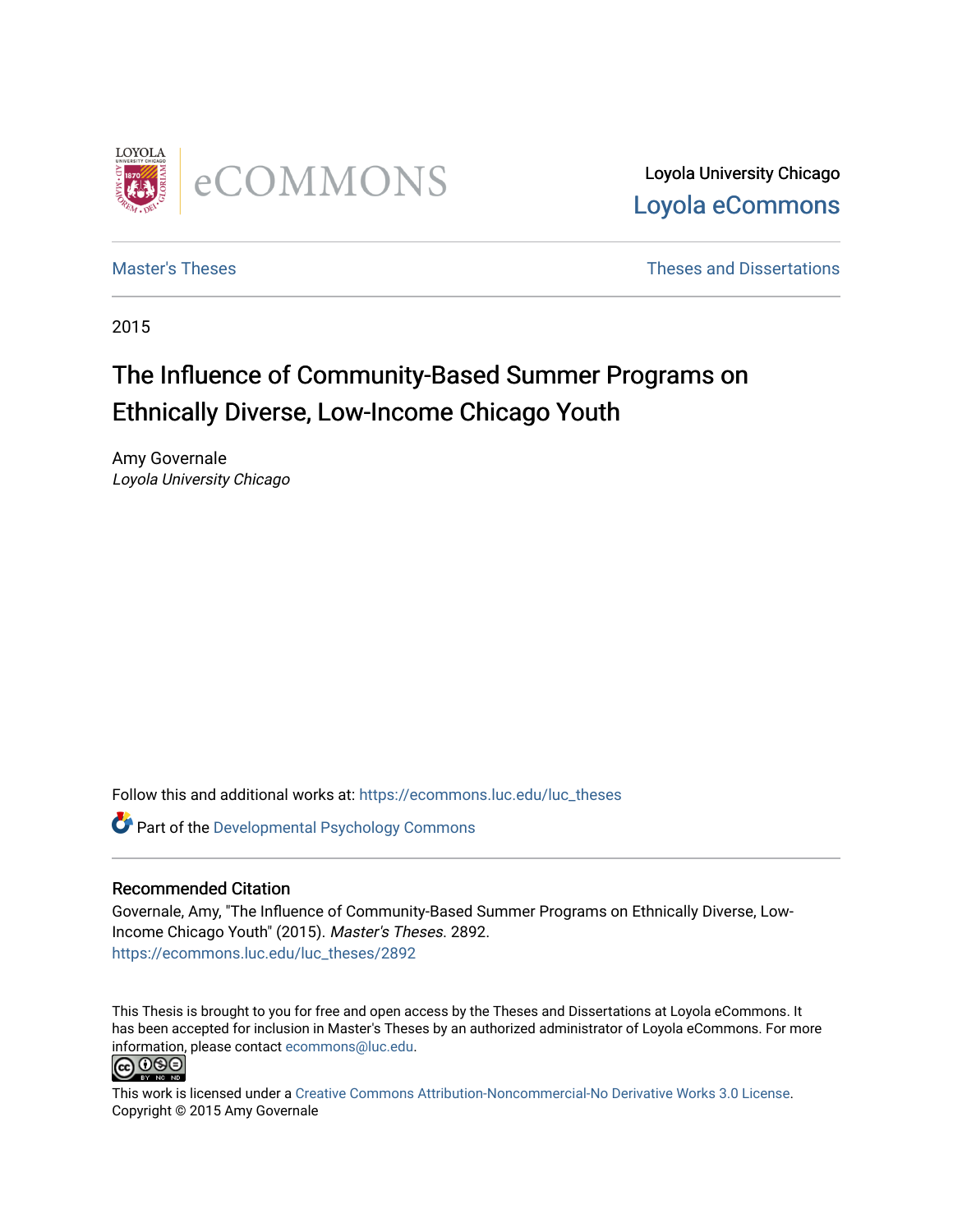# LOYOLA UNIVERSITY CHICAGO

# THE INFLUENCE OF COMMUNITY-BASED SUMMER PROGRAMS ON ETHNICALLY DIVERSE, LOW-INCOME CHICAGO YOUTH

A THESIS SUBMITTED TO THE FACULTY OF THE GRADUATE SCHOOL IN CANDIDACY FOR THE DEGREE OF MASTER OF ARTS

# PROGRAM IN DEVELOPMENTAL PSYCHOLOGY

BY

AMY GOVERNALE CHICAGO, IL AUGUST 2015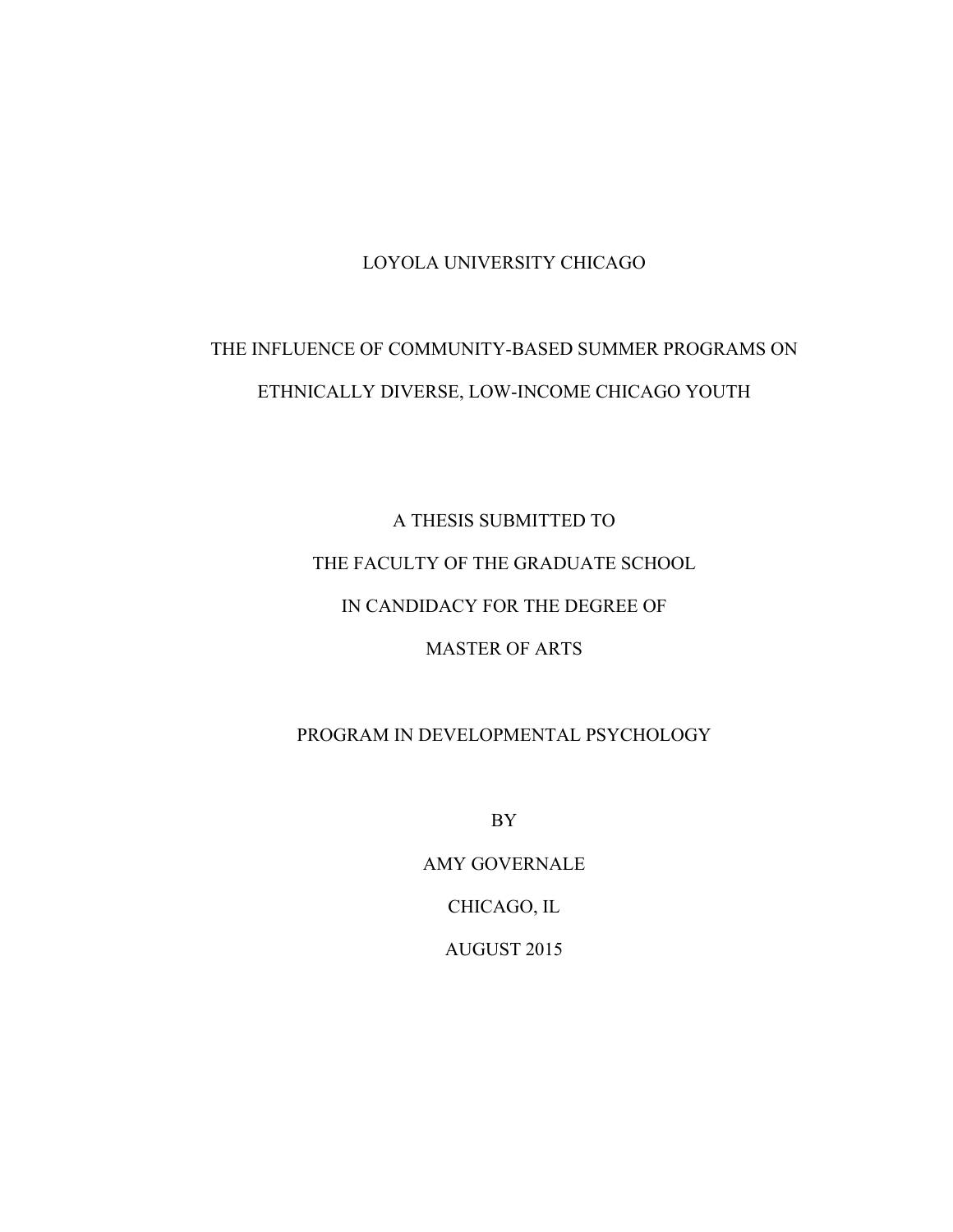Copyright by Amy Governale, 2015 All rights reserved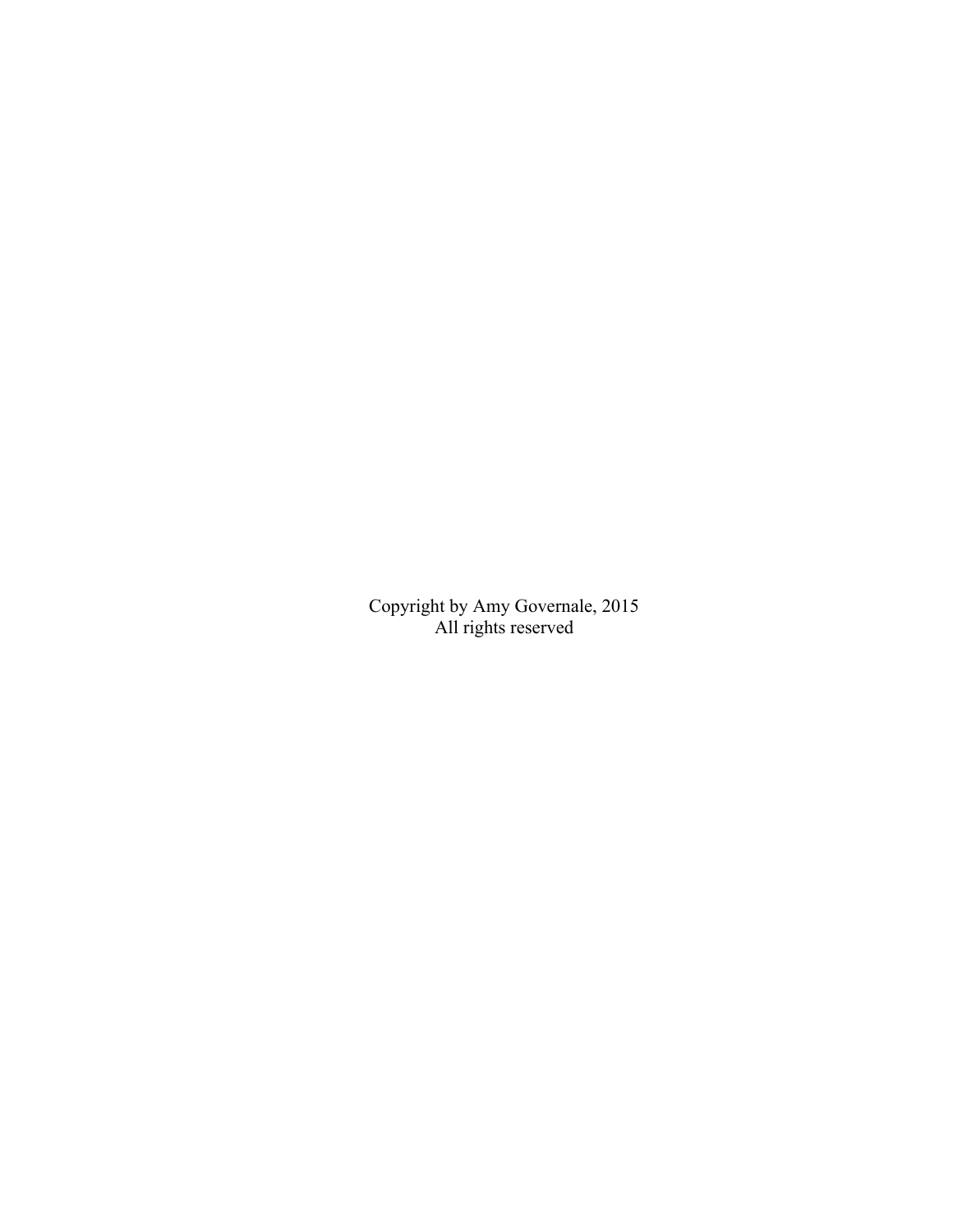# TABLE OF CONTENTS

| iv             |
|----------------|
| V              |
| $\mathbf{1}$   |
| $\overline{2}$ |
| 11             |
| 13             |
| 16<br>17       |
| 18             |
| 18             |
| 19             |
| 20             |
| 20             |
| 20             |
| 22             |
| 22             |
| 23             |
| 25             |
| 25             |
| 25             |
| 26             |
| 26             |
| 28             |
| 30             |
| 41             |
| 51             |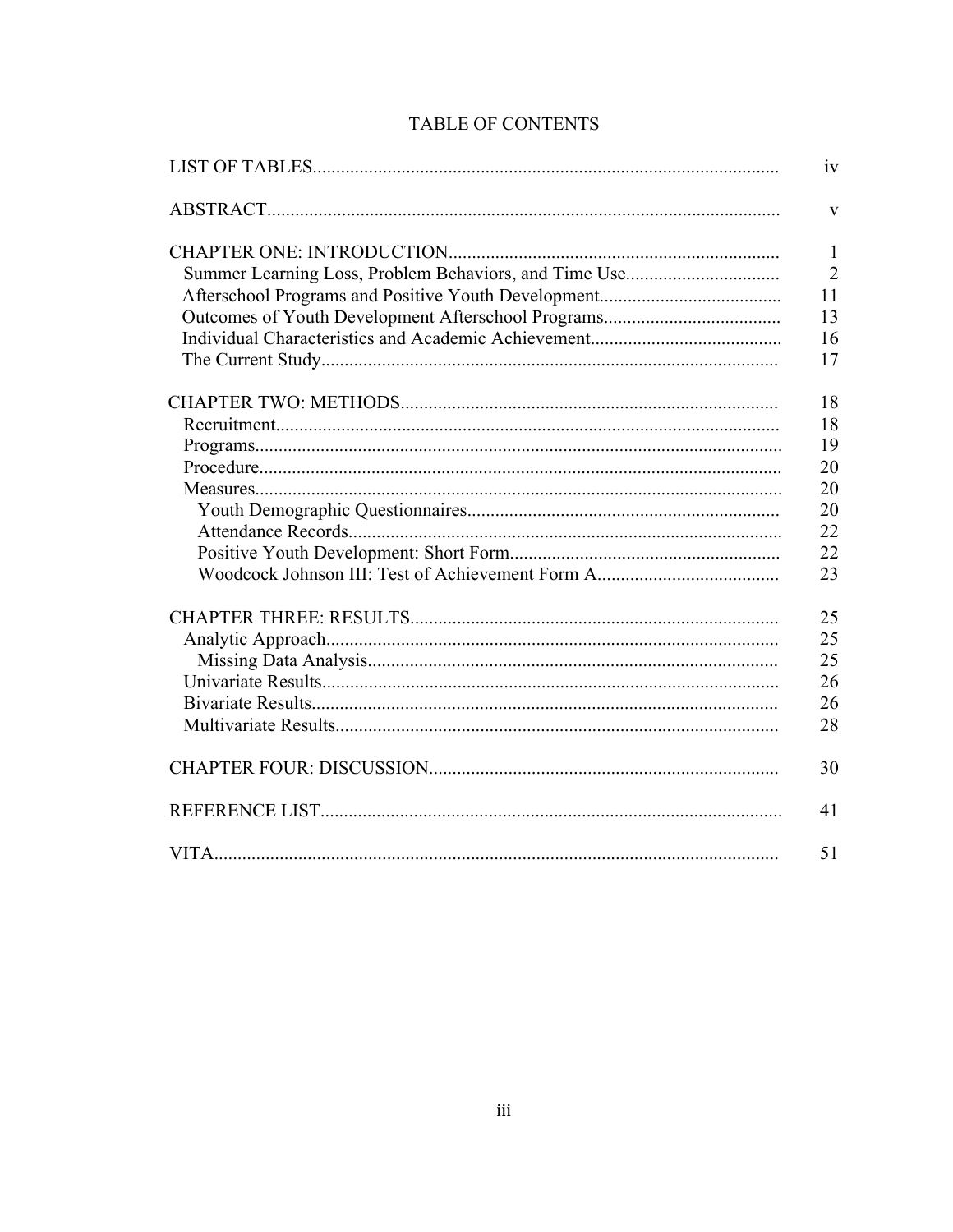# LIST OF TABLES

| Table 2. Correlational Results Between Academic Intensity and Academic and Social | 28 |
|-----------------------------------------------------------------------------------|----|
|                                                                                   |    |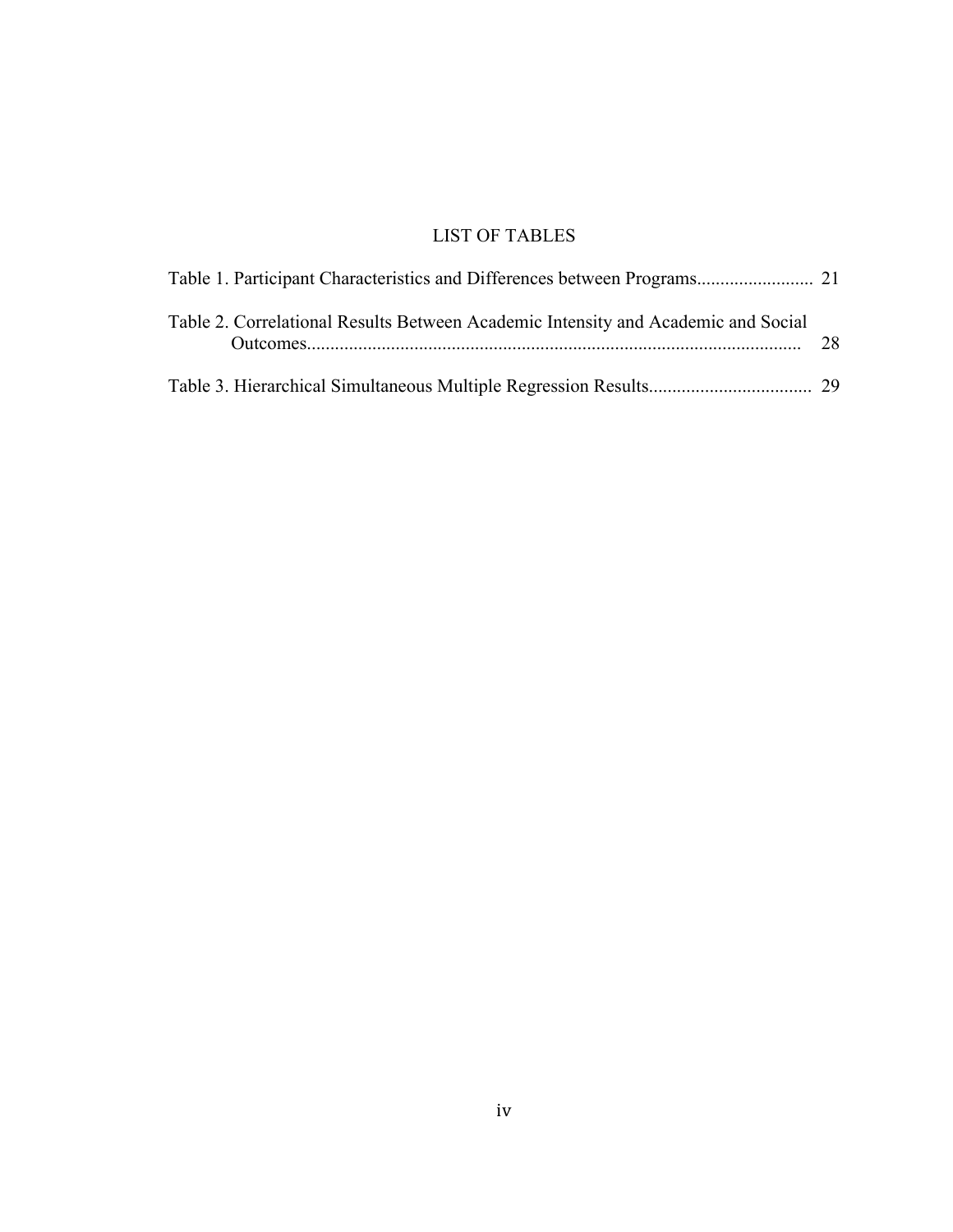# **ABSTRACT**

How youth spend their time has become an increasingly important factor in studying adolescent development. During the summer months, longer periods of unsupervised time have been associated with a loss of academic skills and lower socialemotional skills. One support for at-risk youth and adolescents might be summer programs housed in community-based organizations. Using a pre-post test design over an 11-week period, the present study examines the linkages among participation in summer programs, individual characteristics, and youth outcomes among ethnically diverse, lowincome Chicago youth. Analyses revealed ethnicity was related to math skills at the end of the summer, although the strongest predictor of mathematic ability at the end of the summer was academic skills at the beginning of the summer. Higher participation in summer programs was associated with more empathetic feelings on a self-report measure. Future directions and implications for studying community-based summer programs are discussed.

*Keywords*: summer learning loss, academic achievement, social skills, summer programs, low-income, positive youth development.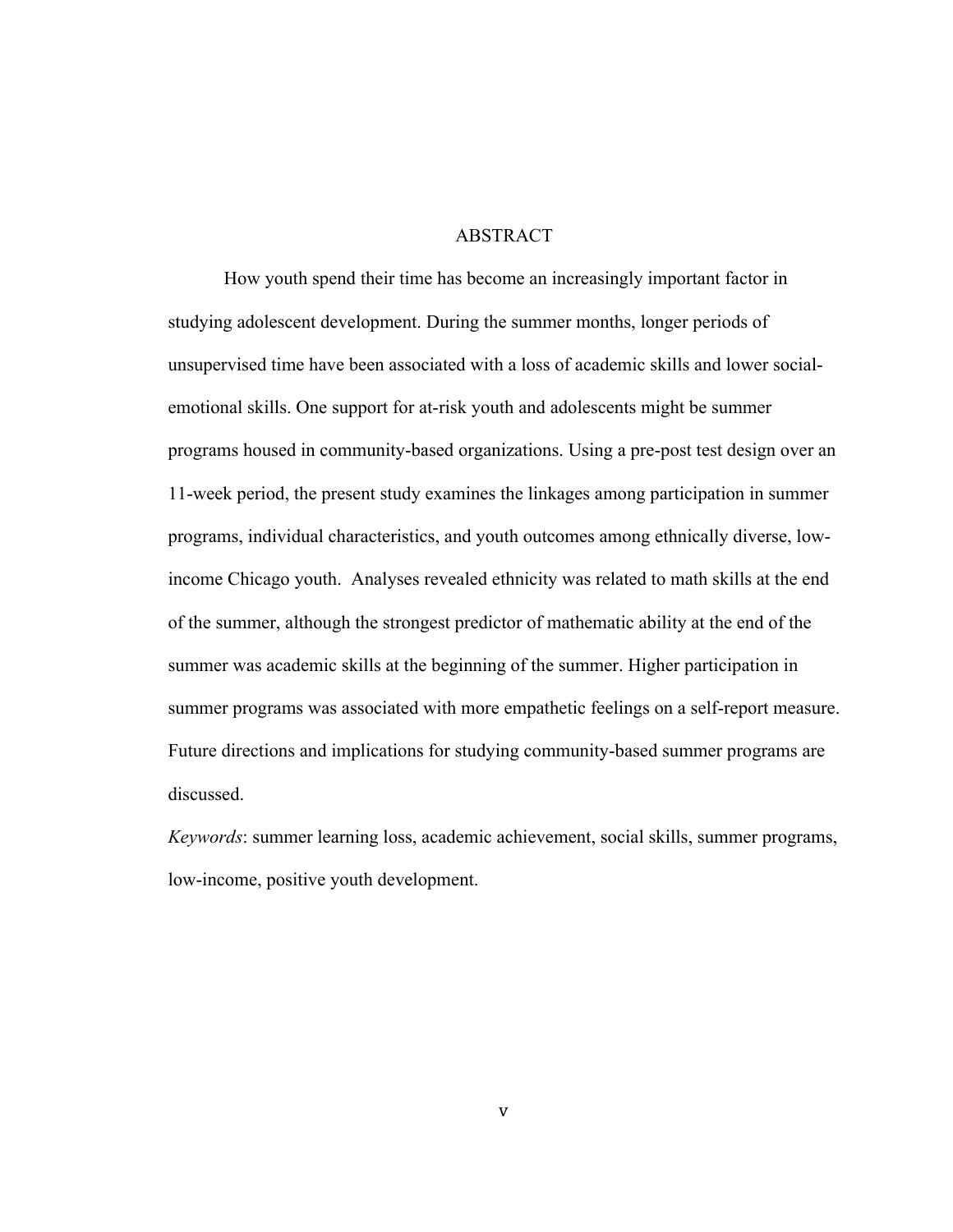### CHAPTER ONE

#### INTRODUCTION

From an adolescent's perspective, summer means freedom from the school-year responsibilities and all the accompanying stress. To a researcher, an adolescent's summer translates to longer periods of unsupervised time while likely engaging in tasks that provide little opportunity for growth in knowledge (McCombs, Augustine, Schwartz, Bodilly, Mcinnis, Lichter, & Cross, 2011). These long spans of unsupervised and unstructured time, such as hanging out with friends, are related to greater incidences of delinquency and problem behaviors in youth and adolescents (Fleming, Catalano, Mazza, Brown, Haggerty, & Harachi, 2008; Light, Rusby, Nies & Snijders, 2013; Parente, Sheppard & Mahoney, 2012). Without regular activities that challenge or engage, lowincome students begin their next school year with less knowledge than the end of the previous academic year (Cooper, Charlton, Valentine, & Muhlenbruck, 2000; Cooper, Nye, Charlton, James, & Greathouse, 1996). Therefore, efforts to close the achievement gap during the school year alone might be unsuccessful because teachers of low-income children have to spend more time re-teaching material at the start of the new school year (Fairchild, 2011; McCombs, et al., 2011; Slates, Alexander, Entwisle, & Olson, 2012). Despite the acknowledgement of summer learning loss, as well as the risks associated with unstructured and unsupervised time, researchers have only recently begun to incorporate summer time use into studies of youth and adolescent development (Parente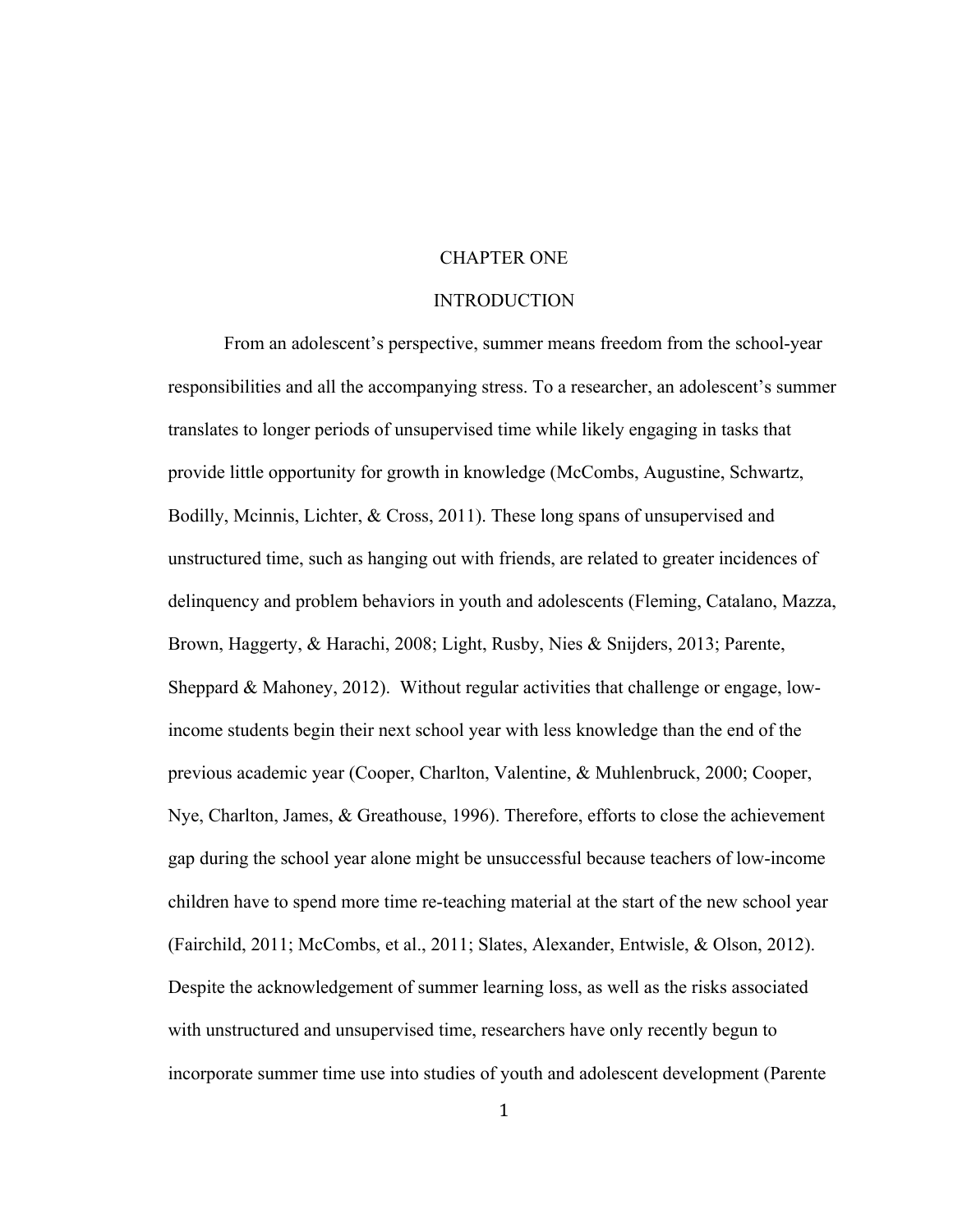et al., 2012). External supports, such as summer camps, summer schools, and community-based organizations serve as protective factors associated with unsupervised time (Fairchild, 2011; Kirschman, Roberts, Shadlow, & Pelley, 2010; McCombs et al., 2011; Thurber, Scanlin, Scheuler, & Henderson, 2007). Unfortunately, community-based summer programs are relatively unstudied compared to afterschool programs that take place during the school year (Kirschman et al., 2010; Parente et al., 2012; Riley & Anderson-Butcher, 2012). Community-based summer programs share many characteristics of community-based afterschool programs and school-based extracurricular programs, which have been shown to be effective in promoting academic, social-emotional, behavioral, and civic competencies (see Farb & Matjasko, 2012; Eccles & Gootman, 2002). To elucidate the relationship between community-based summer programs and youth outcomes, this study utilizes univariate, bivariate, and multivariate methods to determine how intensity of participation (measured as a function of days attended by total days of the program) and individual characteristics impact social skills and academic achievement at the end of the summer.

### **Summer Learning Loss, Problem Behaviors, and Time Use**

One of the most common theories why students lose knowledge between the months of June and September is known as the "faucet theory" (Alexander, Entwisle  $\&$ Olson, 2001). The faucet theory posits that during the school year, all students have resources that turn on their "faucets" to academic knowledge. Therefore, as long as there are no major disruptions to learning, all students have the opportunity to make relatively similar gains. How much access a student has to their faucet once school is out depends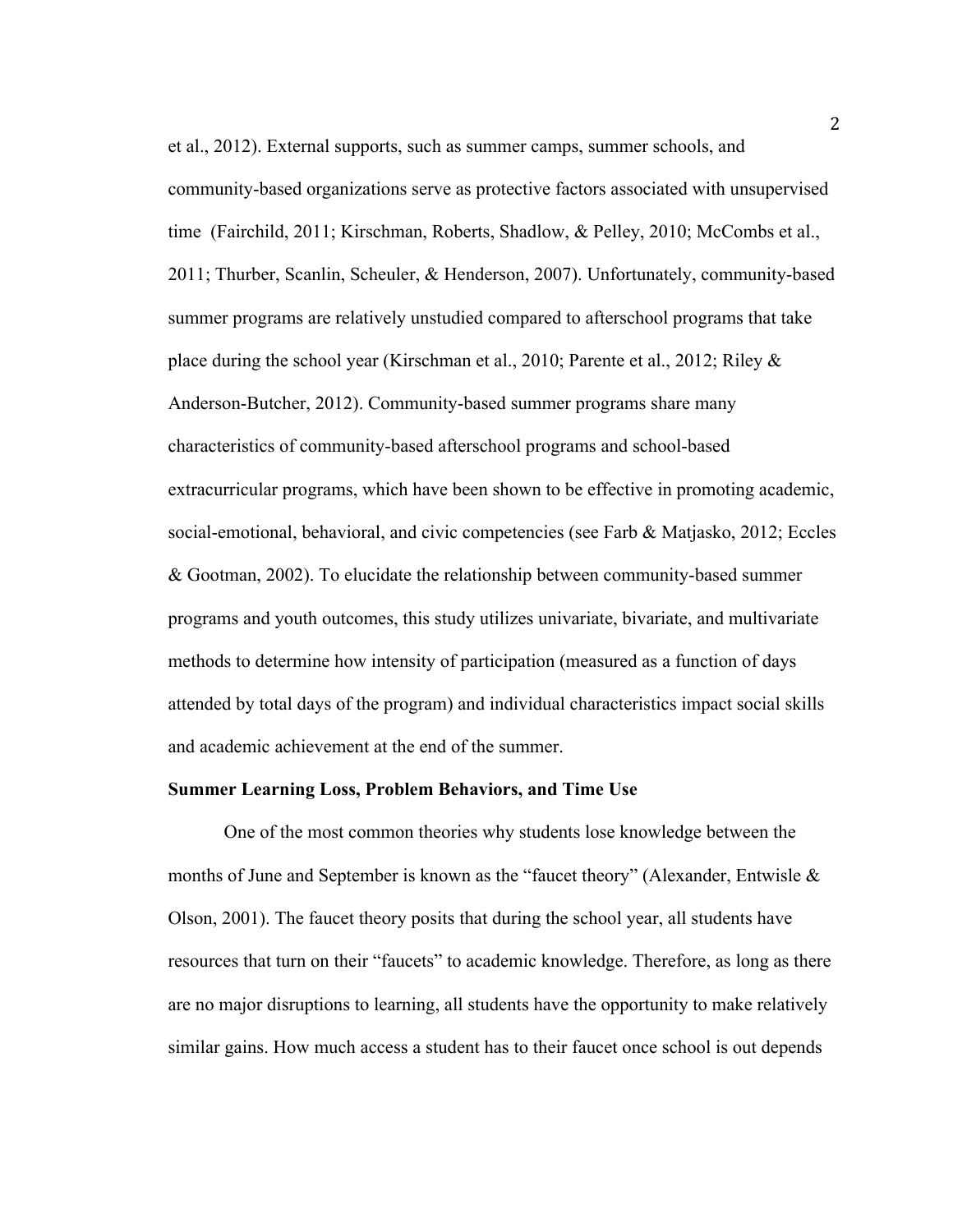on their activities over the summer. Students who engage in activities such as visiting libraries, checking out books, and conversing with adults tend to gain knowledge at similar rates of academic growth, whereas students who spend excessive time watching television have lower rates (Gershenson, 2013; Kim, 2004; Larson, 2001; Slates, et al. 2012). Depending on access to different types of activities, a one- to three-month loss in academic ability is estimated to occur after the 12 week summer break (Cooper, et al., 1996; Fairchild, 2001; McCombs, et al. 2011). Therefore, learning loss varies according to factors such as social-economic status (Benson & Borman, 2010; Cooper, et al., 1996), neighborhood context (Benson & Borman, 2010), and parental involvement (Antunes  $\&$ Ahlin, 2014; Parente, et al 2012;). These three facets of the youth's environment demonstrate the need for structured, organized activities to prevent detrimental outcomes over the course of the summer months.

For the past five decades, children from low-income household enter kindergarten with lower skills related to academic achievement, including lower levels of attention, persistence, and increased externalizing behaviors, compared to their middle-income peers (Reardon, 2011). As children age and begin taking standardized testing, gaps in academic achievement remain stable through high school (Duncan & Magnuson, 2011; Reardon, 2011). It has been suggested by some researchers that summer learning loss due to low socio-economic status (SES) predicts a more than half of the variance in the U.S. achievement gap found during the school year (Alexander et al. 2007). Despite the relevance of summer learning loss to academic abilities and classroom behavior at the beginning of each school year, the moderating effect of household income has only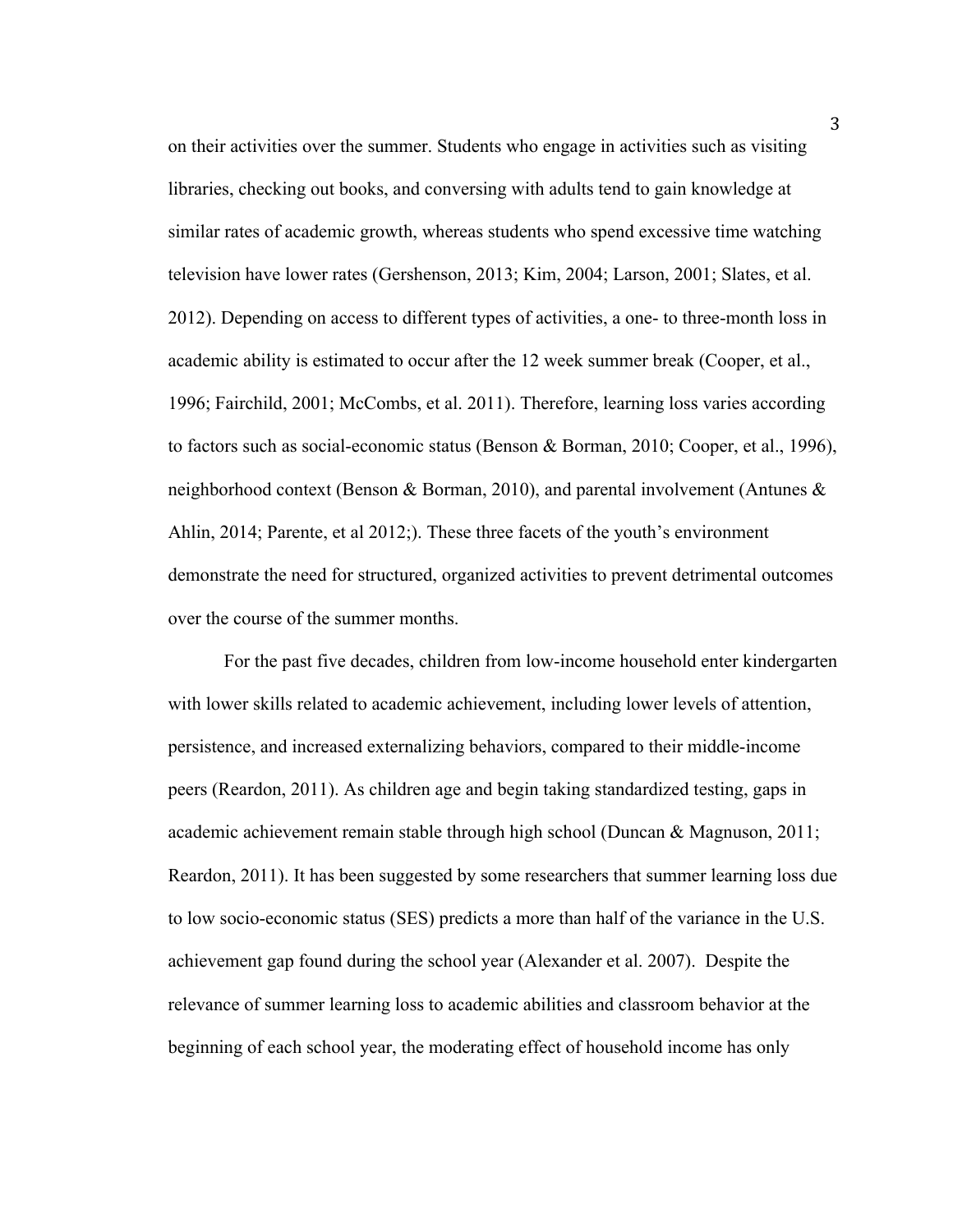recently been examined (Alexander, Entwisle & Olson, 2007; Light et al., 2013). A nationally representative study using the Early Childhood Longitudinal Study-Kindergarten Cohort (ECLS-K), found that low-income children lost the most knowledge over the summer months, middle-income children retained their skills, while high-income children improved (Benson & Borman, 2010). Other studies have found similar patterns of low-income students incurring losses in academic proficiency while middle-income students either retain or continue to gain proficiency (Cooper, et al., 1996; Cooper, et al., 2000; Gershenson, 2013; Slates, et al., 2012;). Even more troubling, losses accumulate over the years, thereby exacerbating the distance between low-class and middle-class groups despite relatively similar rates of academic growth throughout the school year (Benson & Borman, 2010).

In the education literature, two alternatives have been proposed to combat summer learning loss: extended school years and modified school calendars. Extended school years increase the number of days that children attend school, thereby shortening summer vacation. However, opponents argue extended school years might lead to greater teacher and student burnout, as well as cost significantly more money for school districts (Cooper, Valentine, Charlton & Melson, 2003). Alternatively, modified school calendars retain the same number of school days as a traditional school calendar, but alternate short breaks after a set number of weeks (similar to a university schedule). A meta-analysis of the effectiveness of American schools with modified calendars found that on average, modified school calendars has a significant, albeit small increase (one-twentieth of a standard deviation) in student's achievement relative to traditional school calendars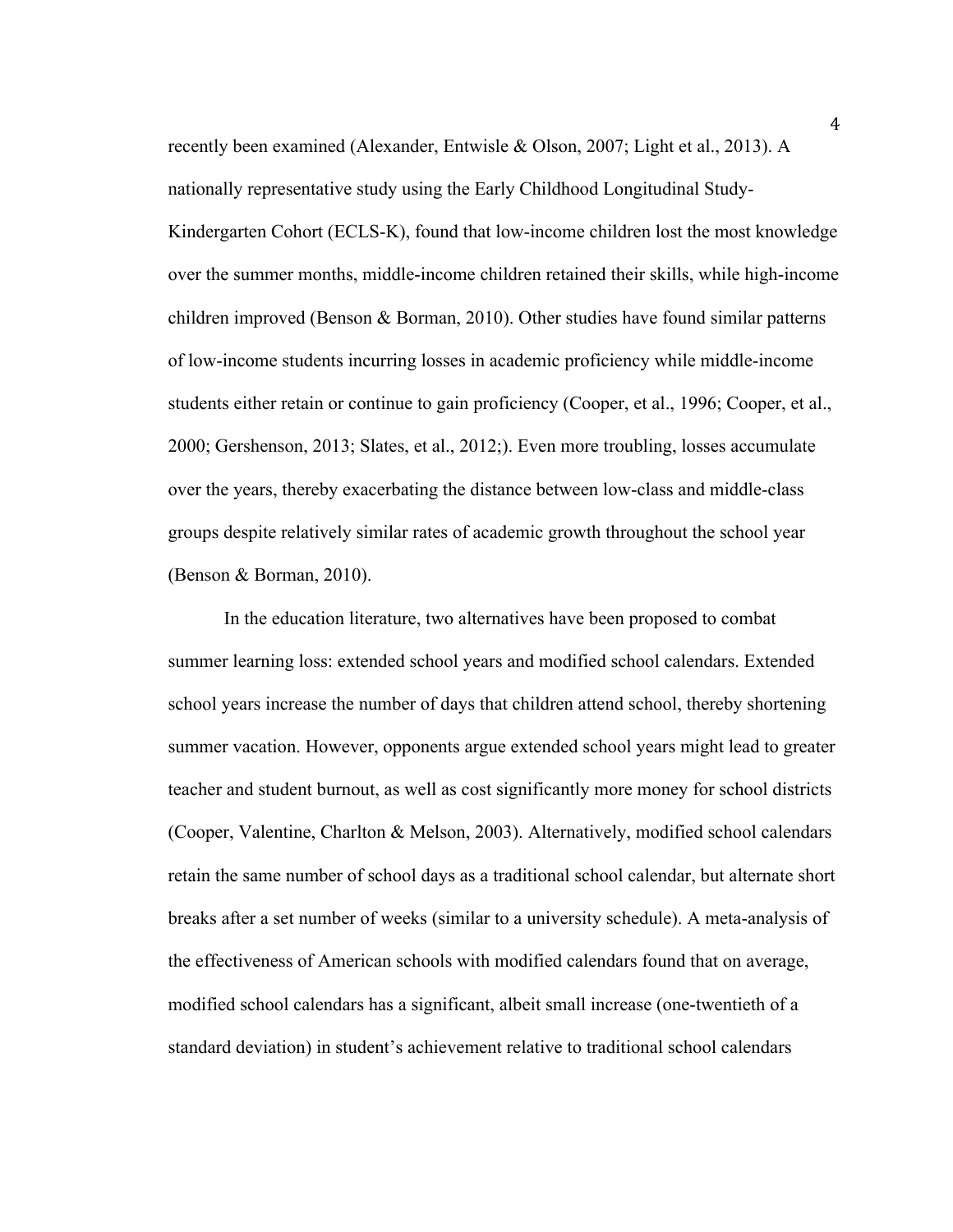(Cooper et al., 2003). However, when comparing moderating effects of student populations, schools that served low SES students showed significant improvement in academic achievement, whereas mixed or middle income serving schools showed little to no improvement relative to traditional school years (Cooper et al., 2003). The results of this meta-analysis point to the unique risks for low-income students over the consecutive 12-week summer vacation. However, modified school systems suffer from some of the same criticisms as the extended school year model. Namely, it is cost prohibitive without showing dramatic improvements, requires sophisticated logistical planning from school administrators, and may not necessarily translate to more effective classroom strategies by teachers (Cooper et al., 2003).

If modified school systems are unrealistic for a majority of low-income youth, an attractive substitute would be to make more school-related resources and activities available over the summer. The faucet theory explains that over the summer, students from middle and high SES families have more access to the types of resources school can provide and therefore can make small gains in learning over the summer (Alexander et al., 2001; 2007). These resources include physical materials, such as books, games, and computers, as well as social capital, such as interactions with adults who have expectations for productive time use (Entwisle, Alexander, & Olson, 2001). While it is conceivable that all adolescents have access to free or low-cost stimulating activities, such as public libraries, only a small portion of low-income youth are likely to utilize this resource (Kim, 2004; Slates et al. 2012). Instead, low-income youth increase their television watching by two hours over the summer (Gershenson, 2013). Low-income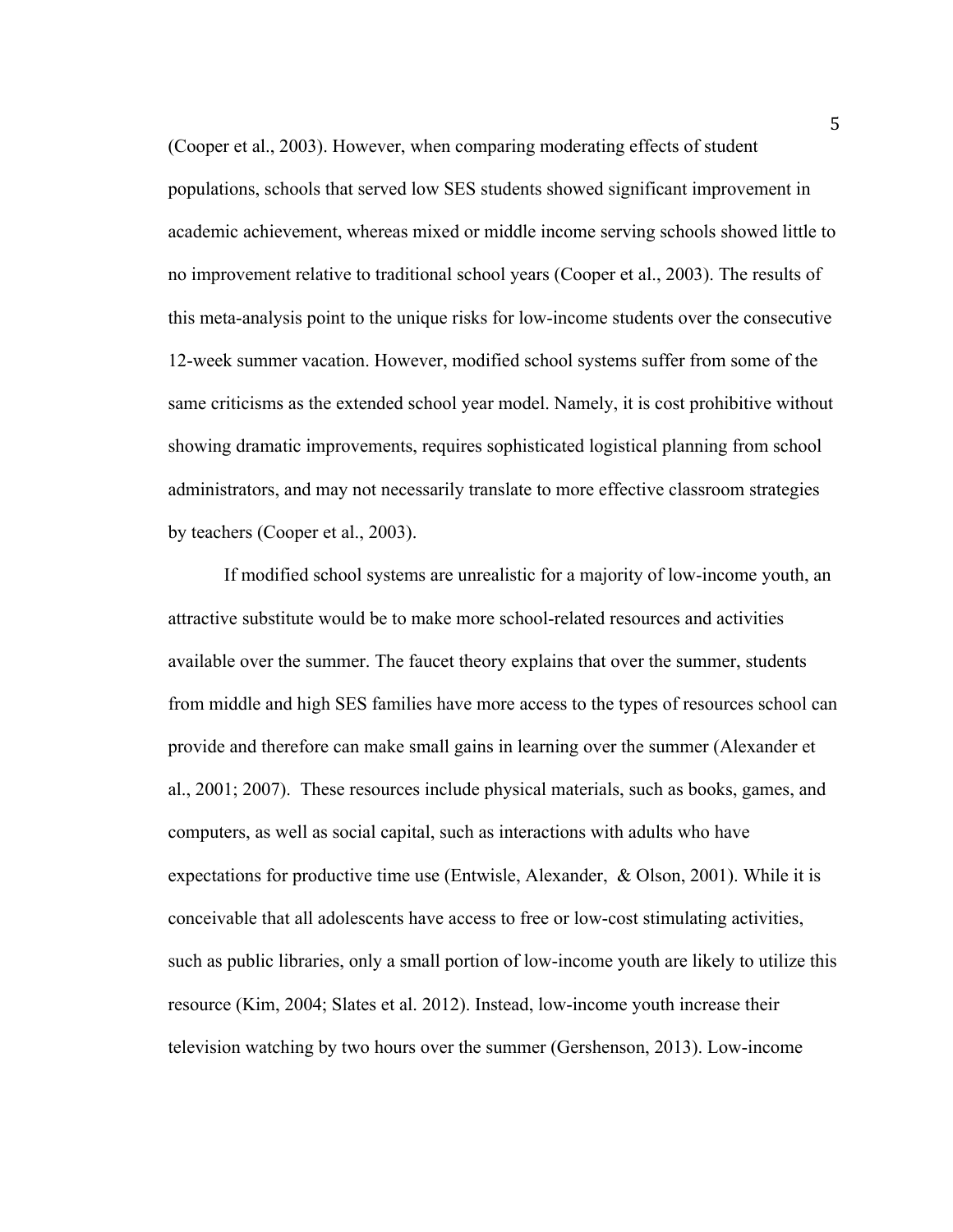youth who do check out books from the library, are also likely to have parents who invest more time conversing with their children and have been shown to have similar levels of academic growth over the summer as their middle income peers (Slates et al. 2012). In addition to the multiple risk factors faced by youth who grow up in poverty, it is clear to see how a lack of opportunity to participate in diverse, cognitively stimulating activities during the summer contributes to deficits in academic outcomes for low-SES students (Barkto & Eccles, 2003; Halpern, 2000; Slates et al., 2012).

What are some additional protective factors available to low-income students to combat summer learning loss? To answer this question, a deeper understanding regarding adolescent time use is required. For decades, researchers have been interested in how adolescent activities outside of the classroom impact developmental outcomes. The earliest example of this occurred in 1935 when Mattie Crumpton Hardy published an article observing small positive relations between adjustment and time spent in recreational and educational clubs, and negative associations between adjustment and time spent at the movies (Hardy, 1935). Although most current studies focus on time use during the school year, thus limiting generalizations, a clear distinction between supervised and unsupervised time use can be found (e.g. Bartko, & Eccles, 2003; Larson, 2001; Mahoney & Stattin, 2000). More time spent in supervised, organized out-of-school time activities is generally related to better academic outcomes such as lower rates of school dropout, better grades and higher educational attainment (Fletcher, Nickerson,  $\&$ Wright, 2003; Mahoney & Cairns, 1997; Mahoney, Cairns, & Farmer, 2003; Nelson & Gastic, 2009; Posner & Vandell, 1994).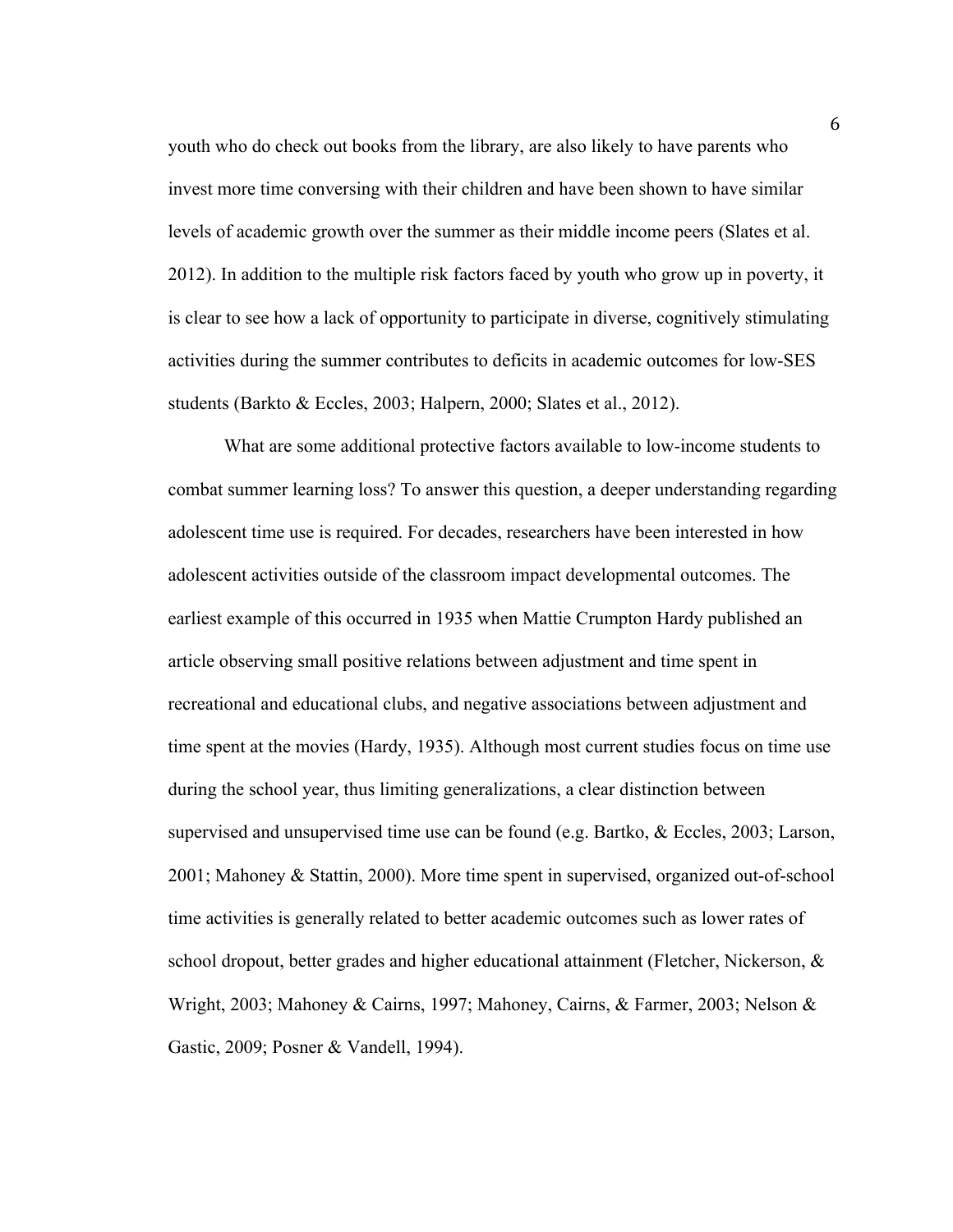With the absence of school, a majority of adolescents' time is made up of discretionary time during the summer. Chores, which are expected for most adolescents but are not developmentally interesting or challenging, account for less than one hour per summer day for the average American child and adolescent (Larson, 2001). With growing autonomy to chose how to spend their remaining 23 hours of the day, adolescents report spending more time away from their parents in both structured and unstructured activities (Fleming et al., 2008; Lam, McHale & Crouter, 2014). There is also a shift from spending an increasing time with friends of the same gender to spending increasing time with opposite sex friends or in mixed sex peer groups (Lam et al., 2014). Although more unsupervised time than usual with mixed sex peers was related to more reported problem behaviors and depressive symptoms, more supervised time with mixed sex peers than usual was related to better school grades (Lam et al. 2014). This again points to the idea that youth who spend time in supervised care or organized activities are likely to gain knowledge or academic skills even while spending time with peers (McCombs, et al. 2011; Parente et al., 2012). It should be noted that some studies of community-based activities show youth who spent time in centers with low supervision and structure report increased antisocial behavior (Mahoney & Stattin, 2000; Osgood, Wilson, O'Malley, Bachman & Johnston 1996; Parente et al., 2012). Therefore, to be a protective resource an activity must have appropriate levels of supervision by adults to discourage externalizing behaviors or delinquency.

Unsupervised time is consistently related to higher incidence of problem behaviors, such as deviancy and anti-social behavior, in part because it is thought to be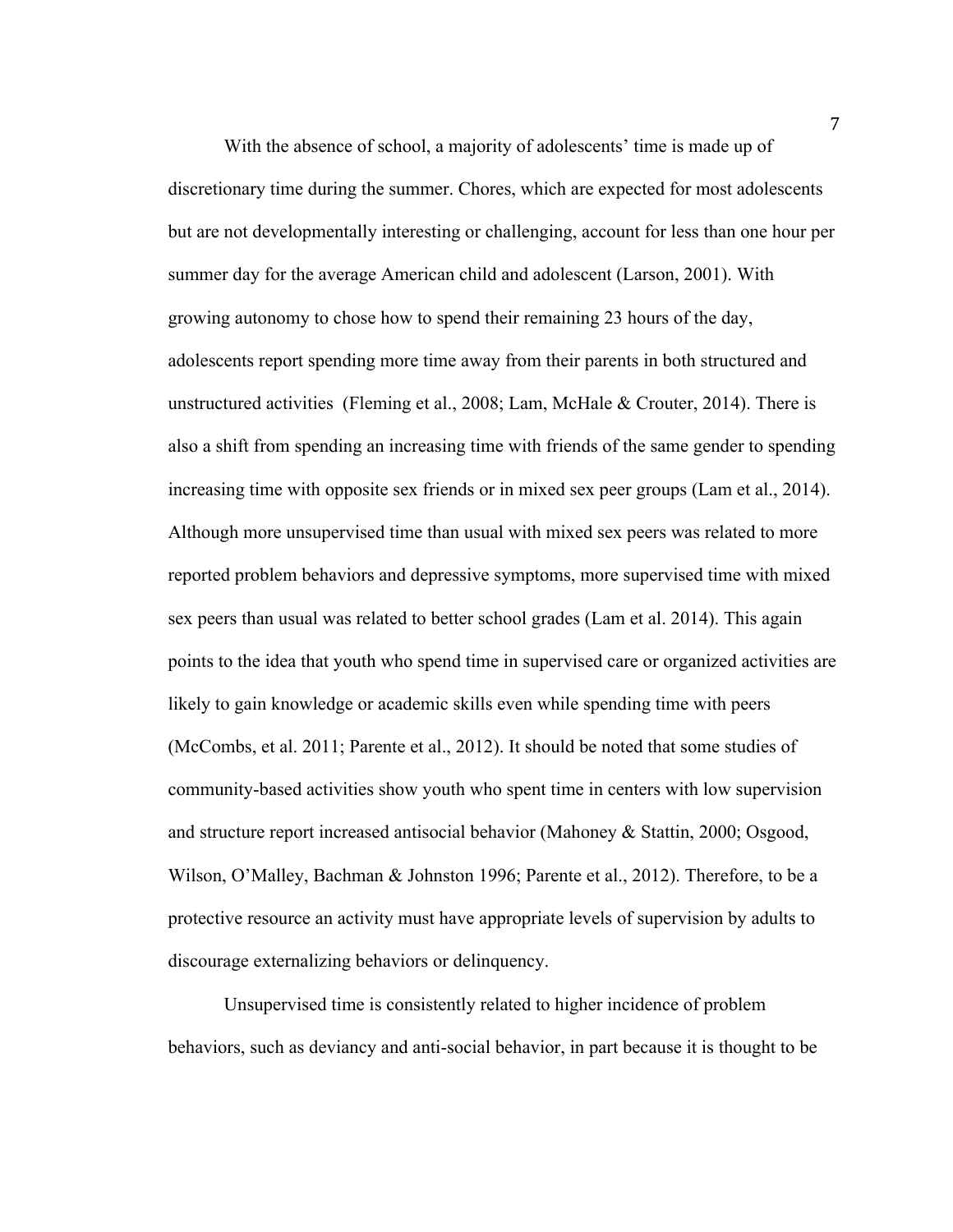socially rewarding among adolescents (Fleming et al., 2008; Lam & McHale, 2014; Mahoney & Stattin, 2000; Osgood et al., 1996). However, authoritative parenting by low-SES parents, who may not be able to afford organized care, protects from some negative outcomes of self-care or deviant peer association (Antunes & Ahlin, 2014; Collins, Maccoby, Steinberg, Hetherington & Bornstein, 2000; Parente et al., 2014). In a study of summer time use, youth who spent a majority time caring for themselves, but whose parents had high awareness of their activities (i.e. who they spend time with and how they are spend their money), showed similar outcomes to youth who spend time in supervised, organized activities (Parente et al., 2012). However, these results are not exactly clear-cut. Harsher or more demanding parents might keep their teens in line at the expense of infringing on their growing desire for autonomy, therefore creating familial stress (Collins et al., 2000). For example, one study showed stricter curfew was predictive of more anxiety symptoms in low-income adolescent females (Elliot, Leventhal, Shuey, Lynch & Levine-Coley, 2014). Importantly, these symptoms were strongest in youth who lived in poor-quality housing, indicating that the increased time in a perceived unsafe space might be the true cause behind this relationship. These complex environments are important to consider when thinking about the motivation for low-SES students to participate in community-based programs and the barriers that impede participation.

Examining where youth spend their time within a community is crucial to understanding achievement among low-income youth. For one, factors such as neighborhood cohesion or disorganization greatly impacts mental and social functioning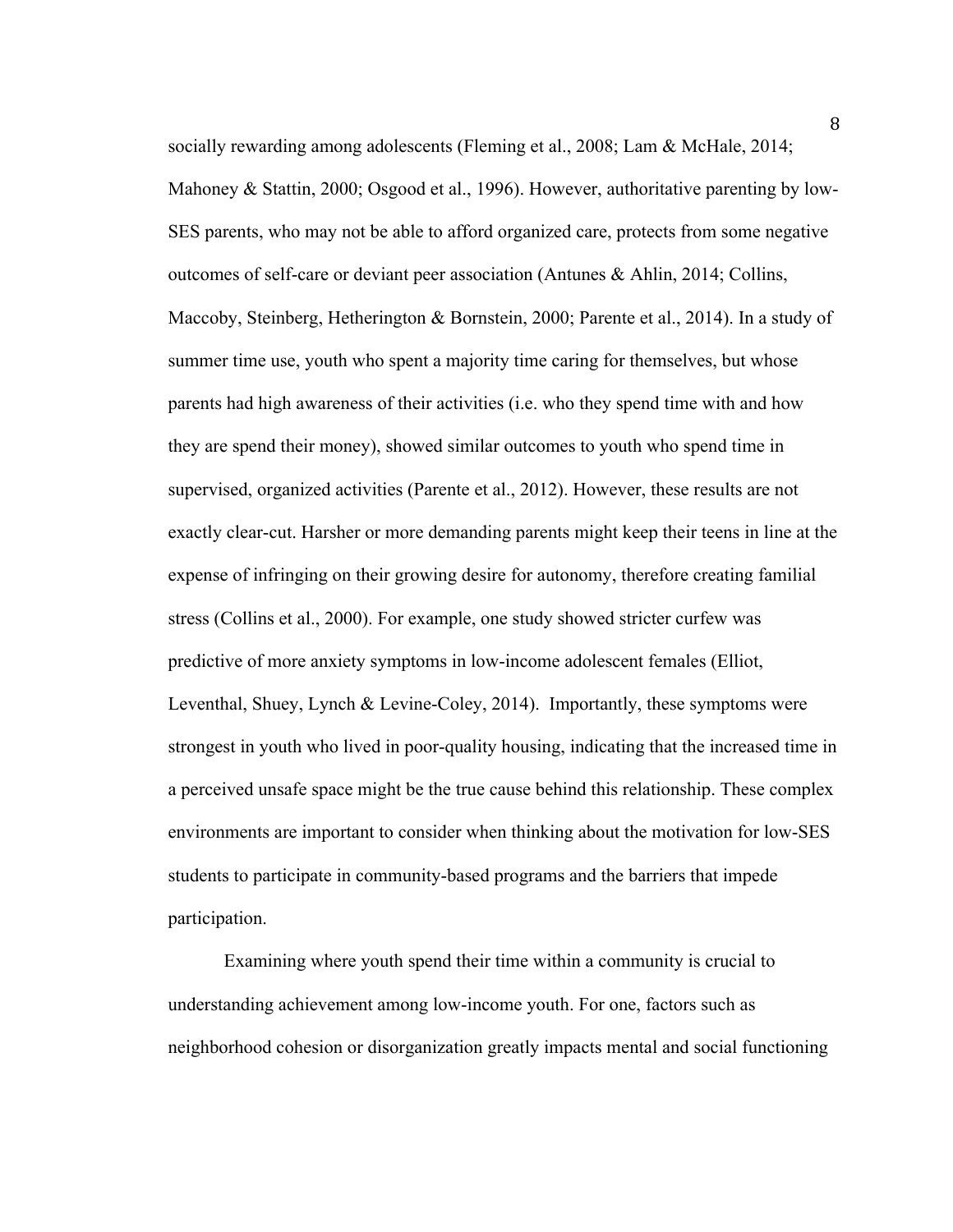of children and parents (Elliot et al., 2014; Fuller-Rowell, Evans, Paul, & Curtis, 2014; Popkins, Acs & Smith, 2009; Williams & Merten, 2014). In Benson and Borman's (2010) seasonal learning study, only high SES neighborhood context significantly predicted summer learning gains beyond individual child characteristics. Low-income neighborhoods might play an adverse role, especially impacting parent's ability to effectively parent (Collins et al., 2000; Williams & Merten, 2015). These results indicate neighborhood collective efficacy, or belief that neighbors will support or watch-out for each other as a driving force behind adolescent's behavior. Mirroring the need for supervision in afterschool and home contexts to regulate behaviors, neighborhoods that have low levels of collective efficiency are associated with negative outcomes such as higher substance use (Fagan, Wright & Pinchevsky, 2013). Additionally, youth are more likely to report feeling unsafe at community-based programs in violent neighborhoods, perhaps due to the increased exposure to the violence on the streets (Fauth, Roth, & Brooks-Gunn, 2007; McDonald, Deatrick, Kassam-Adams & Rickmond, 2011, Pedersen & Seidman, 2005).

Despite the challenges within low-income areas, community-based programs might be more relevant when examining academic achievement in low-income populations. Participation levels in school-based activities and childcare have clearly diverged along social class for generations, with rates for high SES and White students exceeding low-SES and ethnic-minority students (Bouffard, Wimer, Caronogan, Little, Dearing & Simpkins, 2006; Halpern, 2000; Hofferth, 1995). Unlike middle-income students, low-income children are more likely to attend community-based youth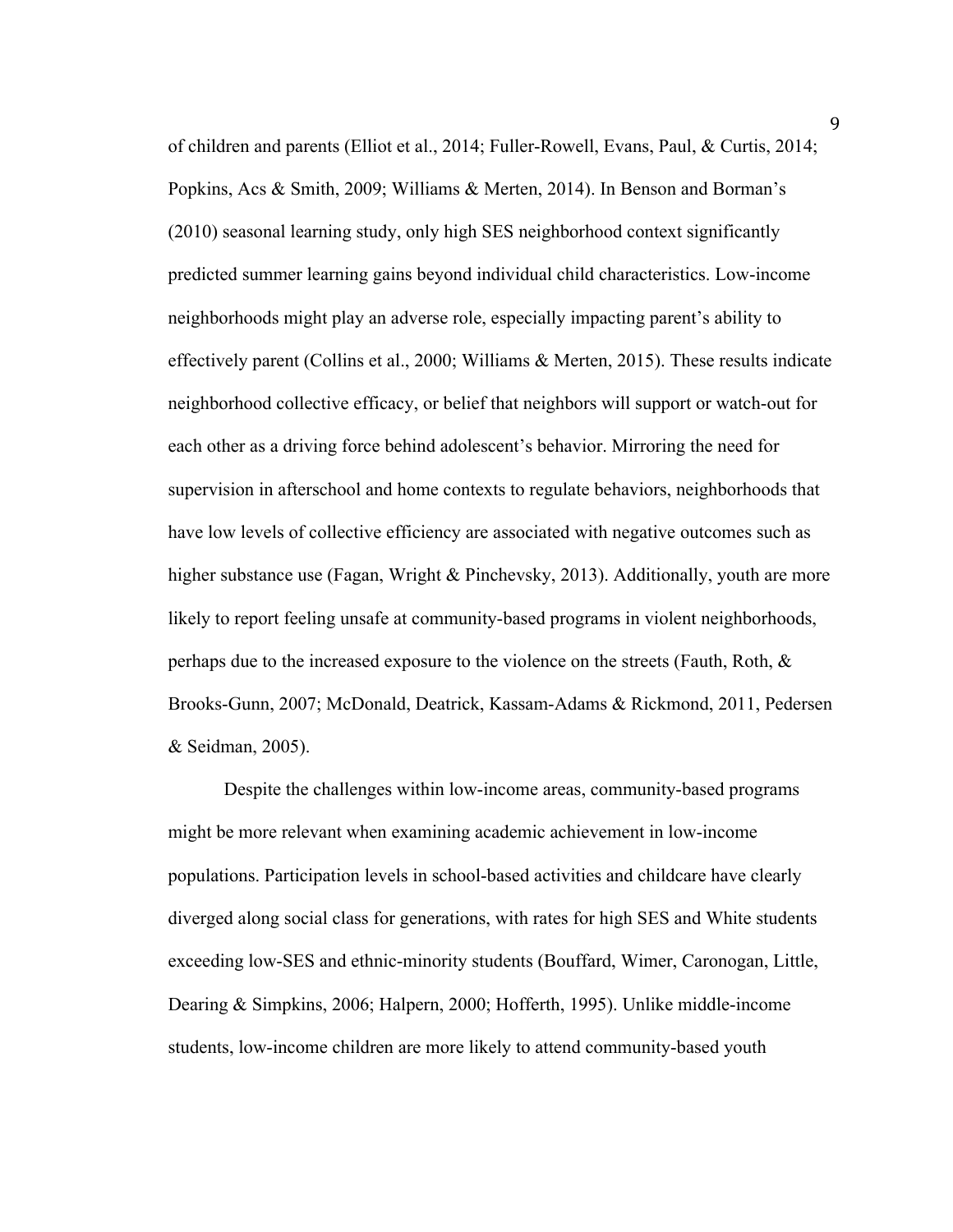development programs (Nelson & Gastic, 2009; Pedersen & Seidman, 2005). One reason for lower extracurricular participation is that few attractive school-based programs may actually exist, or less available resources exist for low-income parents to purchase necessary equipment (Halpern, 2000; Hall, Yohalem, Tolman & Wilson, 2004; McCombs, et al. 2011). Second, schools, which increasingly feel pressured from political and budgetary constraints to concentrate on common core curriculum, more often cut the social-emotional extracurricular activities that community programs offer (Hall, et al. 2003; McComb, et al. 2011; Posner & Vandell, 1994). Finally differences in parental expectations might drive selection of participation and activity type. Middle-class parents care more about allowing the adolescent to choose activities that best fit their interests and talents, while low-income parents are more concerned with providing a safe environment and opportunities for social mobility (Bennet, Lutz & Jayaram, 2012). This is ironic, considering youths' concerns regarding safety in community-based programs located in poorer neighborhoods.

Unfortunately, few conclusions can be drawn about the role of community-based summer programs among at-risk students from the extant literature. Studies that do examine summer program impacts on low-income students are often case studies of specific programs that do not account for selection factors (e.g. Fredricks & Simpkins, 2011; Kirschman, et al. 2010). Additionally, a common critique of summer learning loss involves confounding school effects, meaning that academic tests given at the beginning and end of the school year are rarely given on the first and last day of the academic calendar (Cooper, et al. 2000; Light, et al. 2013). One exception is a series of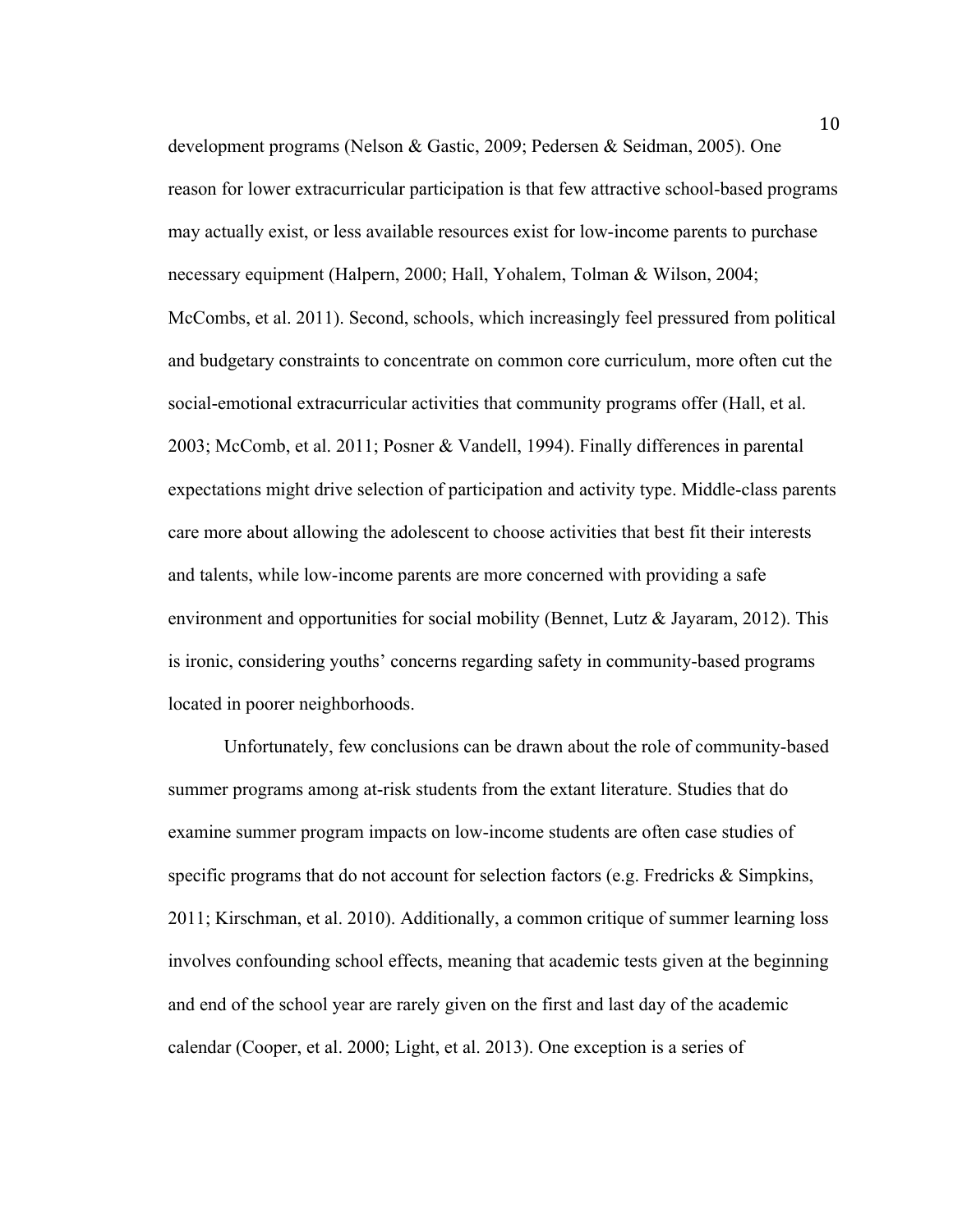monographs published by the RAND Corporation and the Wallace Foundation, examining the role of summer learning programs on youth in five different cities (McCombs, et al. 2011). The study is an extensive examination of various summer programs designed with specific goals of provides stimulating learning activities in supervised settings including, voluntary and mandatory summer learning programs, remedial summer schools, and community-based organizations. The authors found that while not all programs succeed in their mission to protect from summer learning loss, all programs have such potential to succeed. They conclude that effective summer learning programs all have the following qualities, "smaller staff to youth ratio, opportunities for individual instruction, high quality instruction, curriculum that lined up to previous school year instruction, engaging and rigorous programming, maximized attendance, at least 80 hours in total, involved parents, and flexible program based on feedback and evaluation".

#### **Afterschool Programs and Positive Youth Development**

More can be learned about community-based summer programs by examining the impacts of community-based afterschool programs. Community-based afterschool programs have long been identified as a protective resource for youth and adolescents (e.g. Eccles & Gootman, 2002; Flanagan, 2004; Mahoney, Larson, Eccles & Lord, 2005). Similar to afterschool programs, each summer programs will vary around characteristics such as purpose, place, attendance policies, and length of program (Halpern, 2000; McCombs, et al. 2011). Community-based summer programs and community afterschool programs take place within the same setting (albeit utilizing more outdoor activities), and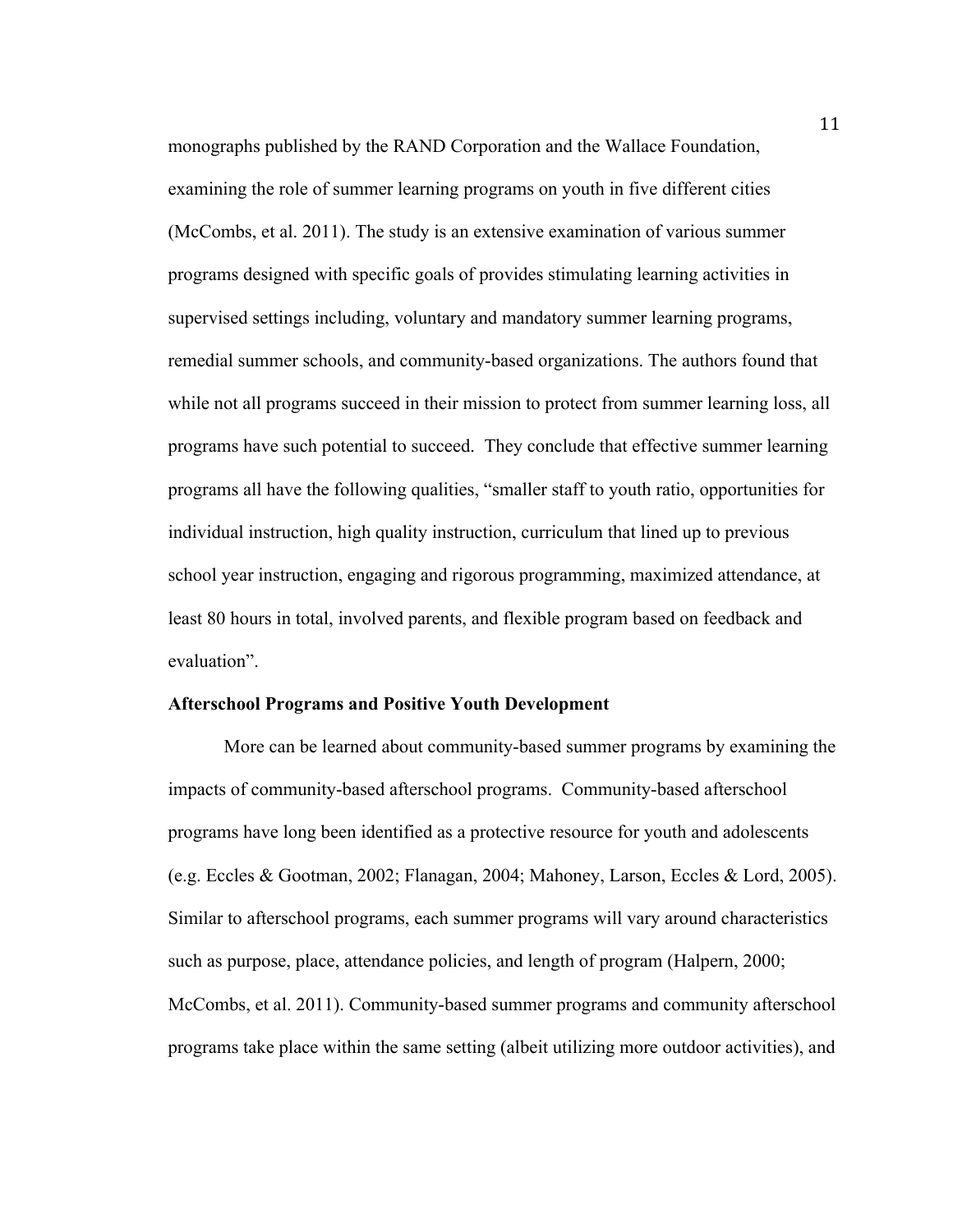do not change their mission statements; therefore, comparisons between programs could be warranted. Importantly, community-based summer programs and afterschool programs hold the same theoretical mission- to increase positive youth development in order to provide each adolescent with the best possible opportunity for healthy development.

Positive youth development (PYD) is a theory of adolescent development that emphasizes the characteristics and supports necessary for a person to grow up to be a happy and contributing member of society (Hamilton, Hamilton, & Pitman, 2004; Roth, Brooks-Gunn, Murray & Foster, 1998). PYD differs from past theories of adolescent development in that it shies away from idea that adolescence is a time of distress, instead embracing adolescence can contain both threats to healthy development (Hamiliton, 2014) and the potential for all adolescents to "thrive" (Bowers, Geldhof, Johnson, Lerner & Lerner, 2014; Lerner et al., 2011; Nokall, Bachmann, & Votruba-Drzal, 2010; Jelicic, Bobek, Phelps, Lerner, & Lerner, 2007; Mahoney et al. 2009). Since its inceptions, multiple models that consider what is necessary for adolescents, what environments are necessary, as well as a combination of what assets are necessary both internally and externally (Benson, Scales, Hamilton, & Semsa, 2006; Lerner, et al. 2005). Despite differences in conceptualization, the five C's of PYD encompasses many of the developmental assets that researchers claim to be important for healthy development (Lerner et al. 2005; Roth & Brooks-Gunn, 2003). These five C's are Competence, Connection, Character, Confidence, and Caring. Growth in these meta-indicators is said to indicate PYD taking place (Lerner, et al., 2011), such that if a program is shown to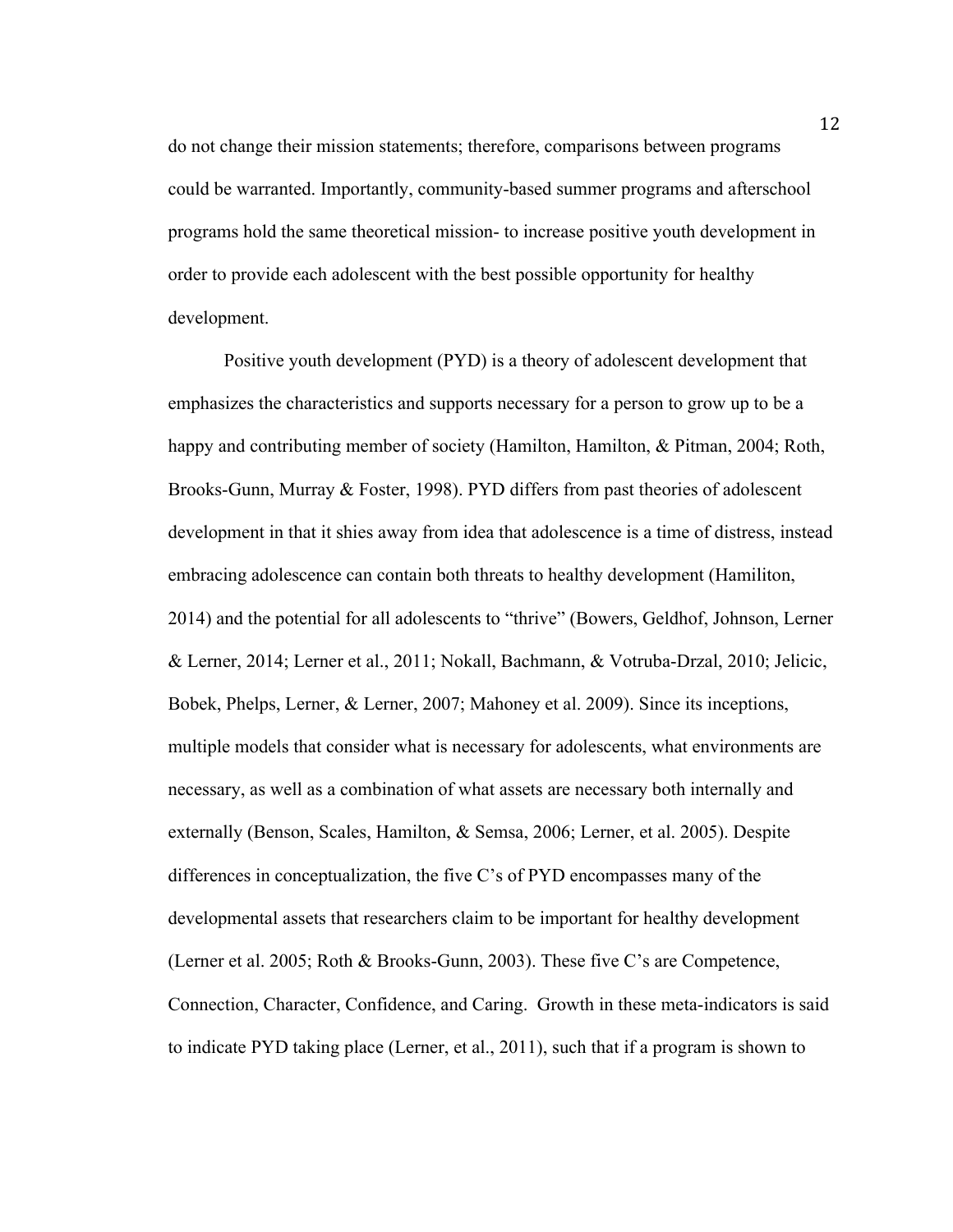increase the 5 C's in an adolescent, then positive youth development is taking place. Not only are the 5 C's a holistic, recognizable measure of PYD based in developmental systems theory, in a principal components analysis of 1,000 adolescents in the 4-H study of PYD the 5 C's reflected one underlying PYD factor, and were found to be reliable and valid across a diverse sample of youths (Bowers, Li, Kiely, Brittian, Lerner, & Lerner, 2010; Lerner et al., 2005).

## **Outcomes of Youth Development Afterschool Programs**

By participating in afterschool programs, youth increase their connection to adults other than their parents and teachers. Research surrounding youth-adult partnerships (YAP), has shown positive outcomes related to supportive adult relationships such as, higher rates of academic motivation, pro-social behaviors, better decision making skills (Crean, 2012; Greene, Lee, Constance & Hynes, 2012; Ozer & Schotland, 2011; Ramey & Rose-Krasnor, 2012). Positive youth-adult partnerships in community programs are best predicted by their adults support of adolescent's agency and empowerment, meaning adults must respect and support youths' needs and decisions making abilities (Zeldin, Krauss, Collura, Lucchesi, & Sulaiman, 2014) Furthermore, in afterschool programs youth are likely to meet and socialize with their peers (Fredricks & Simpkins, 2013). Although research is mixed regarding peer associations in organized activities (Eccles, Barber, Stone & Hunt, 2003), spending time in a consistent schedule in which adolescents explore new activities and work towards a common goal, is associated with many pro-social outcomes such as developing high-quality, caring friendships (Fredricks & Simpkins, 2013; Travis & Leech, 2014). Although it is true that in "unstructured"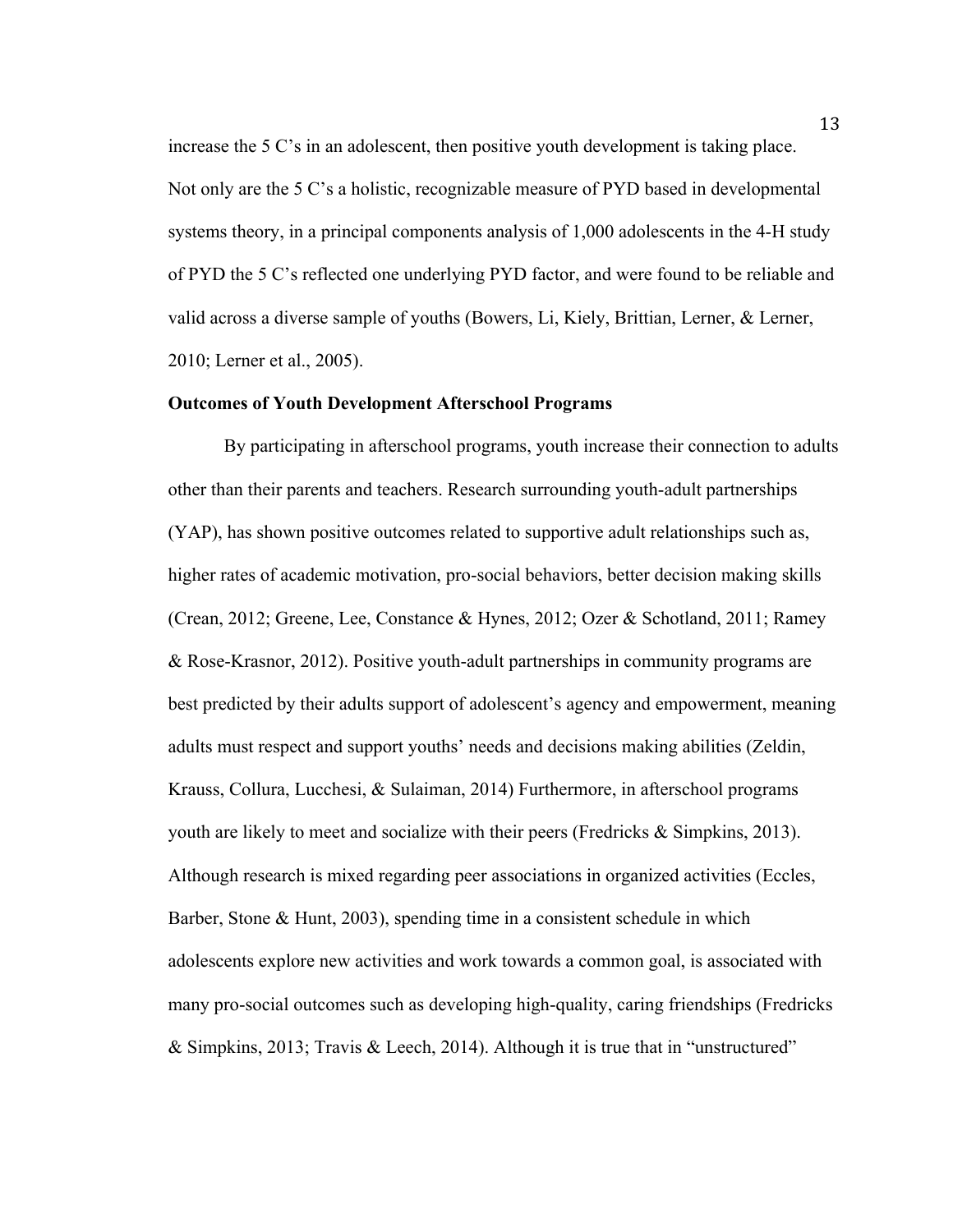organized activities negative peer associations have been found, introducing positive adult supervision into organized activities negates this effect (Mahoney & Stattin, 2000).

As stated previously, connection to neighborhoods while in community-based organizations varies. On average, high levels of participation in organized activities from grades 7 to 12 is linked to greater contribution to one's community (Agans, Champine, DeSouza, Mueller, Johnson & Lerner, 2014), however this might not be true for all neighborhoods and social-economic statuses. Neighborhood programs also have the unique ability to house programs that engage families, such as teaching GED or health courses whereas school programs only target adolescent abilities. Further, while families are at centers, they have increased potential to meet with and interact with staff from their child's program (Parente et al. 2012). Programs that are able to increase community connection could hold rippling effect on adolescent's developing sense of agency and competency. In a nationally-representative longitudinal study, community connection led to higher perceived parental relations which in turn, impacted beliefs in one's abilities, decision-making, and positive outlook for the future (Williams & Merten, 2014).

Relatedly, afterschool programs have been shown to increase competence, character and confidence. This means that afterschool programs can teach about decisions-making skills (Crean, 2012), and competencies through activities that work progressively to reach a goal (Lam & McHale, 2014; Mahoney, Vandell, Simpkins, & Zarrett, 2009). In terms of confidence, multiple studies have shown a significant association between positive self-perception, such as increased self-esteem, and structured participation in organized activities (Bohnert, Richards, Kolmodin & Lakin,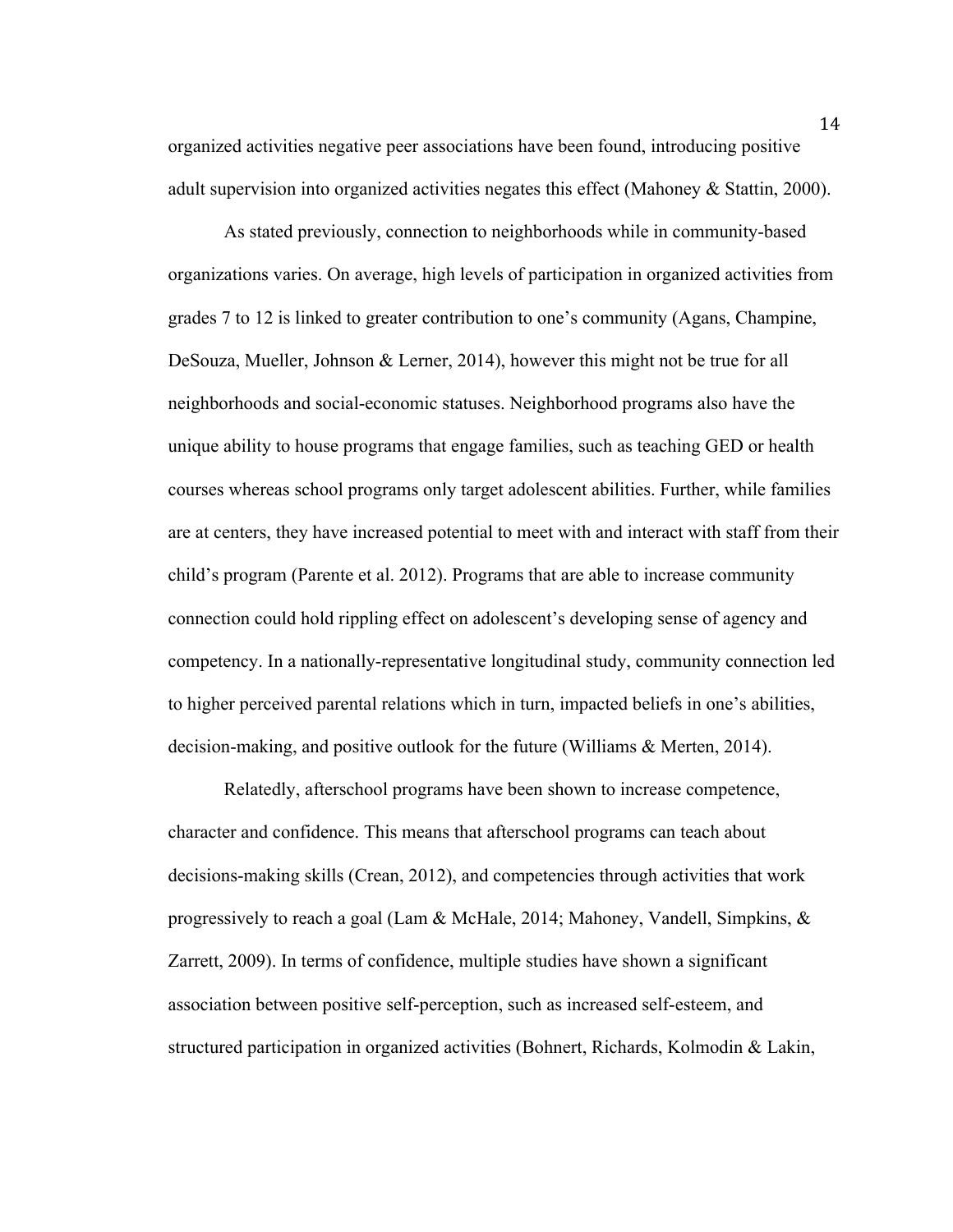2008; Durlak, Weissberg & Pachan, 2010; Eccles & Barber, 1999). For example, greater participation frequency in community-based programs has been related to improvements in self-worth in low-income Latino youth (Riggs, Bohnert, Guzman & Davidson, 2010). Self-esteem and greater self-concept increases are shown to be related to the exploration of multiple activities experienced in afterschool activities, which participants can find activities that interest them as they master new skills in safe spaces (Hal, Yohalem, Tolman & Wilson, 2003; Riggs, et al, 2010; Roth & Brooks-Gunn, 2003). However, to my knowledge, only a few studies have examined the socialemotional outcomes of a summer youth development program (Fredrick & Simpkins, 2011; Parente et al., 2012). However, these study were conducted on a sport-based program in one study and general organized activities in the other, and thus specific conclusions about community-based programs cannot be made.

Multiple activities during afterschool programs promote academic competence. As studies of social-emotional learning have demonstrated, activities do not necessarily have to be directly related to schoolwork in order to show gains in academic achievement (Durlak et al., 2010; Hall et al., 2003; Zmuda & Bradshaw, 2013). The social-emotional learning (SEL) framework has shown an increase in academic competencies by placing higher value in challenging activates, teaching self-awareness and self-control, and developing healthier social relationships (Durlak et al., 2010; Zmuda & Bradshaw, 2012). Afterschool programs that incorporate SEL into their curriculum show small improvements on grades, standardized testing, and school connectedness (Durlak et al., 2010). Individual programs such as the Boys and Girls Clubs of America, and LA's Best,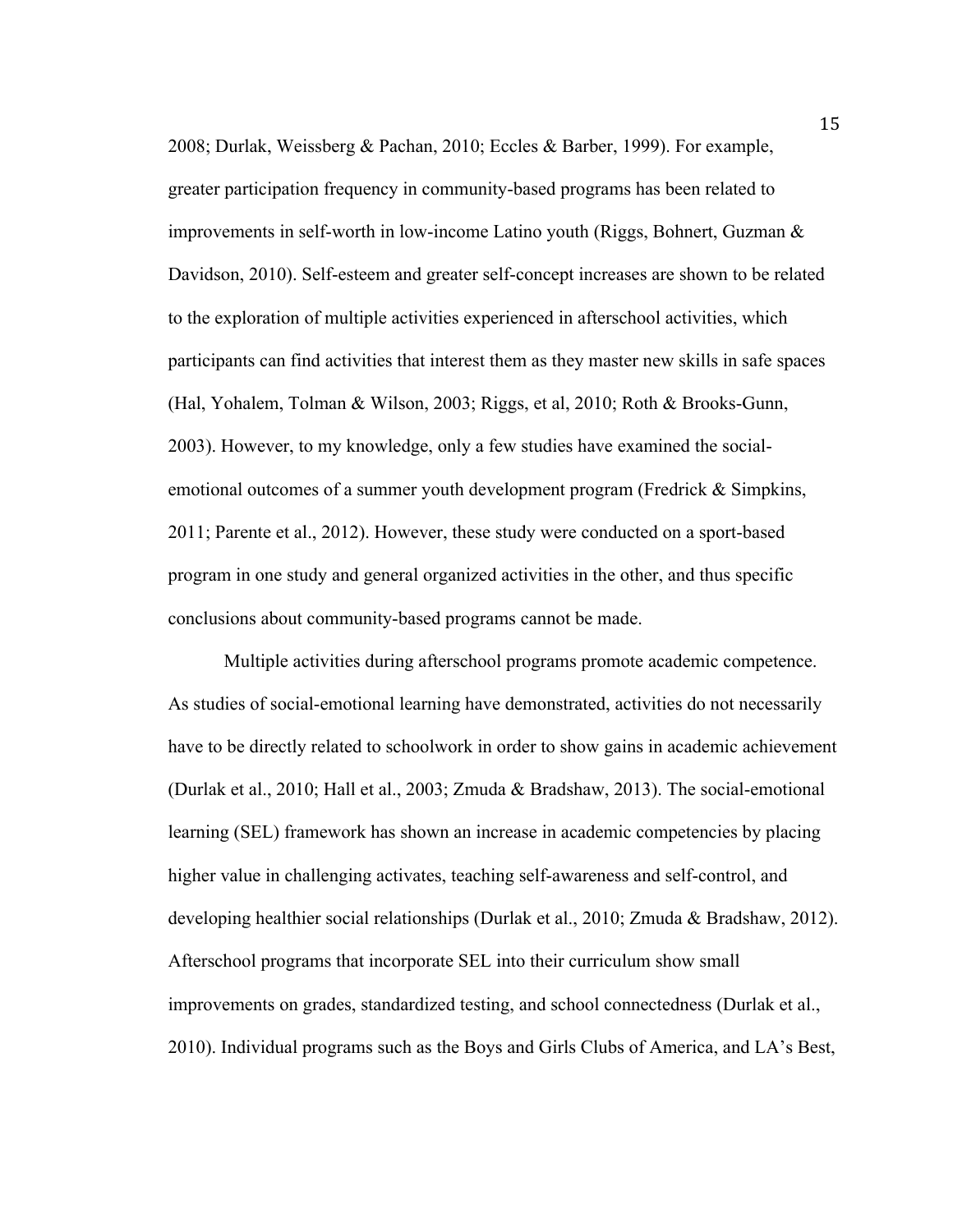a community-based organization spread throughout Los Angeles, have all reported more participation relating to higher youth reported school grades, more school effort, lower drop-out rates and more positive feelings towards school and academic abilities (Anderson-Butcher, Newsome, & Ferrari, 2003; Huang, Kim, Marshall, & Perez, 2005). However, it should be noted that the effects of afterschool programs that do not specifically target academic topics are often small (Durlak et al., 2010).

## **Individual Characteristics and Academic Achievement**

Finally, individual characteristics in youth are often associated with academic gains. Gender, race, and bilingualism have all been shown to depress test scores among low-income individuals (Duncan & Magnusson, 2011; Eccles, et al. 2003; Farb & Matjasko, 2012; Randall & Bohnert, 2012). Girls often report better grades, but score lower on tests of academic achievement particularly math (Randall & Bohnert, 2012). As Duckworth & Seligman (2006) have argued, this might be due to girls' social competencies and stronger delay of gratification abilities, driving better grades. Additionally, while the achievement gap between high and low SES students, and White participants and ethnic minorities has been recorded, recent studies examining differences between academic achievement among low-income students have shown unique risk for low-income ethnic minority students (Duncan & Magnusson, 2011; Reardon, 2011). For example, Hispanic and Black low-income youth perform worse than White low-income youth in reading and math tests at as young as 3 years of age (Burchinal, McCartney, Steinberg, Crosnoe, Friedman, McLoyd, & Pianta, 2011).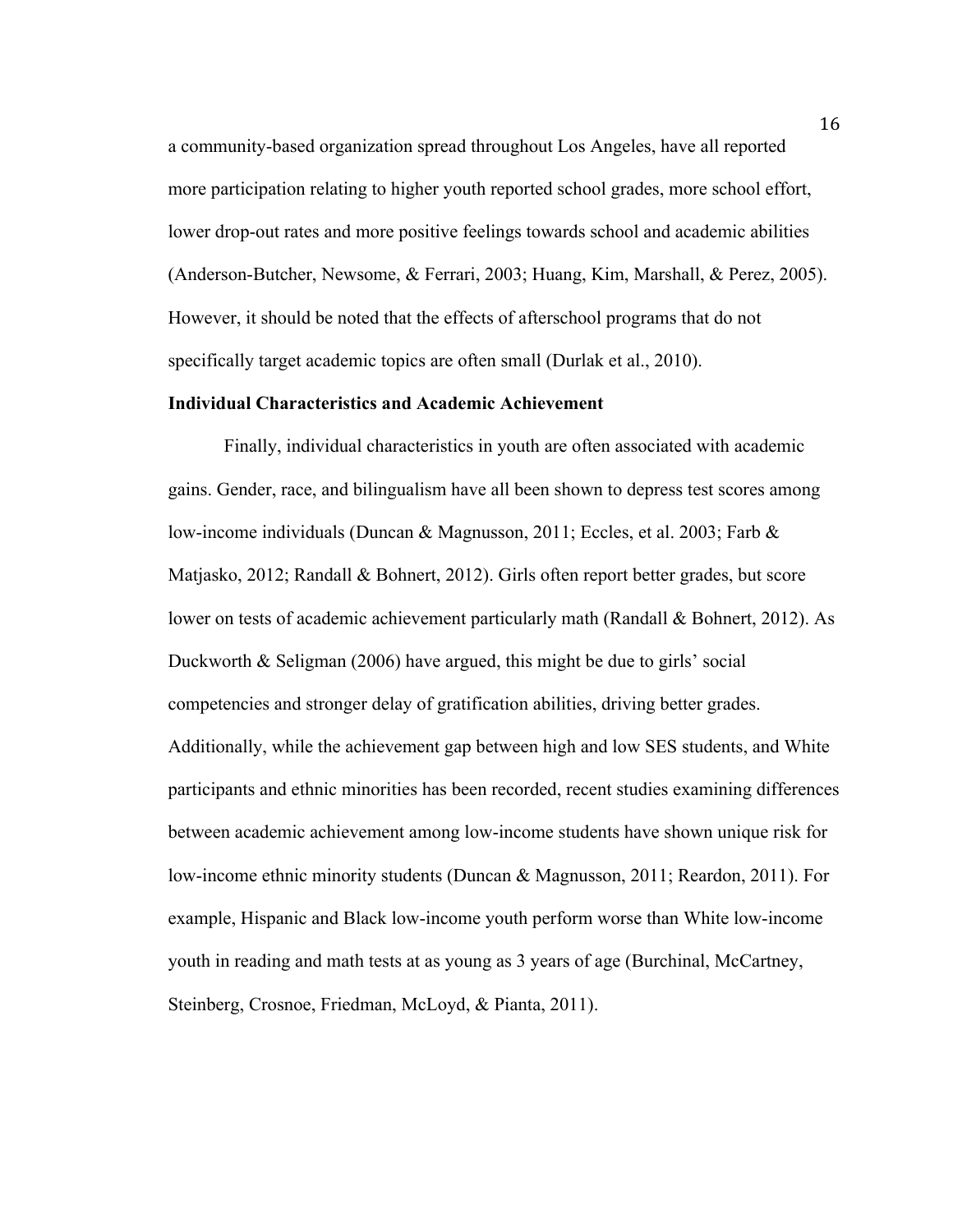# **The Current Study**

This study hopes to support and contribute to past research of community-based organizations. Crucially, it provides a snapshot regarding the impact of community-based summer programs on summer learning loss and social-emotional outcomes. Participants' academic abilities were measured during their first and last week at their respective community programs. During their final week of the program, participants also filled out a survey designed to capture indicators of positive youth development. Finally, information regarding participant attendance and individual characteristics was collected. This study utilizes univariate, bivariate, and multivariate analyses to explore the relation among participation levels, individual youth characteristics, and social and academic outcomes for an understudied population within an understudied setting.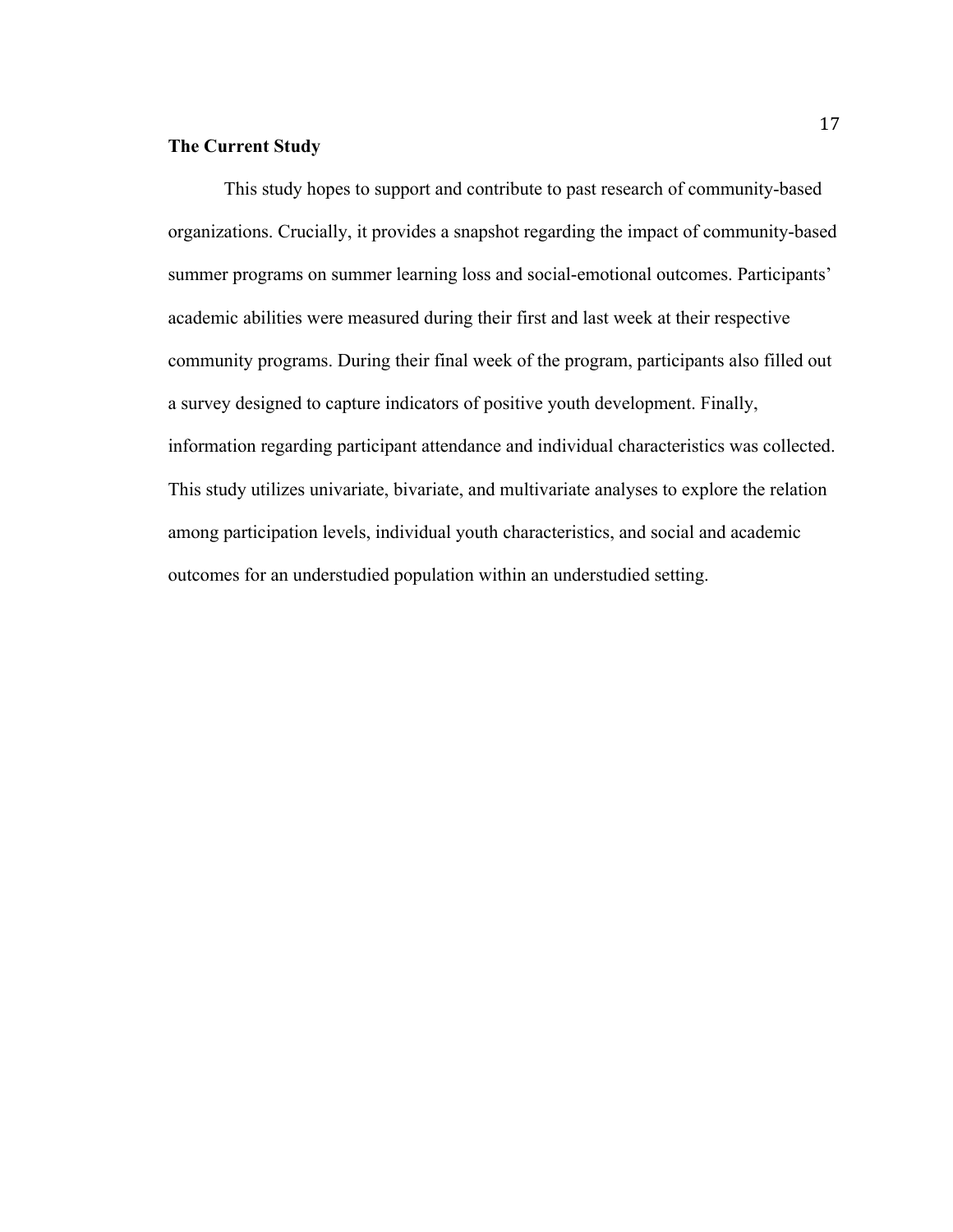# CHAPTER TWO

#### **METHODS**

# **Recruitment**

In the spring of 2014, I contacted various community-based organizations in Chicago. The first program that agreed to participate is a community center based in one of the most diverse communities of Chicago. The organization has two centers on the north-west side of Chicago, the smaller of the two which houses the youth development program. The majority of participants who attend the program identify as Latino. The summer day camp service has been running in some form since 1976. Although, the program serves children ranging in ages 5-12, I chose to recruit students in the 10-12 year old group. 14 participants were originally recruited from the first program. The second community-based program to agree to participate is located in a north-east neighborhood of Chicago. The second program serves a more diverse community of participants, 40% of total participants are Latino, 37% are African American with the rest being a mix of Caucasian, Asian, or other. The center has been running since 1971. In the summer youth program, participants can range in ages from 12-18. 16 participants were originally recruited from the second program. A third program in a north-side neighborhood was contacted, but had to drop out of the study due to concerns regarding staffing limitations.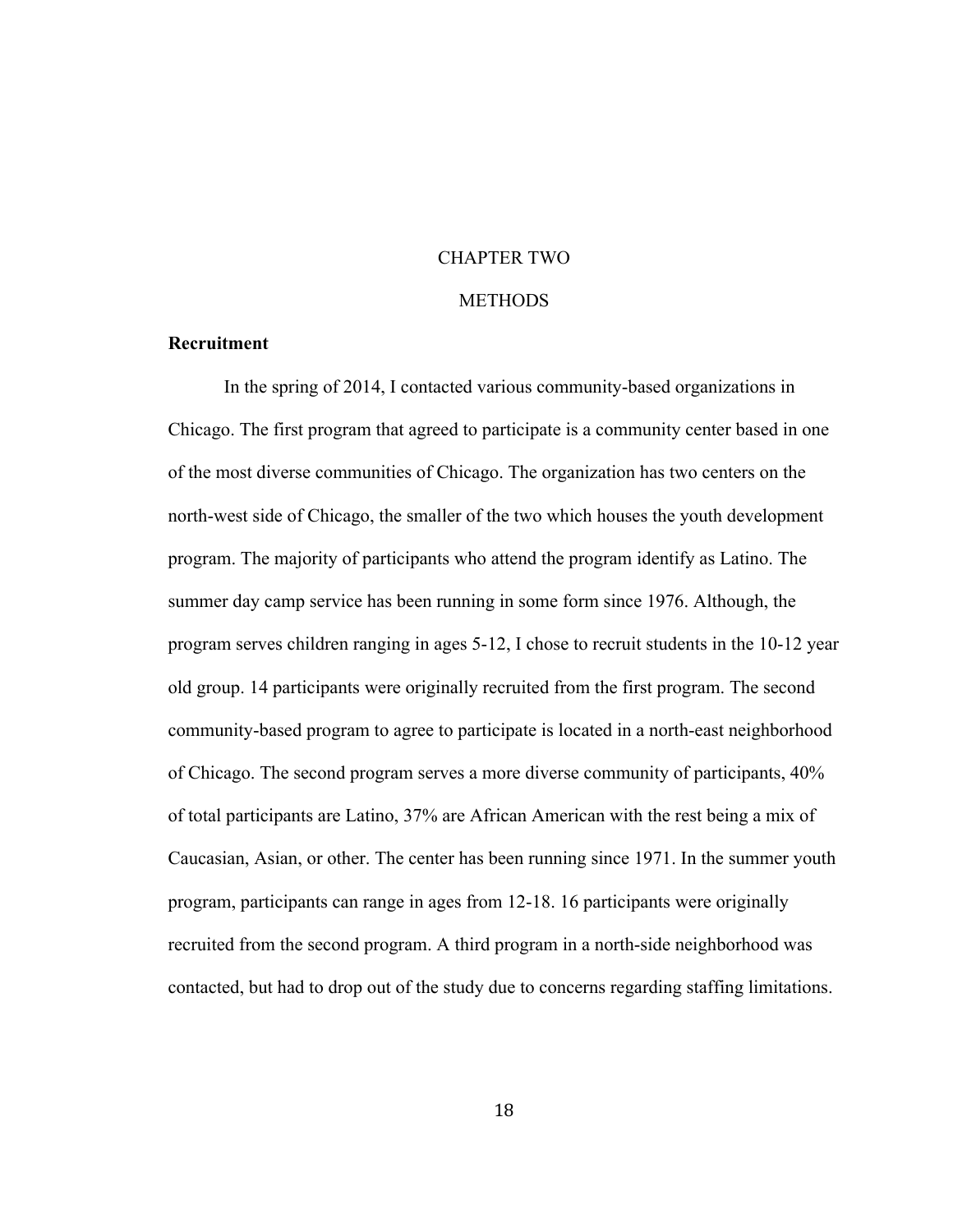# **Programs**

While no individual income information from participants was collected, both programs have income requirements set by the state of Illinois in order to be eligible for subsidized enrollment. According to the Illinois state Department of Human Services website subsidized summer programs for school age children in Cook Country costs, on average, \$40 (Illinois Department of Human Services, 2010). Program 1 had a time frame of June 16th, 2014- August 22nd, 2014 and a total number of 49 sessions. Program 2 was slightly shorter, going from June 23rd, 2014-August 22nd, 2014 for a total of 45 sessions. Both programs offered full-day services, Monday through Friday. Further, while 13 of the 14 participants in Program 1 were retained and had data collected at both time points, six participants in from Program 2 were absent everyday during the last week and thus dropped from all analyses. On average, participants in Program 1 were tested 55 days apart (*SD*= 3.66), and in Program 2, 50.18 (*SD*=2.92) days apart. There was a significant difference between the number of days between tests,  $t(21)=4.06$ ,  $p=.001$ . This is most likely a reflection of the differences in length of programs, as procedure dictated testing on the first and last week of the respective programs. Program was not significantly related to PYD overall or any subscales, but reached trend level for Competence (t(21)=-1.80,  $p=0.09$ ), Confidence (t(21)=-1.96,  $p=0.06$ ), and Caring  $(t(21)=2.02, p=.06)$  subscales. No significant differences were found between programs on academic scores at both time points, so participants from both programs will be collapsed in all analyses.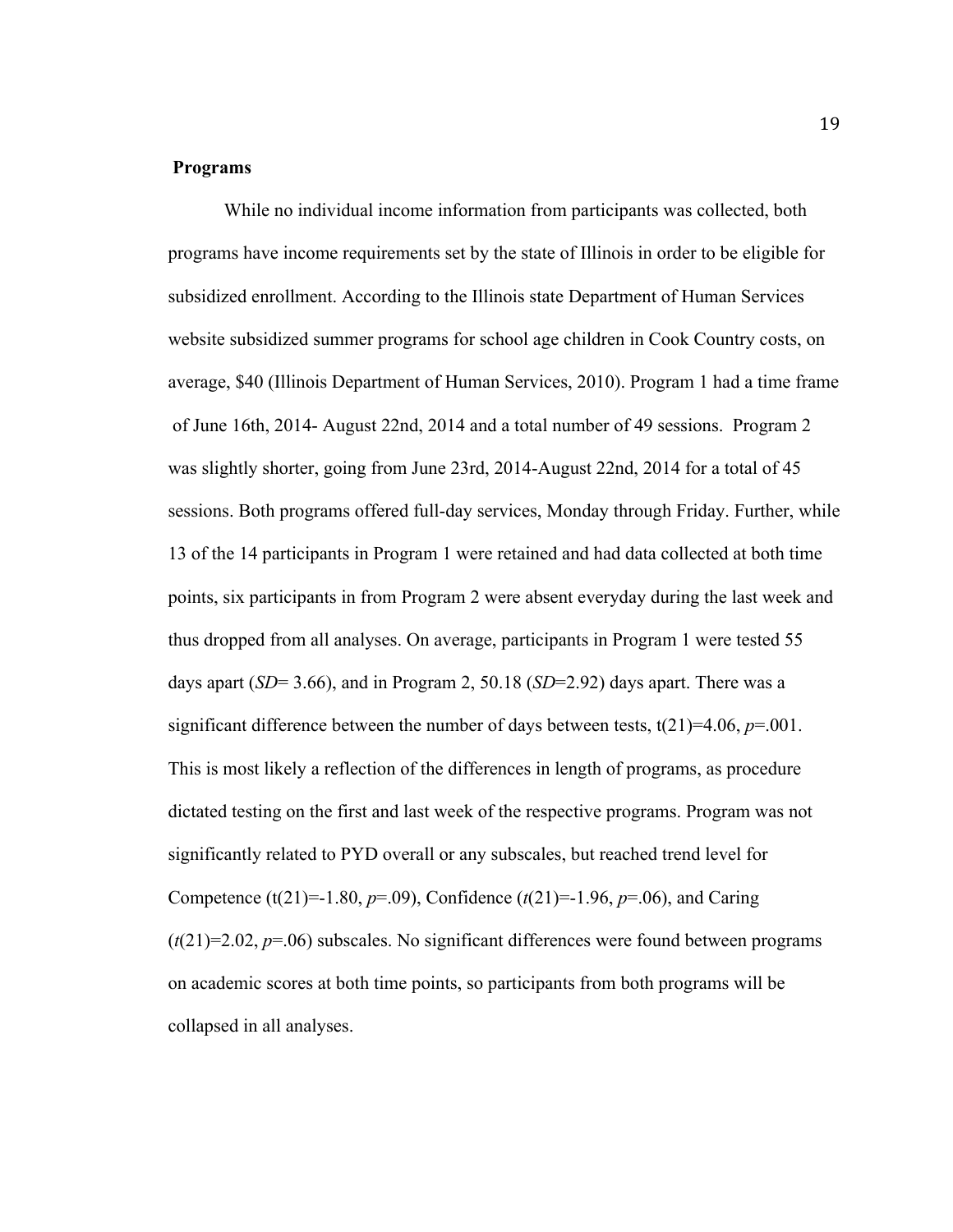# **Procedure**

Prior to the beginning of the programs, parental consent was collected. In Program 1, parental consent was collected during pick-up hours of the afterschool program during the end of the 2014 school year. In Program 2, parental consent was collected during an information session hosted by the center prior to the start of the summer program. If parents did not attend the information session, consent forms were sent home in a packet that contained other registration forms. Once consent forms were collected, research assistants visited the summer programs during their first week of programing. After obtaining assent from participants, youth filled out demographic questionnaires and were administered tests of math and reading ability. During the final week of programming, research assistant returned to the program. Participants filled out a questionnaire regarding indicators of positive youth development and again were administered tests of math and reading ability.

#### **Measures**

*Youth Demographic Questionnaires*. During the first week of the summer program, participants filled out youth questionnaires to determine individual characteristics. Questions asked about age, gender, ethnicity, and second language ability. Participants from both programs did not differ significantly on gender composition  $(\chi^2(1)=.381, p=.537)$  or second-language ability  $(\chi^2(1)=3.49, p=.06)$ , but did differ on age and ethnicity. Results indicated 12 females and 11 males in total. 56.5% of all participants spoke another language at home. Although not significant, participants from Program 1 spoke another language at a trending (n=9) than participants from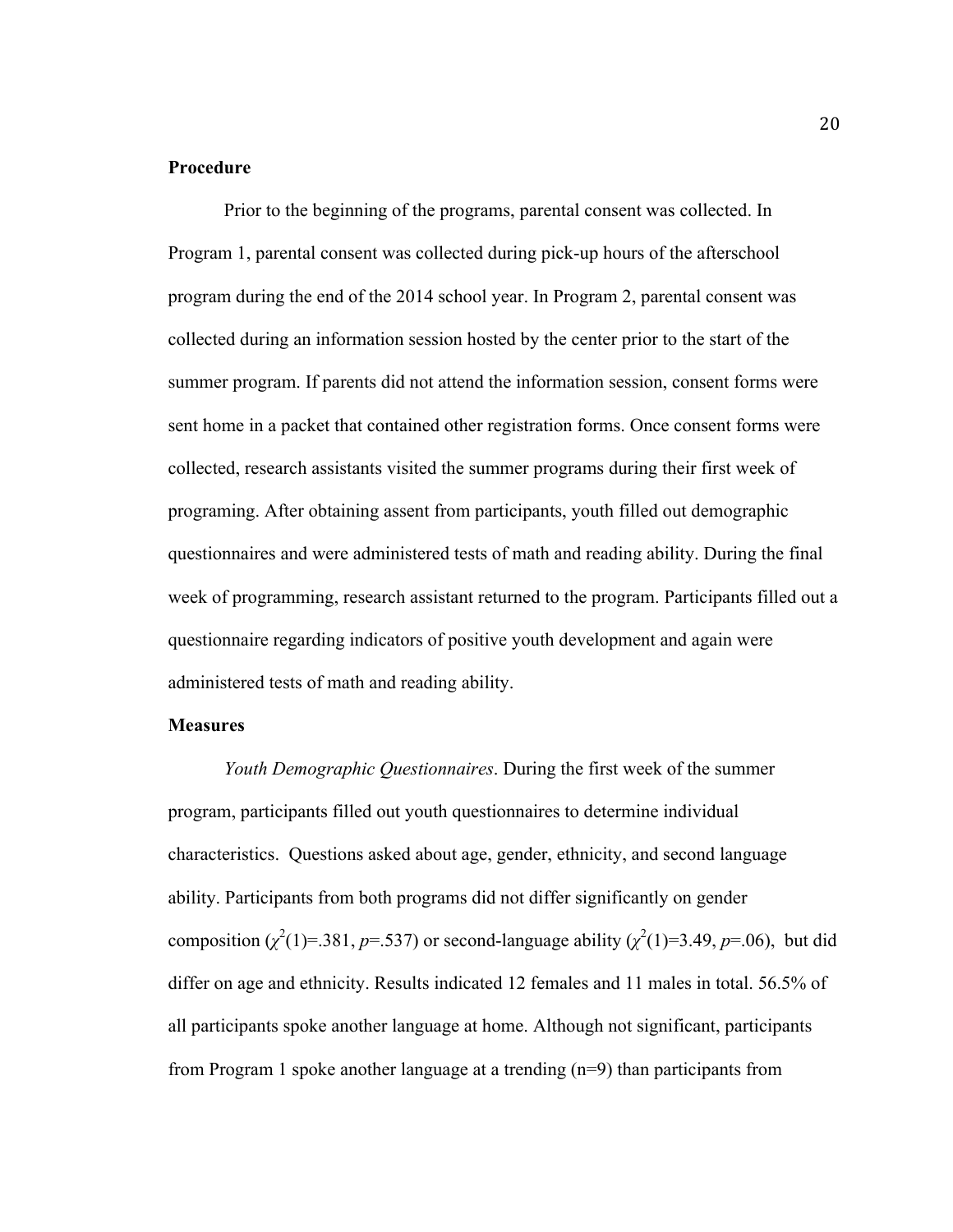Program 2 ( $n=4$ ). Most participants ( $n=10$ ) who indicated they spoke another language at home, indicated they spoke Spanish. Participants' age averaged 12.13 (*SD*=1.36), although participants in Program 2 were significantly older (*m*=13.27, *SD*=.90), than participants in Program 1 ( $m=11.08$ , *SD*=.66),  $t(21)$ =-6.64,  $p<.001$ . 10 participants identified as Hispanic or Latino, 10 identified as African American, and 3 identified as other (White, Asian or other). Participants in programs 1 more identified as Hispanic (n=9), while participants in Program 2 significantly more identified as African American  $(n=9)$ ,  $\chi^2(2)=13.11$ ,  $p=.001$ . Differences in youth characteristic, as well as academic and social outcomes by program can be found in Table 1.

|                         | Program 1 |       | Program 2 |       | Total       |       |
|-------------------------|-----------|-------|-----------|-------|-------------|-------|
| <b>Measure</b>          | M or %    | SD    | M or %    | SD    | $M$ or $\%$ | SD    |
| Male                    | 41.70     |       | 54.50     |       | 47.80       |       |
| Race*                   |           |       |           |       |             |       |
| <b>African American</b> | 8.30      |       | 81.80     |       | 43.50       |       |
| Hispanic                | 75.00     |       | 9.10      |       | 43.50       |       |
| Other                   | 16.70     |       | 9.10      |       | 13.00       |       |
| Second-language ability | 75.00     |       | 36.40     |       | 56.50       |       |
| Age*                    | 11.08     | 0.67  | 13.27     | 0.90  | 12.13       | 1.36  |
| Days between testing*   | 55.83     | 3.66  | 50.18     | 2.93  | 53.13       | 4.35  |
| % of Attendance         | 0.90      | 0.12  | 0.79      | 0.15  | 0.85        | 0.14  |
| WJ-LW W1                | 512.58    | 15.66 | 508.82    | 22.84 | 510.78      | 19.06 |
| WJ-AP W1                | 508.42    | 22.05 | 507.91    | 27.28 | 508.17      | 24.11 |
| WJ-LWW2                 | 521.00    | 16.35 | 513.45    | 25.00 | 517.39      | 20.80 |
| $WJ-AP W2$              | 507.92    | 24.83 | 513.18    | 22.44 | 510.43      | 23.33 |
| Competence Score        | 12.42     | 3.37  | 14.82     | 2.99  | 13.57       | 3.36  |
| <b>Confidence Score</b> | 11.33     | 2.39  | 13.55     | 3.01  | 12.39       | 2.87  |
| <b>Character Score</b>  | 15.58     | 2.39  | 15.55     | 2.46  | 15.57       | 2.37  |
| <b>Caring Score</b>     | 19.08     | 1.73  | 17.55     | 1.91  | 18.35       | 1.94  |
| <b>Connection Score</b> | 29.42     | 7.94  | 30.81     | 5.78  | 30.09       | 6.87  |

Table 1. Participant Characteristics and Differences Between Programs

Note: WJ-LW W score is from the Woodcock Johnson III- Test of Achievement Form A, Letter Word subscale. WJ-AP W is from the Woodcock Johnson III, Applied Problems (Woodcock, McGrew & Mathers, 2001). Competence, Confidence, Character, Caring, and Connection Scores are subscales from the Positive Youth Development Short Form (Geldhof et al. 2014). Scores are totals of 4-8 items, with higher scores reflect higher levels of each indicator.  $*$  indicates a significant difference (at  $p<0.05$  level) between Program 1 and Program 2.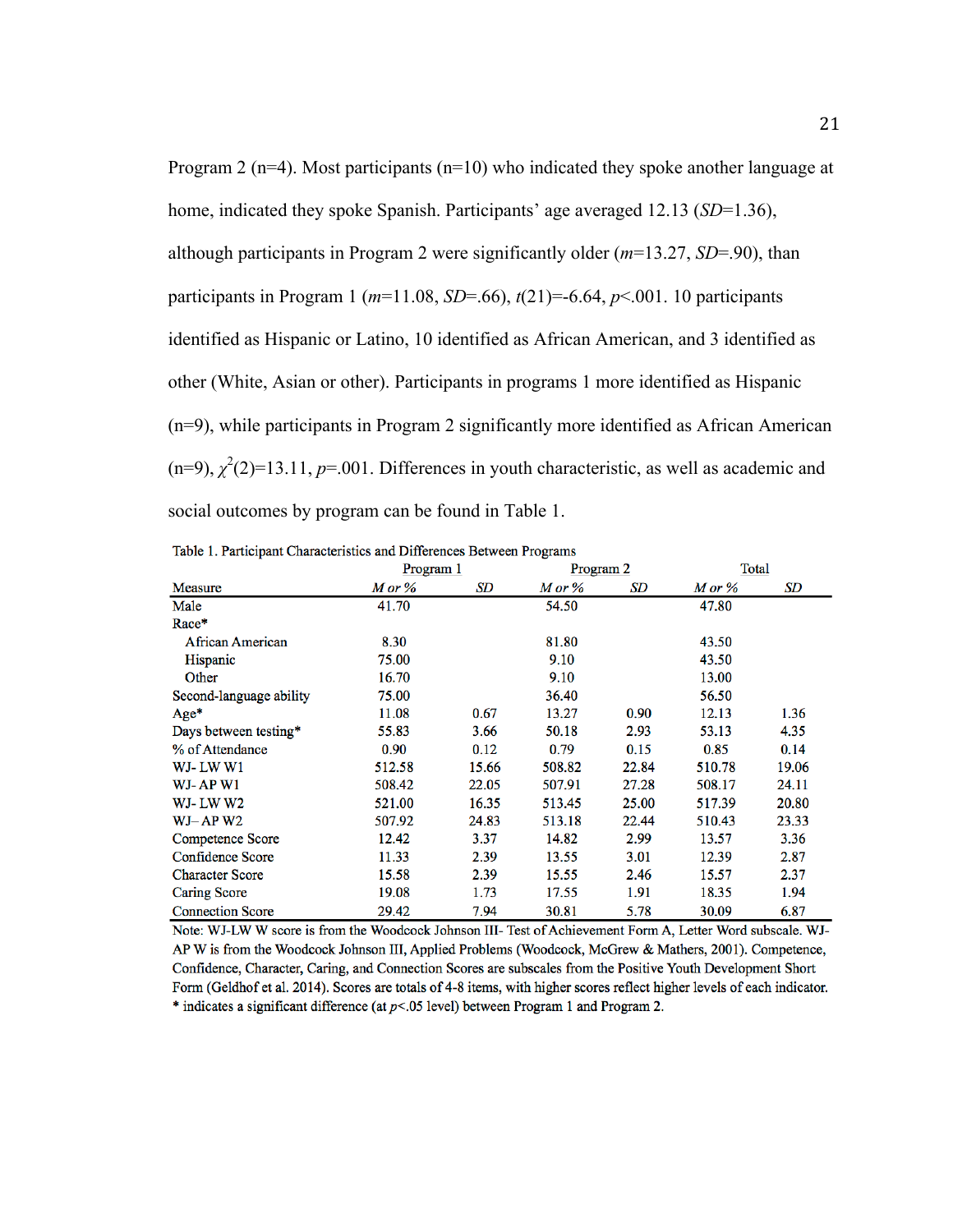*Attendance Records.* At the conclusion of the programs, supervisors from each program sent daily attendance records to the primary investigator. To account for difference in program length, total program attendance percentage was used in analyses. Program percentage was calculated by divided by total number of days attended by total number of sessions offered by the program. In Program 1, percentage of program participation was .90 (*SD*=.11) ranging from .58-.98. In Program 2, percentage of program participation was slightly lower (*m*=.79, *SD*=.15), ranging from .48-.95. Percentage of total attendance approached significance between programs,  $t(21)=1.93$ , *p*=.07. Across both programs, average participation level was 85% (*SD*=.14). Additionally, because past research has shown that differences in summer learning loss can vary as a function of time between pre-test and post-test measures (Cooper, et al. 1996), and because of the significant difference between testing times, days between testing was used as a control.

*Positive Youth Development Survey: Short Form*. The short form of the Positive Youth Development survey was adapted from a longer version developed for the 4-H Project on Positive Youth Development (Lerner, et al. 2005). The long forms questionnaire was developed by taking different scales from reliable and valid measures often used in studies of social-emotional development. For example, items were taken from Harter's Self-Perception scales (Harter, 1982), the Profiles of Student Life-Attitudes and Behaviors Survey (PSL-AB; Scales, Benson, Leffert & Blyth, 2000), and Eisenberg Sympathy Scale (Eisenberg & Lennon, 1983). The long form proved to be both reliable (Bowers, Li, Kiely, Brittian, Lerner & Lerner, 2010), and valid across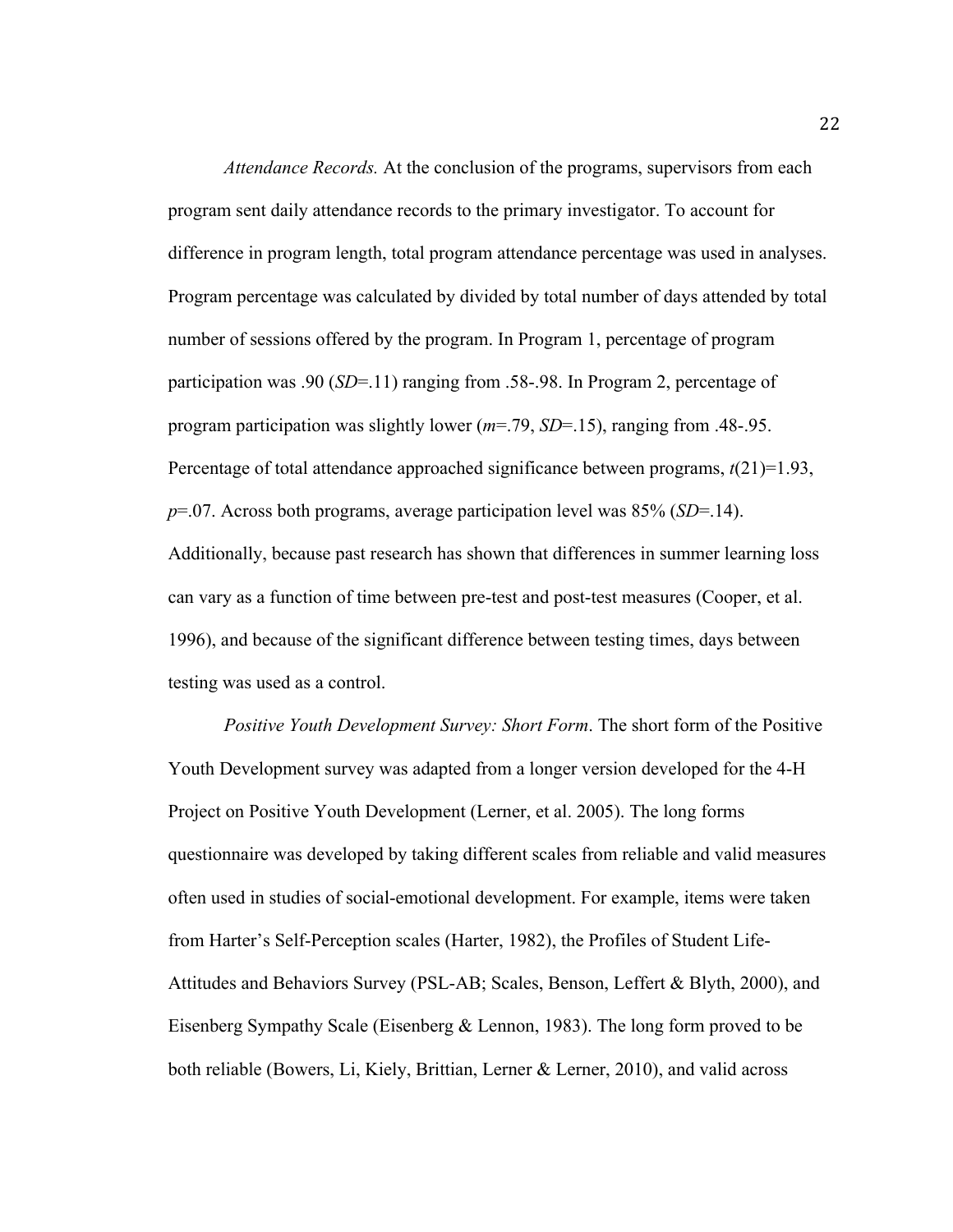different populations (Jelic, Bobek, Phelps, Lerner & Lerner, 2007). The long form of the survey went from 78 items with five subscales each dedicated to one of the five C's of PYD, to 34 items on the short form. The short form was developed through a five-factor confirmatory factor analysis by Geldolf and colleagues (Geldolf, et al. 2014). The five subscales were retained and had strong psychometric results (Geldolf, et al. 2014). Analyses were conducted separately for each subscale as per the recommendation of Geldolf and colleagues. Each subscale had 6 to 8 items graded on a Likert-like scale from either 1-4 or 1-5.

Subscales totals could potentially range from 0-24 (Competence), 0-26 (Confidence) 0-38 (Character), 0-30 (Caring) and 0-40 (Connection), with higher scores reflecting higher dimensions of each PYD construct. Original Cronbach's alphas for each subscale were very small: Competence  $= .69$ , Character=.34, Confidence=.43, Caring =.41, and Connection=.87. Items were dropped from the following scales to create new subscales and ranges: Competence (1 item dropped, 5 items retained) (*m*=13.56, *SD*=3.35, range 0-20), Character (4 items dropped, 4 items retained) (*m*=15.56, *SD*=2.37, range 0-19), Confidence (2 items dropped, 4 items retained) (*m*=12.39, *SD*=2.87, range 0- 16), and Caring (2 items dropped, 4 items retained) (*m*=18.25, *SD*=1.94, range 0-20). No items were dropped from the Connection subscale (*m*=30.09, *SD*=6.86). New Cronbach's alpha for the subscales were the following: Competence=.71, Character=.66, Confidence=.74, Caring =.51, and Connection=.87.

*Woodcock Johnson III: Test of Achievement Form A.* Two subscales of the Woodcock Johnson III Test of Achievement (WJ III-Ach) were chosen to represent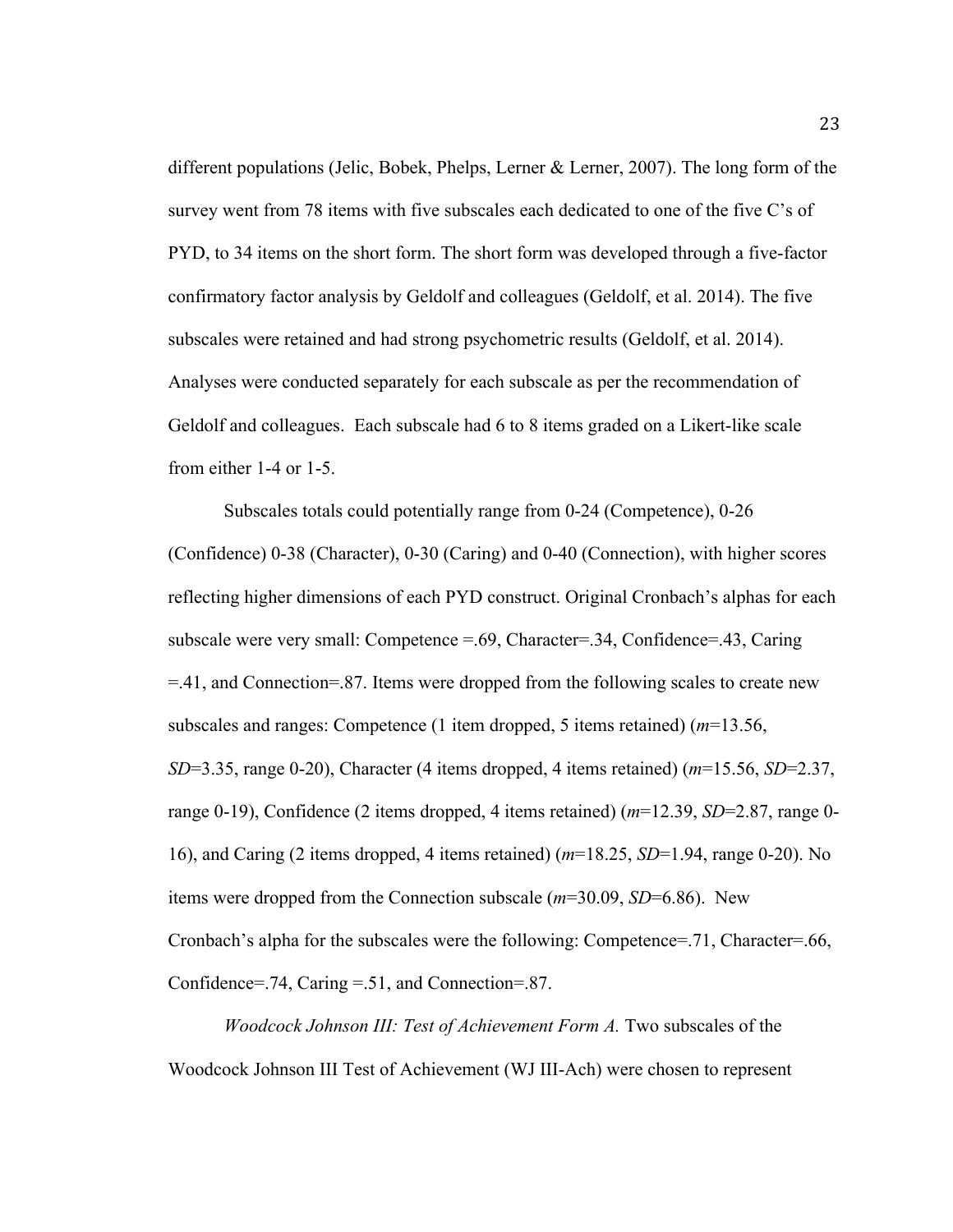reading and mathematic academic skills. The Letter-Word and Applied Problems subscale of WJ-III has a high reliability and validity for predicting literacy and mathematic ability (Woodcock, McGrew, & Mather, 2001). In the Letter-Word subscale, participants are asked to smoothly read aloud a word, and scored a 1 for correct pronunciation and a 0 for incorrect or stumbled pronunciation. In the Applied-Problems subscale, participants are asked to solve increasingly harder math skills that start at addition and subtraction and move to algebra and geometry problems. Participants are scored again 1 for correct answers and 0 for incorrect answers. Finally, all scores use a basal and ceiling scores, in that the first six correct are counted as the base score and six consecutive wrong answers are the ceiling point. Scores were calculated and transformed into W-scores, which are based on the Rasch measurement model. W-scores are based on an equivalent 500-mean scale, giving more accurate understanding of academic growth by taking into account underlying latent abilities (Woodcock et al. 2001). At time point 1, average W-scores for Letter-Word Identification was 510.78 (*SD*=19.06, range 464-549) and W-scores for Applied Problem subsets were 508.17 (*SD*=24.11, range: 476-557). At time point 2, average W-scores for Letter-Word Identification was 517.39 (*SD*=20.79, range 470-559) and average W-scores for Applied Problems was 510.43 (*SD*=23.33, range 467-560).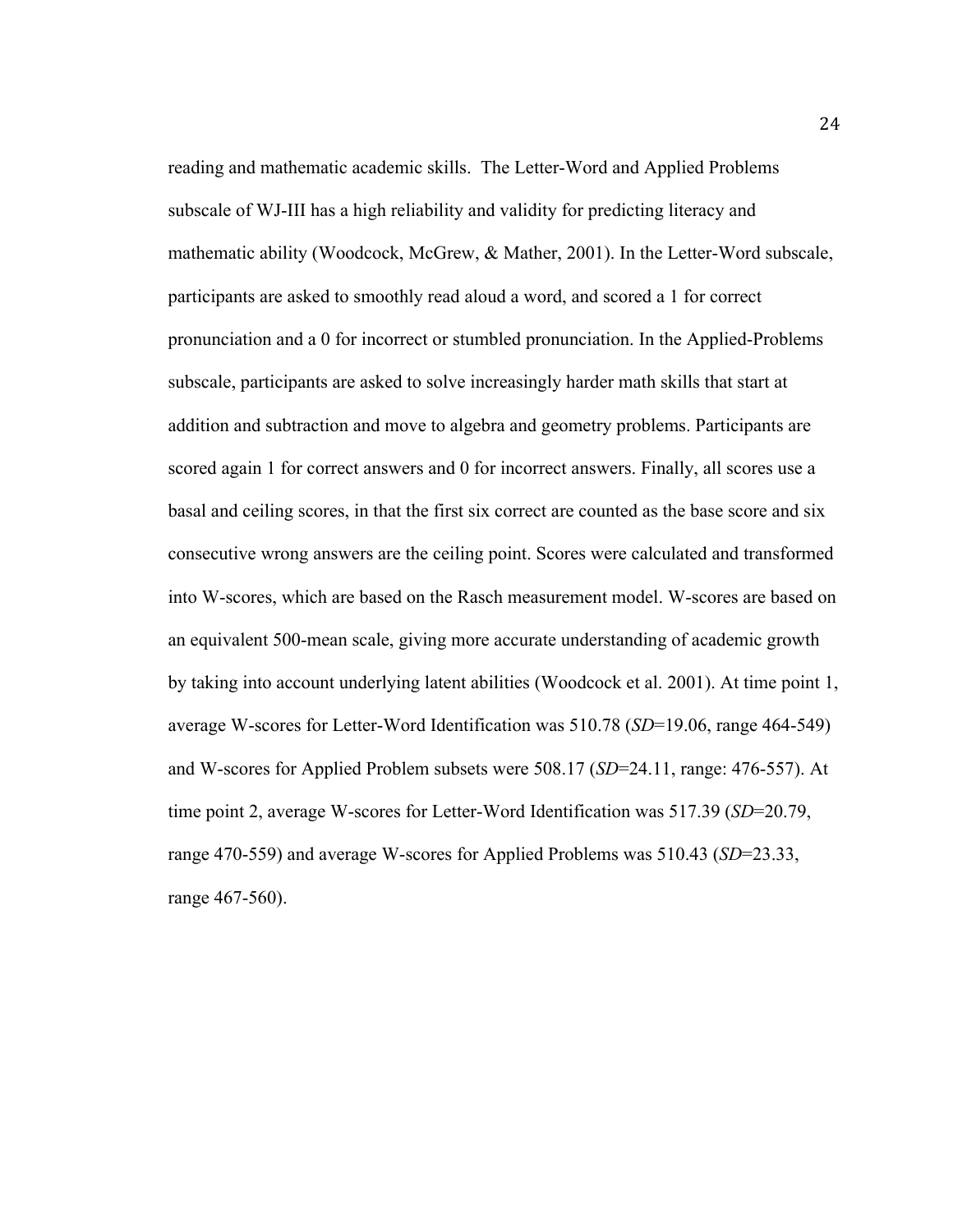# CHAPTER THREE

# RESULTS

# **Analytic Approach**

*Missing Data Analysis.* To determine if significant differences existed between participants whose data we could not collect during the last week of their program, a dummy code was created for complete or missing data. No significant difference was found between participants' ages who did not complete data collection at time point 2  $(t(28)=1.64, p=.113)$ , gender  $(\chi^2(1)=1.20, p=.27)$ , ethnicity  $(\chi^2(2)=1.08, p=.58)$ , or second language ability,  $(\chi^2(1)$  0.40,  $p=$  53). However, a significant difference was found in terms of proportion of attendance,  $t(28)=3.96$ ,  $p<.001$ . As expected, participants who did not attend the last week of programming had significantly lower levels of participation on average (*m*=.61, *SD*=.13) than those who did attend during the last week of testing (*m*=.85, *SD*=.14). Importantly, participants with missing data did not differ significantly on WJ Time 1 Applied Problems scores, than participants who had complete data, *t*(28)=-1.00, *p*=.33. However, participants with missing data reached trend level of significantly higher Letter Word scores (*m*=524.71, *SD*=10.45), than those with complete data (*m*=510.78, *SD*=19.06), *t*(28)=-1.84, *p*=.08. Despite these findings, I cannot rule out the possibility that data is missing not at random, meaning the likelihood of a participant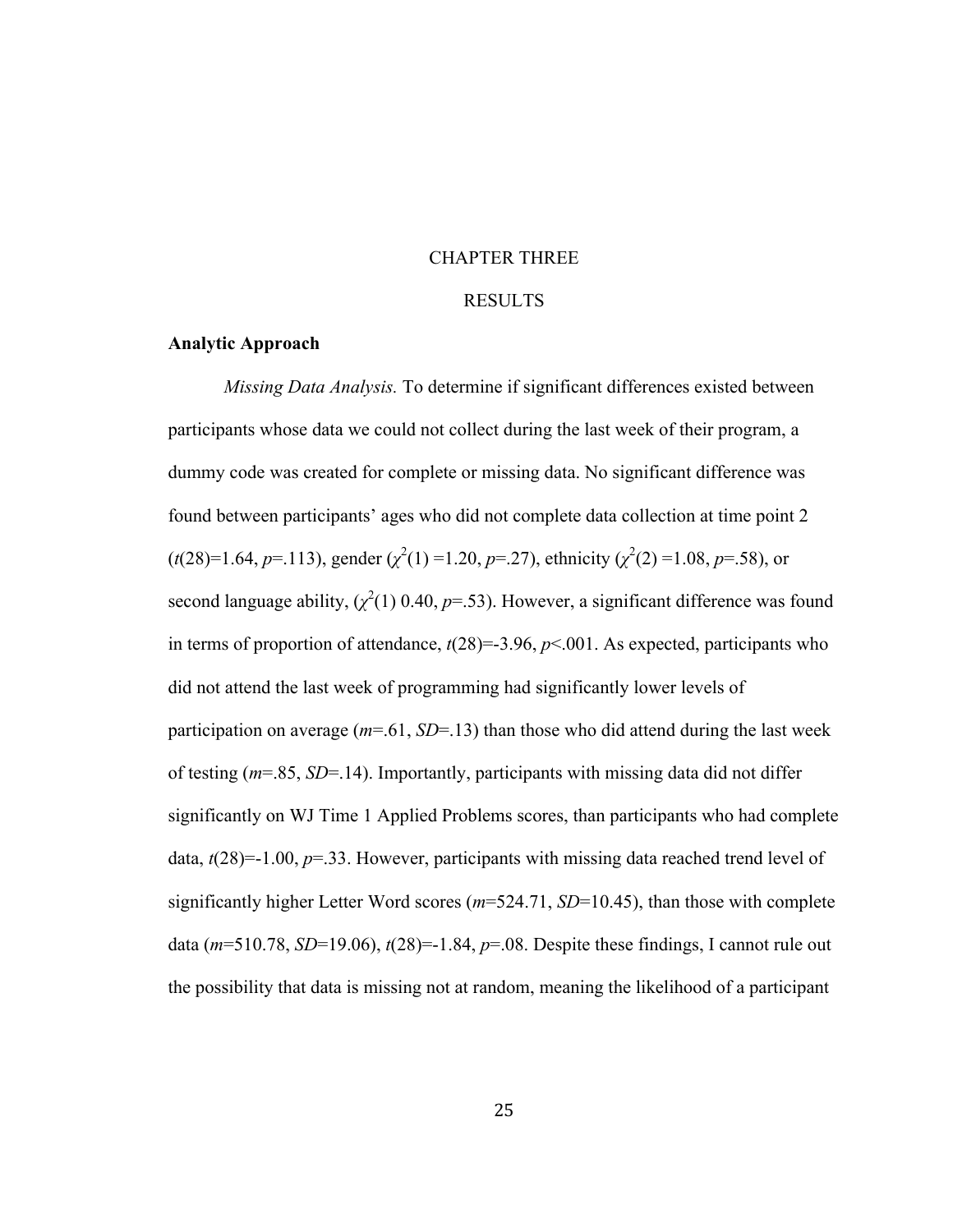having missing data could be related to how they would have performed on WJ tests at the end of the summer.

*Univariate Results.* In a univariate model, differences in reading and math ability were calculated by subtracting Time 1 scores from Time 2 scores and determining if on average academic scores differed significantly from 0 (indicating summer learning loss or growth). Results indicated Letter Word W-scores from Time 1 to Time 2 was on average, significantly different from zero in a positive direction ( $m = 6.61$ ,  $SD=5.66$ , 95% CI: 4.16-9.06). This means at the end of the summer participants had gained some literary abilities compared to the beginning of the summer. However, the difference in Applied Problems W-scores from Time 1 to Time 2 was not significantly different from 0, indicating neither loss nor growth (*m*=2.26, *SD*=10.37, 95% CI: -2.22-6.74).

*Bivariate Results.* To determine important relations between independent and academic dependent variables, independent samples t-tests or one-way analysis of variance (ANOVAs) were first run on all categorical independent variables and WJ-III scores. Gender and second-language abilities were not significantly associated with Letter-Word Identification or Applied Problems at either time point. Race was significantly related to Applied Problem Score at Time 1, *F*(2, 20)=4.39, *p*=.03, and Time 2, *F*(2, 20)=3.58, *p*=.05. Follow-up analyses revealed the participants who identified as the Other Race ethnicity scored significantly better than the participants in the African American or Hispanic ethnicity,  $(t(20)=2.58, p=.02)$ . This meant participants who identified as White or Asian/Pacific Islanders scored on average than the ethnic minority youth.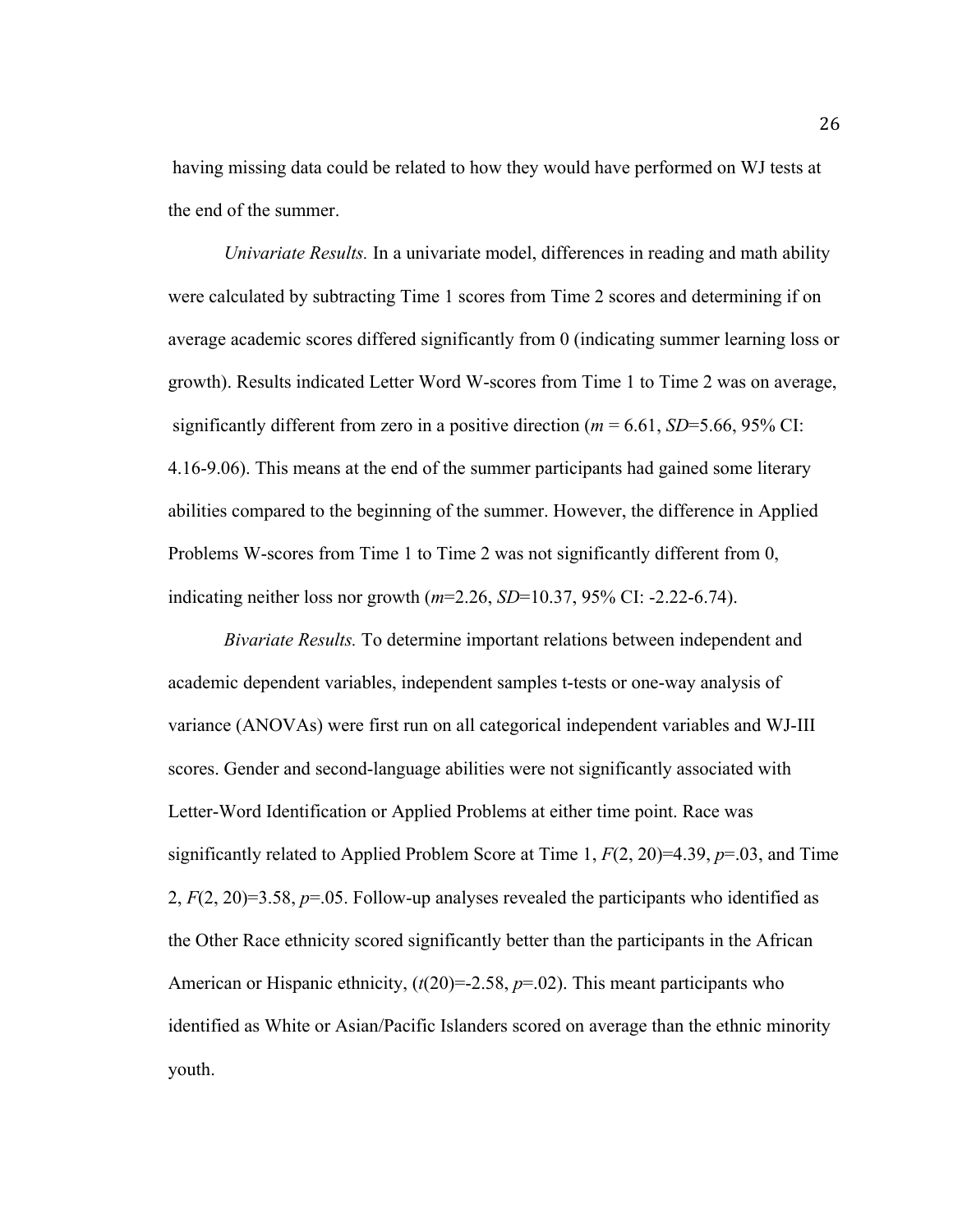Next, age, percent of days attended, and days between testing were correlated with academic outcomes. Results indicated no significant correlation with any independent variables and academic test at either time point. Not surprisingly, the strongest relation for Reading at Time point 2 was Reading score at Time point 1, (*r*=.96,  $p$ <.001), and the same held true for Math at time point 1 and time point 2 ( $r=91$ ,  $p$ <.001). There was also evidence that Reading ability was related to math ability at Time 1 (*r*= .66,  $p=0.001$ ) as well as at Time 2 ( $r=.58$ ,  $p=.004$ ). In general, this means that program participation had no unique impact on the variance on academic abilities.

To determine important relations between independent variables and social dependent variables, bivariate analyses were first run on all variables of interest and positive youth development measures. Ethnicity and second-language ability were not related to any PYD subscales. Gender was significantly related to confidence scores,  $t(21)=2.15$ ,  $p=.04$ , with males reporting higher on average confidence ( $m=13.63$ , *SD*=2.98) than females (*m*=11.25, *SD*=2.34). Girls reported higher (although not significantly) caring scores, (*m*=19.08, *SD*=1.62) than males (*m*=17.55, *SD*=2.01), *t*(21)=-  $2.02, p=.06$ .

Next correlations were run to determine significant relations between any continuous independent variables and social outcomes. Age was not significantly correlated with any of the PYD subscales. Days between test sessions was significantly correlated to the Competence subscale  $(r = -.53, p = .01)$ , but positively related the Caring subscale  $(r=.64, p=.001)$ . This suggests, the longer duration of the program, the worse a participant believed in their abilities. This also suggests the longer the duration, higher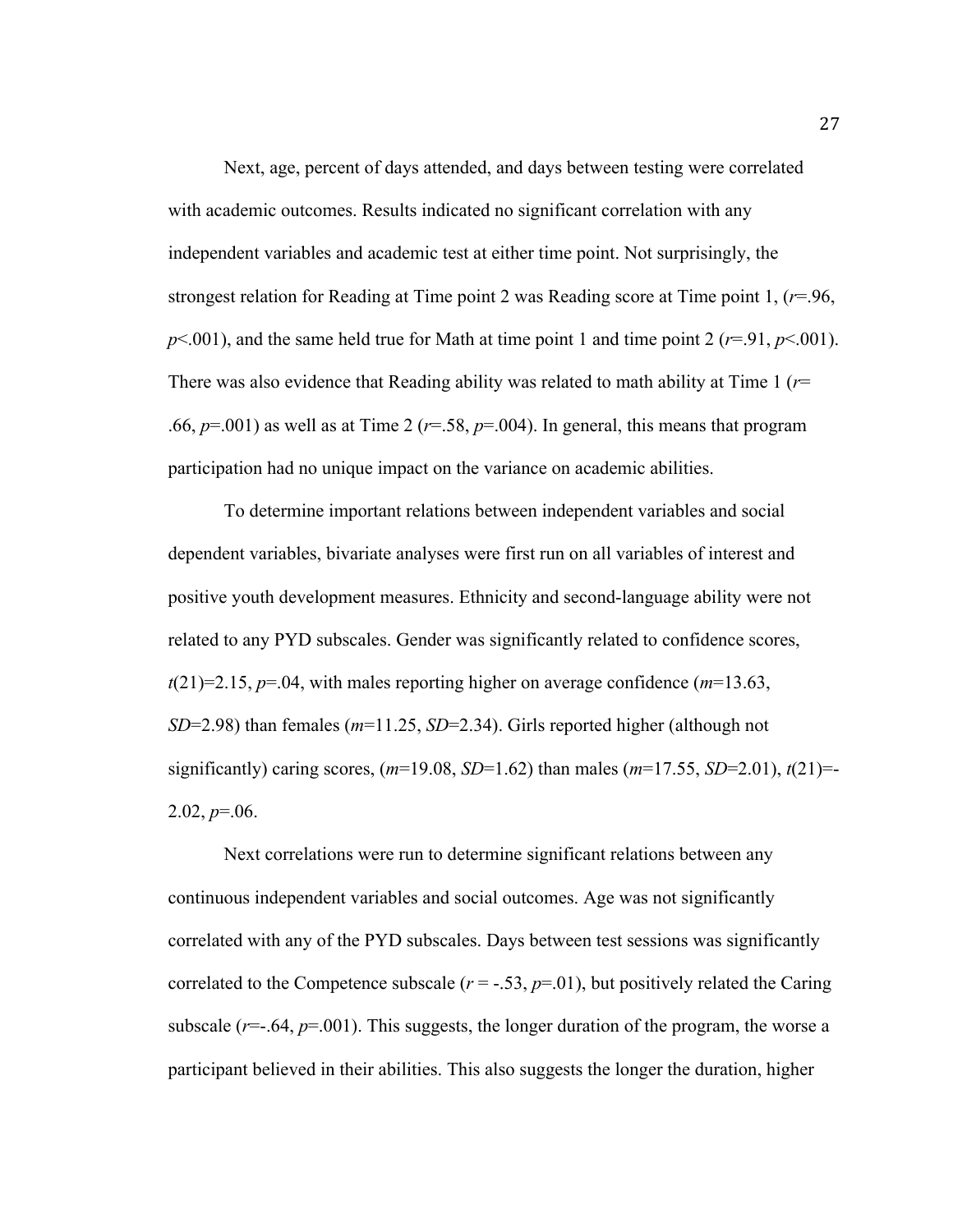levels of empathy and compassion were reported. Percentage of days was significantly negatively correlated to connection  $(r=-.43, p=04)$ . This means the more days the participants, the more distant participants feel to the people in their lives. Two subscales of the PYD measure correlated with the confidence subscale; namely competence and confidence ( $r=0.63$ ,  $p=0.01$ ), and connection and confidence ( $r=0.58$ ,  $p=0.04$ ).. All bivariate correlations can be found in Table 2.

| Table 2. Correlational Results Between Program intensity and Academic and Social Outcomes |                 |         |                   |               |         |                                                                                                                                                                                                                                |                                           |         |                                    |        |
|-------------------------------------------------------------------------------------------|-----------------|---------|-------------------|---------------|---------|--------------------------------------------------------------------------------------------------------------------------------------------------------------------------------------------------------------------------------|-------------------------------------------|---------|------------------------------------|--------|
|                                                                                           |                 |         |                   | 4             |         | 6                                                                                                                                                                                                                              |                                           | 8       | 9                                  | 10     |
| Days Btwn                                                                                 |                 |         |                   |               |         |                                                                                                                                                                                                                                |                                           |         |                                    |        |
| % Attend                                                                                  | .23             |         |                   |               |         |                                                                                                                                                                                                                                |                                           |         |                                    |        |
| <b>LW W1</b>                                                                              | $-.08$          | $-.24$  |                   |               |         |                                                                                                                                                                                                                                |                                           |         |                                    |        |
| AP W1                                                                                     | $-.14$          | .07     | $.66***$          |               |         |                                                                                                                                                                                                                                |                                           |         |                                    |        |
| LW W2                                                                                     | $-.07$          | $-.26$  | $.96***$          | $.65***$      |         |                                                                                                                                                                                                                                |                                           |         |                                    |        |
| AP W <sub>2</sub>                                                                         | $-.13$          | $-.13$  | $.58**$           | $.91***$      | $.58**$ |                                                                                                                                                                                                                                |                                           |         |                                    |        |
| Competence                                                                                | $-.53**$        | $-.35$  | .23               | .14           | .21     | .18                                                                                                                                                                                                                            |                                           |         |                                    |        |
| Confidence                                                                                | $-.41$          | $-.10$  | $-.27$            | $-.17$        | $-.28$  | $-.17$                                                                                                                                                                                                                         | $.63***$                                  |         |                                    |        |
| Character                                                                                 | .04             | .03     | .09               | $-.19$        | .03     | $-.29$                                                                                                                                                                                                                         | .07                                       | .09     |                                    |        |
| Caring                                                                                    | $.64***$        | .03     | .06               | $-.11$        | .07     | $-.17$                                                                                                                                                                                                                         | $-.25$                                    | $-.22$  | .34                                |        |
| Connection                                                                                | $-.22$          | $-.43*$ | $-.04$            | $-.15$        | $-.02$  | $-.12$                                                                                                                                                                                                                         | .39                                       | $.58**$ | .22                                | $-.11$ |
|                                                                                           | $\cdot$ $\cdot$ |         | <b>CONTRACTOR</b> | $\sim$ $\sim$ |         | the state of the state of the state of the state of the state of the state of the state of the state of the state of the state of the state of the state of the state of the state of the state of the state of the state of t | $\sim$ $\sim$<br><b>State State State</b> |         | $\sim$ $\sim$ $\sim$ $\sim$ $\sim$ |        |

Table 2. Correlational Results Between Program Intensity and Academic and Social Outco

*Note*: \*indicates significance at the  $p < .05$  level. \*\*indicates significance at the  $p < .01$  level. \*\*\*indicates significance at the  $p < .001$  level

*Multivariate Results.* To determine if ethnicity could account for any unique variance in the Applied Problems Time-Point 2 above and beyond Applied Problems Time 1 W-score, a hierarchical linear regression was run. In a hierarchical multiple regression, in which ethnicity dummy codes were entered into the first model, Hispanic ethnicity was a significant negative predictor of Applied Problems W-score  $(\beta = 80,$ *p*=.02). However, this relation became non-significant ( $\beta$  = -.04,  $p$ =.84) in the second Model when Time 1Applied Problems W-score was considered  $(\beta = .90, p < .001)$ . In a separate hierarchical linear regression determining if ethnicity accounted for unique variance above and beyond variance accounted for by Letter-word W-score at Time 1, Hispanic ethnicity remained a significant negative predictor in the second Model ( $\beta$  =-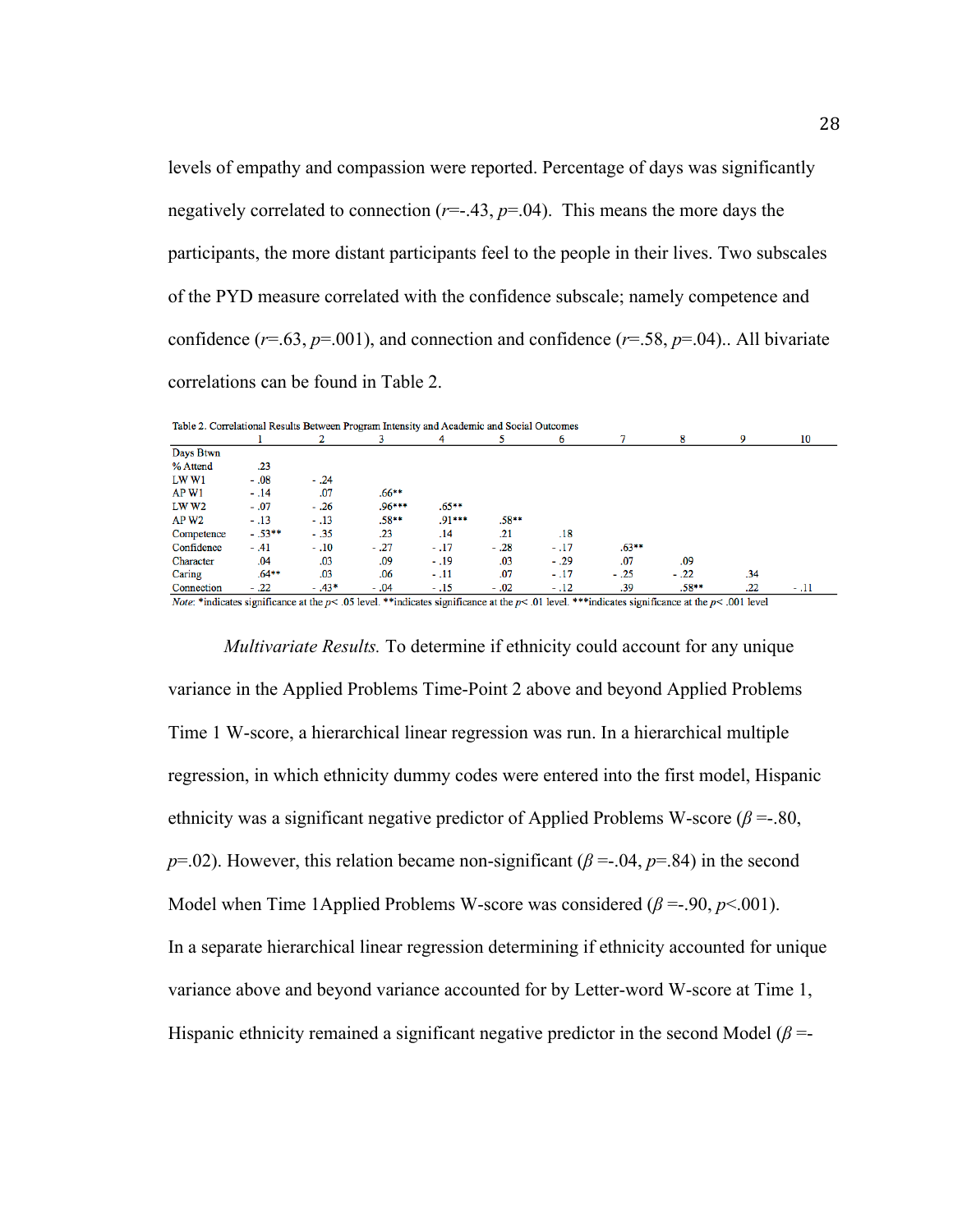.61, *p*=.03). Letter-word W-score at Time 1 also uniquely accounted for some of the variance in Applied Problems W-score at Time 2 ( $\beta$  =-.49,  $p$ <.01).

Overall these regressions suggest that ethnicity can be considered a significant predictor of mathematic ability at the end of the summer when comparing to other academic abilities, but is not a good predictor relative to mathematic ability at the beginning of the summer. Results for each regression can also be found displayed in Table 3.

Table 3. Hierarchical Simultaneous Multiple Regression Results Ethnicity and Applied Problems W-score Time 1 predicting Applied Problems W-score Time 2

|                         | B        | SЕ    |           | $R^2$ change |
|-------------------------|----------|-------|-----------|--------------|
| Block 1:                |          |       |           | $0.26**$     |
| Hispanic                | $-36.97$ | 13.83 | $-.80***$ |              |
| <b>African American</b> | $-27.97$ | 13.83 | $-0.61$   |              |
| Block 2:                |          |       |           | $0.57***$    |
| Hispanic                | $-1.66$  | 8.15  | $-0.04$   |              |
| <b>African American</b> | 3.32     | 7.88  | 0.07      |              |
| AP W score1             | 0.87     | 0.11  | $0.90***$ |              |

*Note.* \* indicates significance at the  $p<.05$  level, \*\*indicates significances at the  $p<.01$  level, \*\*\*indicates significants at the  $p<0.001$  level

|                         | B        | <b>SE</b> |            | R٠<br>change |
|-------------------------|----------|-----------|------------|--------------|
| Block 1:                |          |           |            | $0.26**$     |
| Hispanic                | $-36.97$ | 13.83     | $-0.80***$ |              |
| <b>African American</b> | $-27.97$ | 13.83     | $-0.61$    |              |
| Block 2:                |          |           |            | $.22**$      |
| Hispanic                | $-27.97$ | 12.28     | $-0.61*$   |              |
| <b>African American</b> | $-17.22$ | 12.45     | $-0.37$    |              |
| LW W score 1            | 0.60     | 0.21      | 0.49       |              |

Ethnicity and Letter Word W-score Time 1 predicting Applied Problems W-score Time 2

*Note.* \* indicates significance at the  $p<0.05$  level, \*\*indicates significances at the  $p<01$  level, \*\*\*indicates significants at the  $p<0.001$  level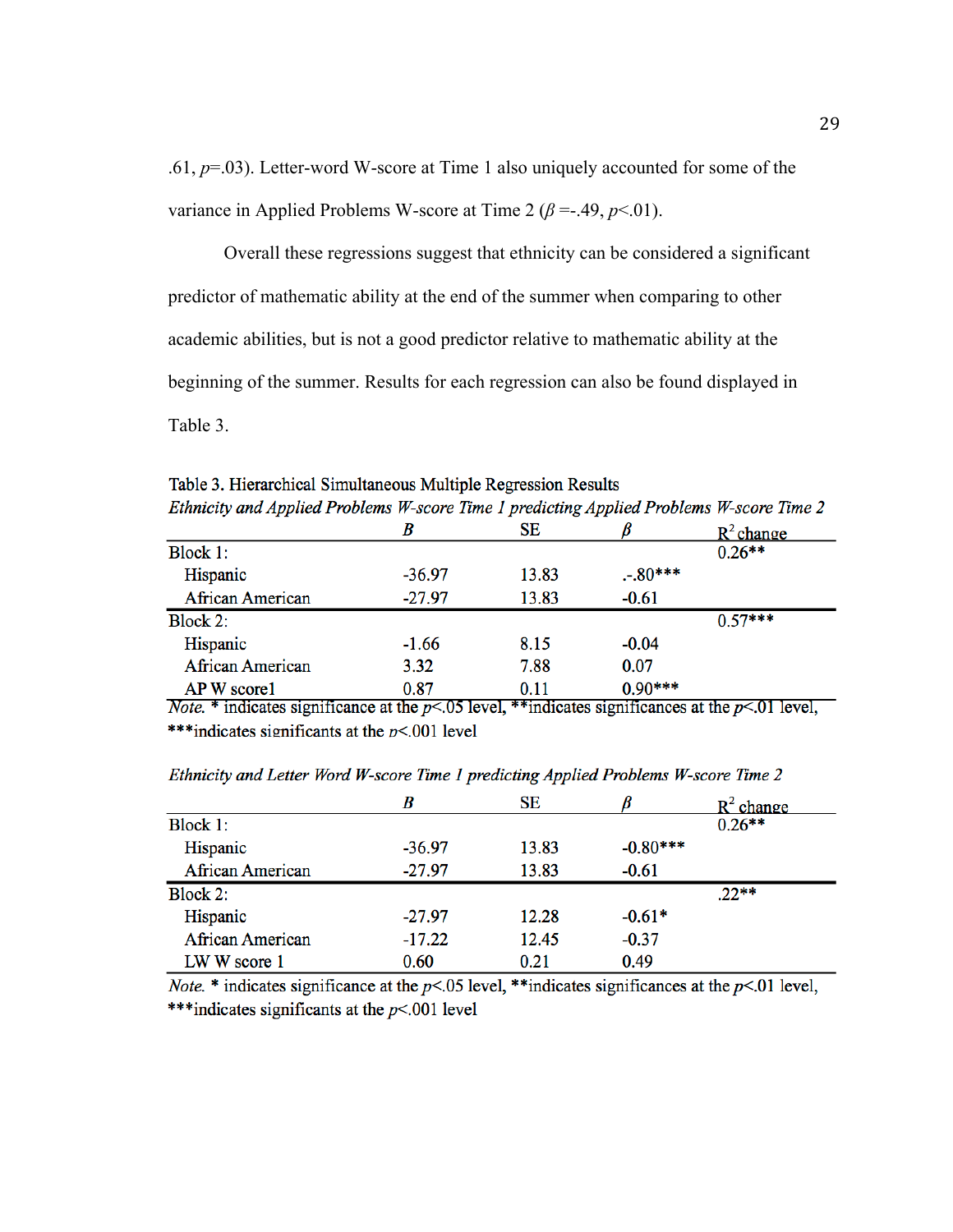# CHAPTER FOUR

#### **DISCUSSION**

This study, despite its small sample size, can provide a few insights regarding the potential role of community-based programs during the summer months. First, participants, on average, gained some literary skills, which is consistent with past research showing adolescents with access to reading materials make small gains in literacy over the summer (Kim 2004; McCombs, et al. 2011). Next, I found significant differences in levels of confidence and caring across participants' gender. I found that males reported higher levels of confidence, while girls reported slightly higher levels of caring/empathy. These findings are consistent with past research regarding differences in participants' social-emotional outcomes by gender in organized activities (Lerner et al., 2005).

I did not find support for hypothesizing that intensity of participation predicted academic achievement at the end of the summer. However, two different measures of program length were related to social-emotional outcomes. Longer time between the first and last week of program was related to lower levels of perceived competence, but higher levels of caring. One interpretation is that participants are gaining social competencies over the summer related to compassion and understanding for others, but they are not doing so regarding youth's physical or artistic abilities.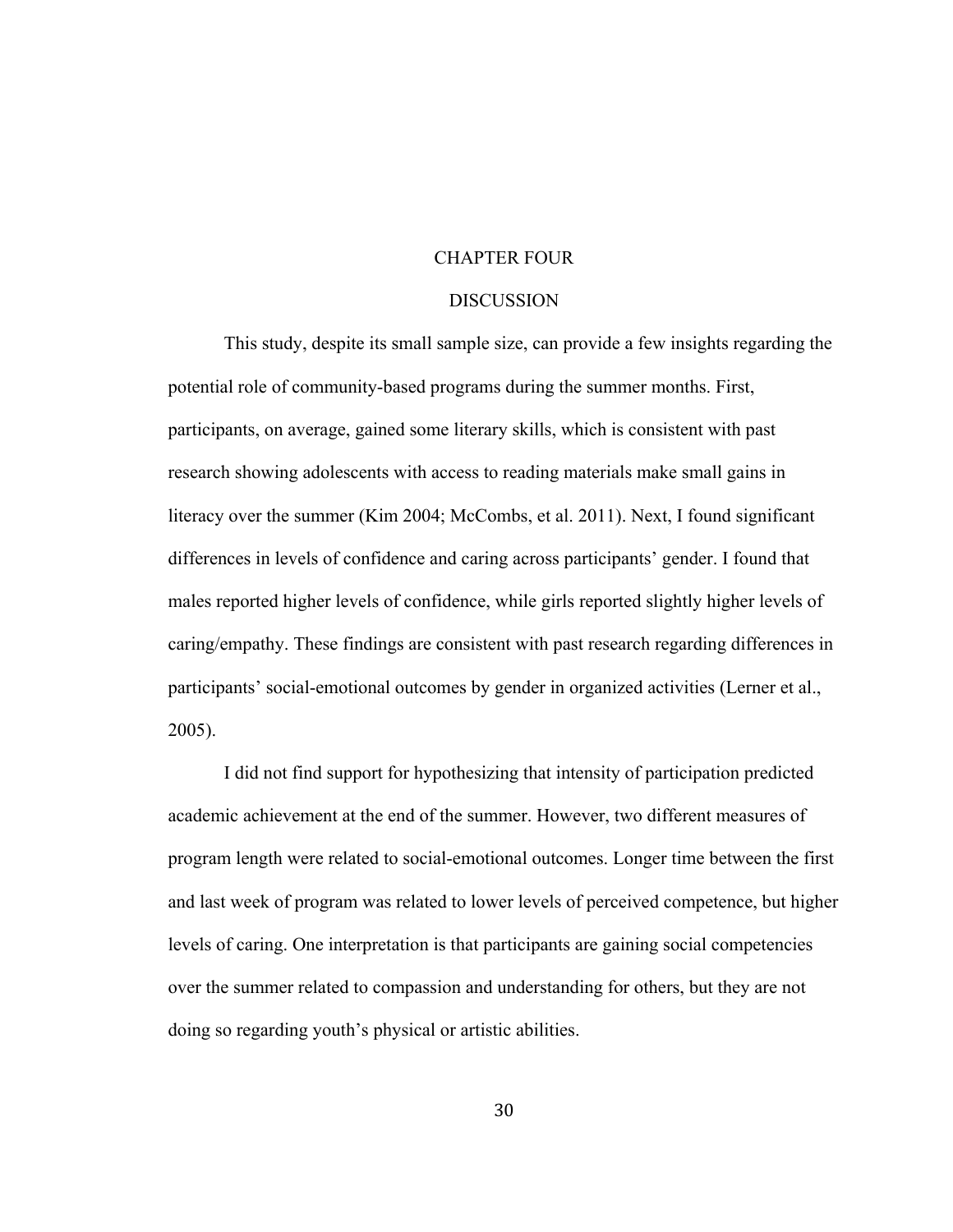Other findings include proportion of attendance was significantly related to lower feelings of closeness to adults, neighbors, and peers. Using multivariate analyses, I also found ethnicity to be a significant predictor of math abilities at the end of the summer, above and beyond variance accounted for by measures of reading abilities, but not when accounting for math ability, at the beginning of the summer. This points to the importance of taking initial test scores when predicting youth outcomes over the course of the summer months.

What also might be interesting to explore is what this study did not find to be significant. My main independent variable, proportion of attendance, was not related to academic achievement, nor four of the social outcomes. However, average participation across participants in both programs was high (*m*=85%), with the lowest levels of participation being at 48%. Therefore, my results might reflect a threshold effect for participation, consistent with previous research, stating that effective programming occurs when participants attend above 80% of the time (McCombs et al. 2011). Because it is possible my results reflect what happens when youth have relatively high levels of participation in a summer program, future directions are discussed below. However, it is important to note that past research has shown low-income youth, on average, lose knowledge over the summer. The mere fact that I did not find evidence of summer learning loss in my participants might be a testament to the positive impact of community-based summer programs.

The lack of participation intensity effect contradicts reviews of afterschool literature that finds intensity of participation, that is how often one attends organized out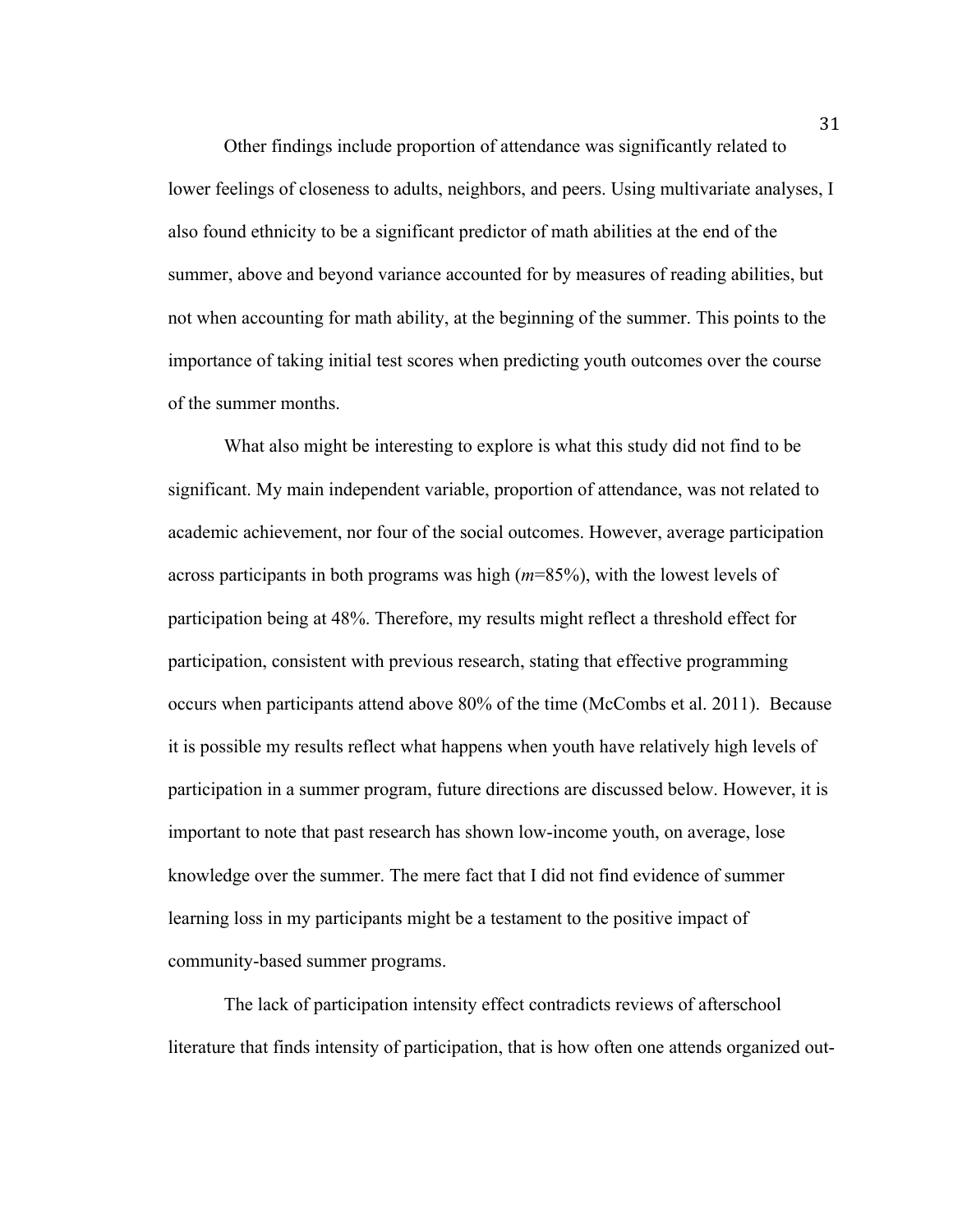of-school time programs, is related to more positive results (Lauer et al. 2006;

Simpkins, Little  $\&$  Weiss, 2004). One reason for the null findings here is that intensity of participation does not translate from school year programs to summer programs. During the school year, more activities are offered, both in community programs as well as school programs. Therefore, participation levels may just reflect a lack of other available programs in the summer. Increased diversity in activities inside and outside of school, as well as engagement in activities beyond just participation, has been suggested to be a stronger predictor of positive outcomes, while high intensity alone might be not as effective as originally thought (Durlak et al. 2010; Rose-Krasnor, Busseri, Willoughby  $\&$ Chalmer, 2006; Roth, Malone, Brooks-Gunn, 2010). Future research should examine more nuanced measures of intensity of participation, including feelings of engagement while attending the program and specific motivations for attending or leaving the program.

An alternate hypothesis is that the risk factors associated with living in lowincome communities, where the programs are located, are interfering with positive outcomes. Spending increased time in neighborhoods where youth feel unsafe has been implicated in increased negative social outcomes (Fagan et al. 2013; Fauth et al. 2007; McDonald et al. 2011, Pedersen & Seidman, 2005). Thus, future studies should more carefully examine the consequences of increased time in low-income community areas, including questions regarding youth's perception of basic safety.

It is not surprising that results show stable mathematic scores over the summer and small gains in literary skills. Two meta-analyses of summer learning loss and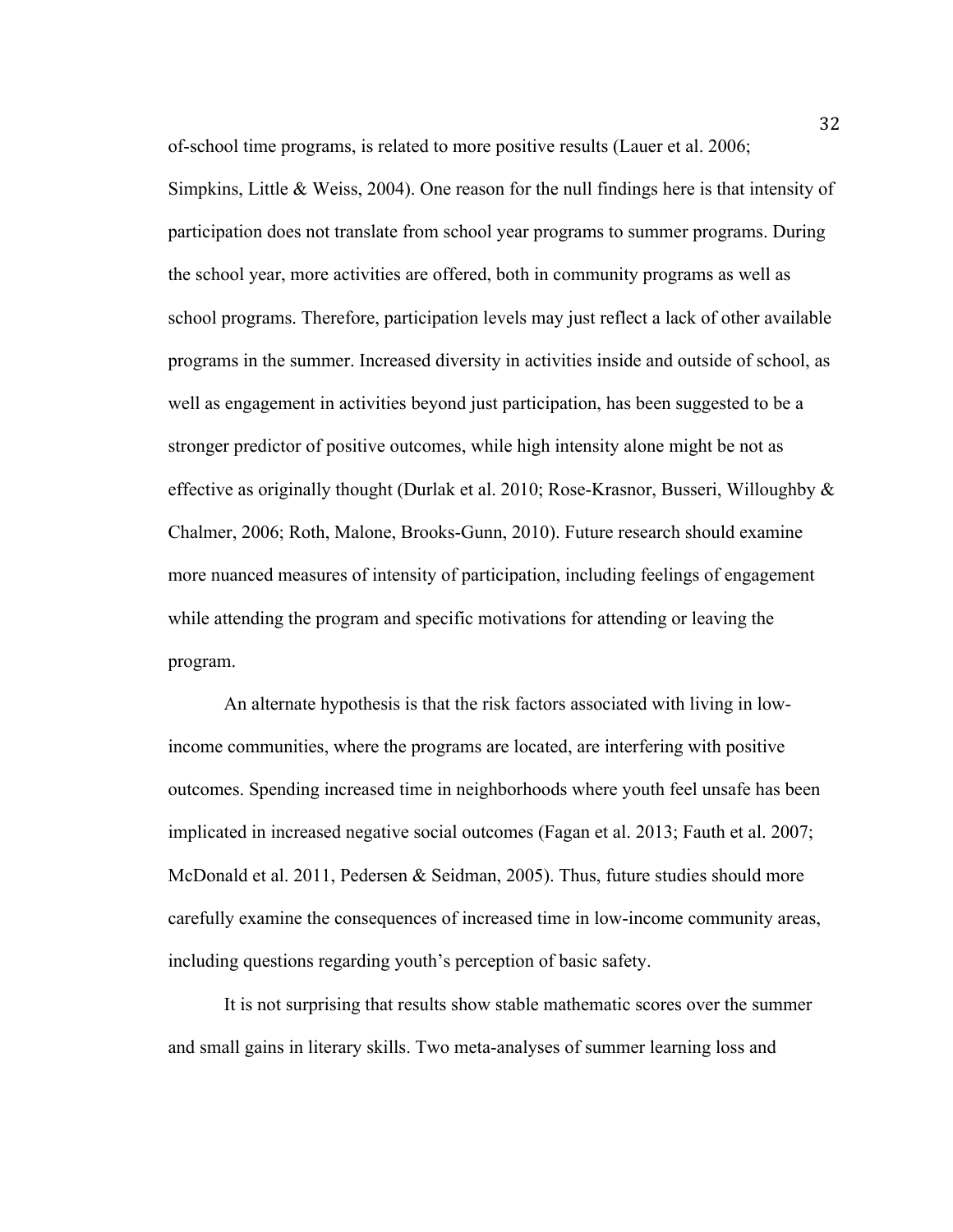summer programs, the first from 1990-1999 (Cooper, et al. 1996; 2007), and the second from 2000-2011 (McCombs, 2011), showed greater losses in mathematic and spelling ability compared to small losses in reading comprehension skills across the summer months. This is often explained by the types of activities offered in the summer programs that are more conducive to literary development than mathematics. For example, in Program 1, throughout the summer, participants worked together on a script that would eventually be performed for the center during an end-of-summer performance. Program 2 also focused on creative writing projects, through explorations of different types of poetry spread across several sessions. Previous literature has demonstrated that the types of activities in programs, such as free reading time, relates to specific increases in academic abilities (Durlak et al. 2010). Therefore, it may be more difficult to increase mathematic ability, which is dependent on factual and procedural knowledge, through engaging activities (Cooper et al., 1996). Future evaluations of summer programs might examine how certain activities target mathematical skills and test whether there is subsequent impact of mathematical growth over the summer.

Next, the negative relation between summer program participation and the PYD subscales should be examined. The first puzzling finding is the association between days between testing and self-reported measures of competency and caring. The finding that spending time in programs that focus on positive youth development was associated with higher self-reports of empathy and caring reflects a major tenet in youth development programming. Namely, providing a range of activities that emphasize bonding, pro-social behaviors, moral competence, and self-efficacy can lead not only to social-emotional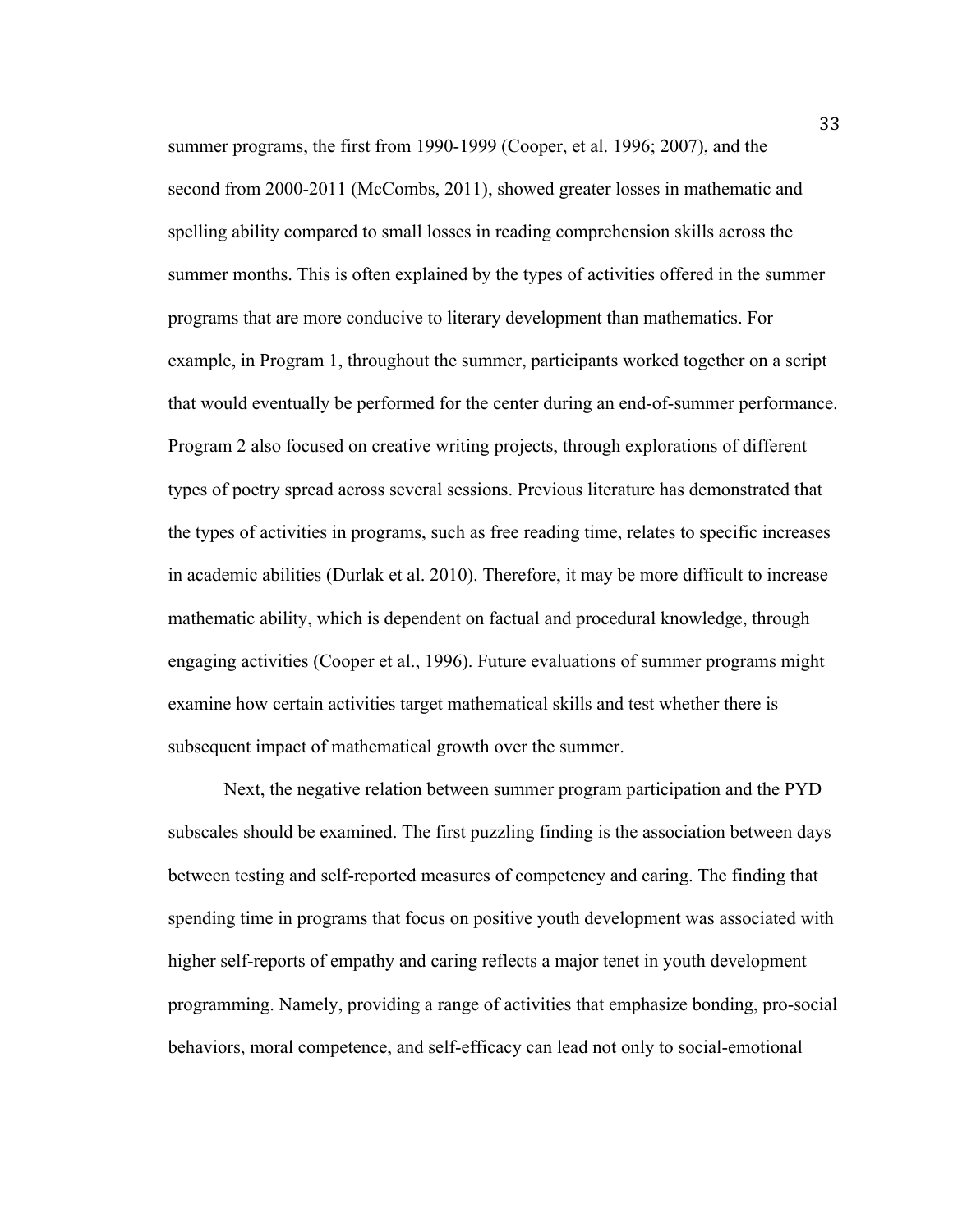learning, but also to the prevention of problem behaviors (Catalano, Berglund, Ryan, Lonczak & Hawkins, 2004). However, this finding seems to contradict the relation between increased participation and lower levels of connection. How participants might simultaneously feel more empathy, but less close to those around them is not immediately clear. Differences might stem from underlying constructs in each subscale. For example, the connection subscale reflects a social component (i.e. asking questions "Adults in my city listen to what I have to say") while the caring subscale reflects emotional components without being mentioning specific people, (i.e. "It bothers me when bad things happen to any person").

One analogous example of youth searching for emotional connection to others while feeling socially disconnected can be found in studies of social media technologies. For example, in *Alone Together: Why We Expect More from Technology and Less from Each Other*, Sherry Turkle (2011) argues our society has become dependent on technology to fulfill needs for intimacy while removing the demands of friendship. Namely, youth and young adults utilize technology to avoid awkwardness in face-to-face interactions and all the potential for conflict and disappointment that accompany it. Despite this, humans still crave attention and emotional connections to others, therefore overly relying on technology to fill these needs.

Further the relation between days between testing and lower competency measures run contradictory to my hypotheses. On one hand, the lower levels of perceived competence could be related to normal feelings all youth feel at the end of summer, after a long absence from school and classmates (Marsh, 1999). To test whether decreased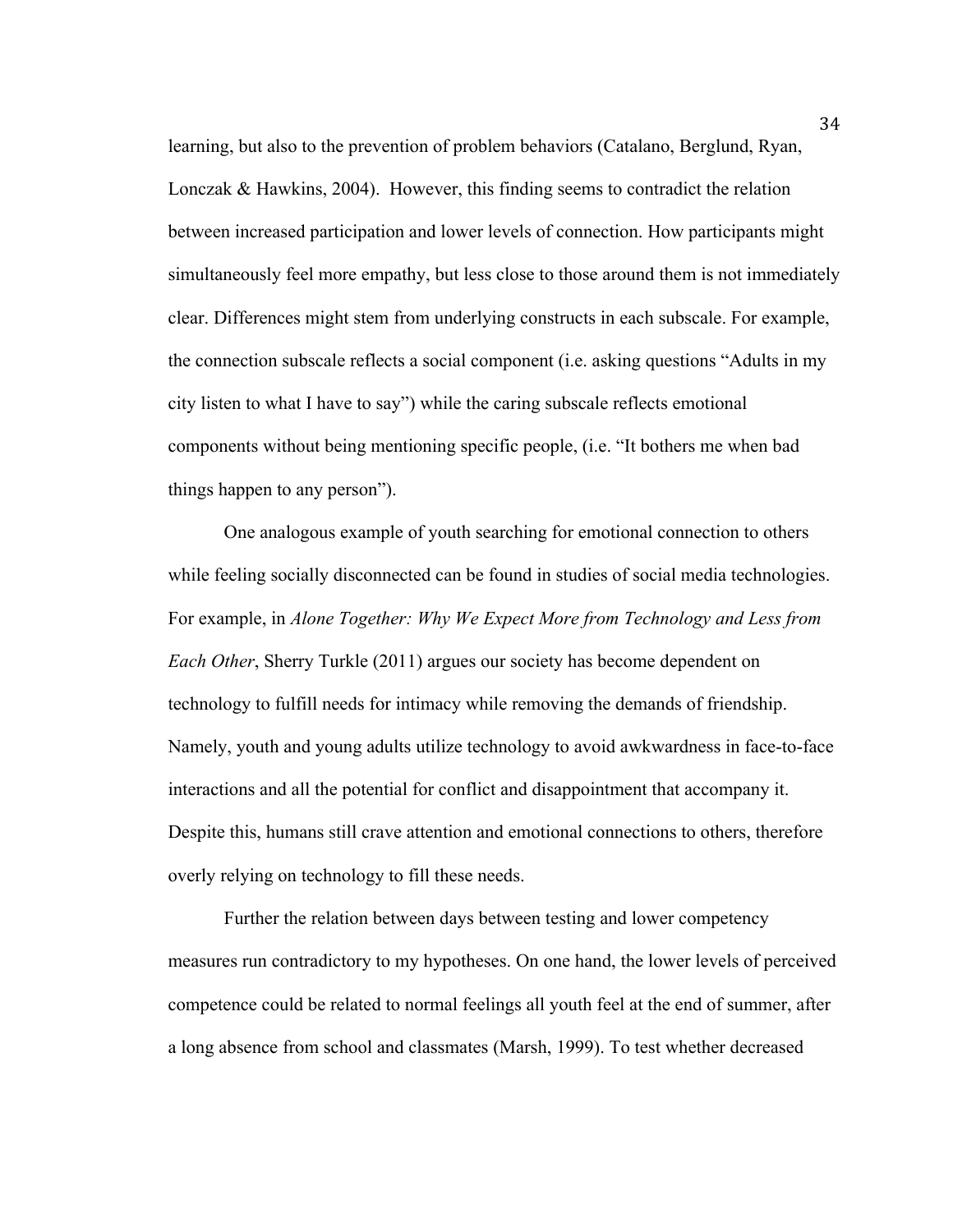levels of competence is related to potentially unmeasured feelings of forgetfulness and loss of ability, a comparison group of youth who participate in a variety of different summer programs, as well as those who do not participate in any program, is needed (Shadish, Cook, & Campbell, 2002). Self-selection could also be one reason that youth are showing lower levels of perceived competence, such that youth with already low levels of competence are more likely to be enrolled in a general summer program rather than a specialized summer sports or arts camp (McCartney, Bub, & Burchinal, 2006). Self-selection is one of the major issues with after-school research, with it being very difficult to randomly assign participants into activities. Therefore, future research should utilize other quasi-experimental approaches, such as an interrupted time series method, to determine if and when participation in summer or afterschool activities influences perceived competence, or if lower levels of perceived competence are predicting student's enrollment in summer programs (Shadish et al., 2002).

The negative relation between youth participation and connection is surprising given youth are spending increased time with peers, adults, and in outdoor physical activities in their community. Why would increased levels of participation lead to lower levels of connection to peers, adults, and neighborhood? One possible answer would be that participants are not enjoying their time in the center, possibly due to increased contact providing more opportunities for conflict or increased alienation with peers and staff, leading to lower levels of the connection subscale. Informal observations of the programs do not seem to coincide with this conflict theory. However, this pattern has been previously demonstrated, where summer camp participants reported having more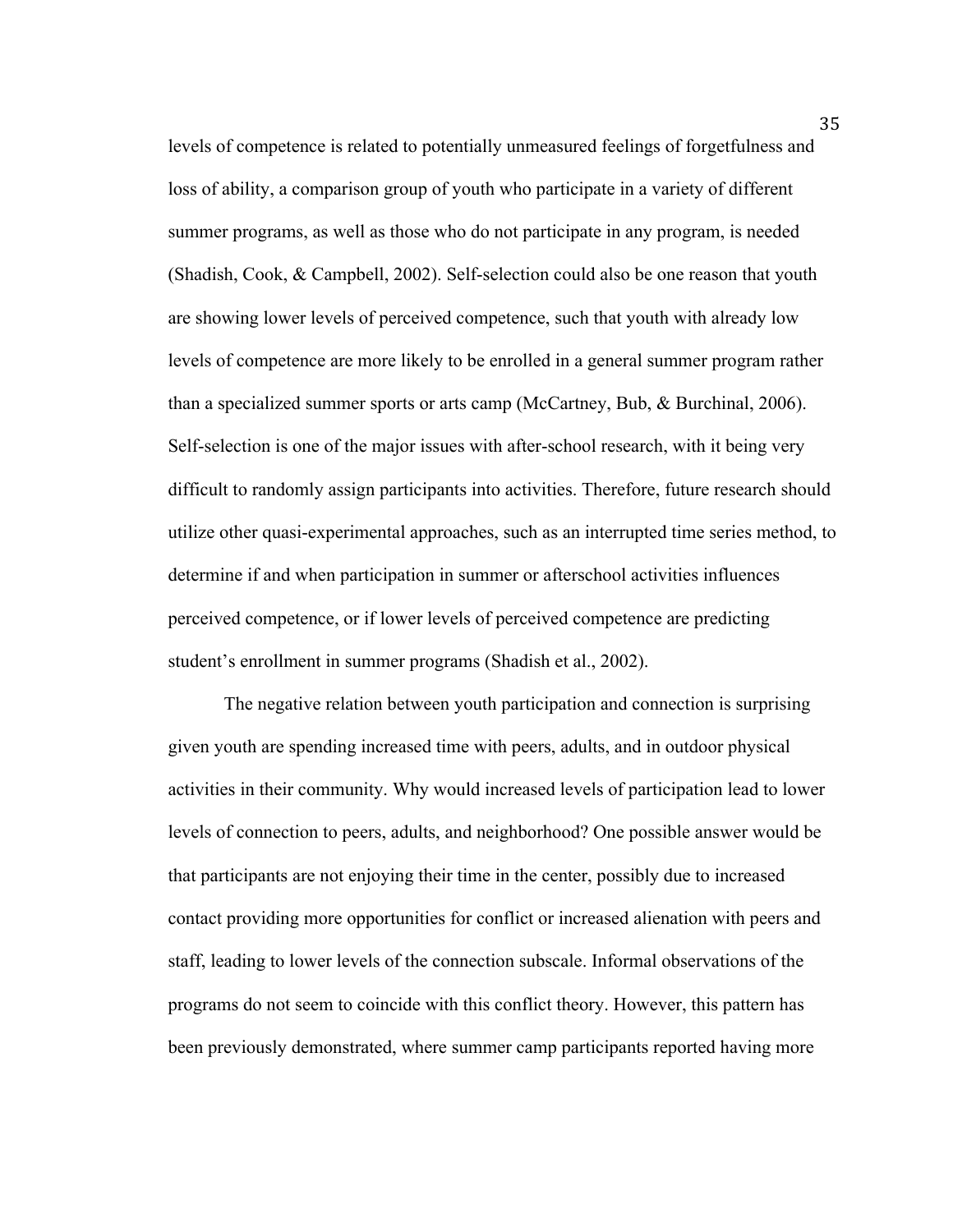negative peer relationships and less interest in new friendships at the end of summer camp than during pre-camp measures (Thurber, et al. 2007).

Instead, an alternate solution could be explored. Jacquelynne Eccles' Expectancy Value Motivation Theory (Eccles & Wigfield, 2002), poses that youth choose to pursue activities that meet four subjective task values: expectation values, enjoyment values, usefulness value and cost. Understanding how cost, particularly social costs that influence how an adolescent feels about a task, might be the driving force behind this relationship. For example, youth might prefer to be spending unsupervised time with their friends over the summer, or at least be in activities with more autonomy. However, by spending high levels of participation in summer programs, it decreases the time available to spend with friends in unsupervised settings (a significant social cost). This may partially explain why participants might rate their connections to friends as being lower during the summer months.

The second significant finding relates to the association between participant's ethnicity and math skills. This paper is distinct in finding low-income Hispanic youth to be at greater risk for losing academic skills over the summer in comparison to other lowincome groups. Latino children, experience unique acculturation stress, beyond the direct effects of poverty, that negatively impacts their self-regulation and later impacts learning ability (Li-Grining, 2012). At present, little research has been conducted on the needs or accessibility of afterschool resources specifically for Latino youth (Sanderson & Richards, 2010). One pilot study that explored the development of Latino urban youth's self-worth and ethnic identity in a youth development program found that intensity of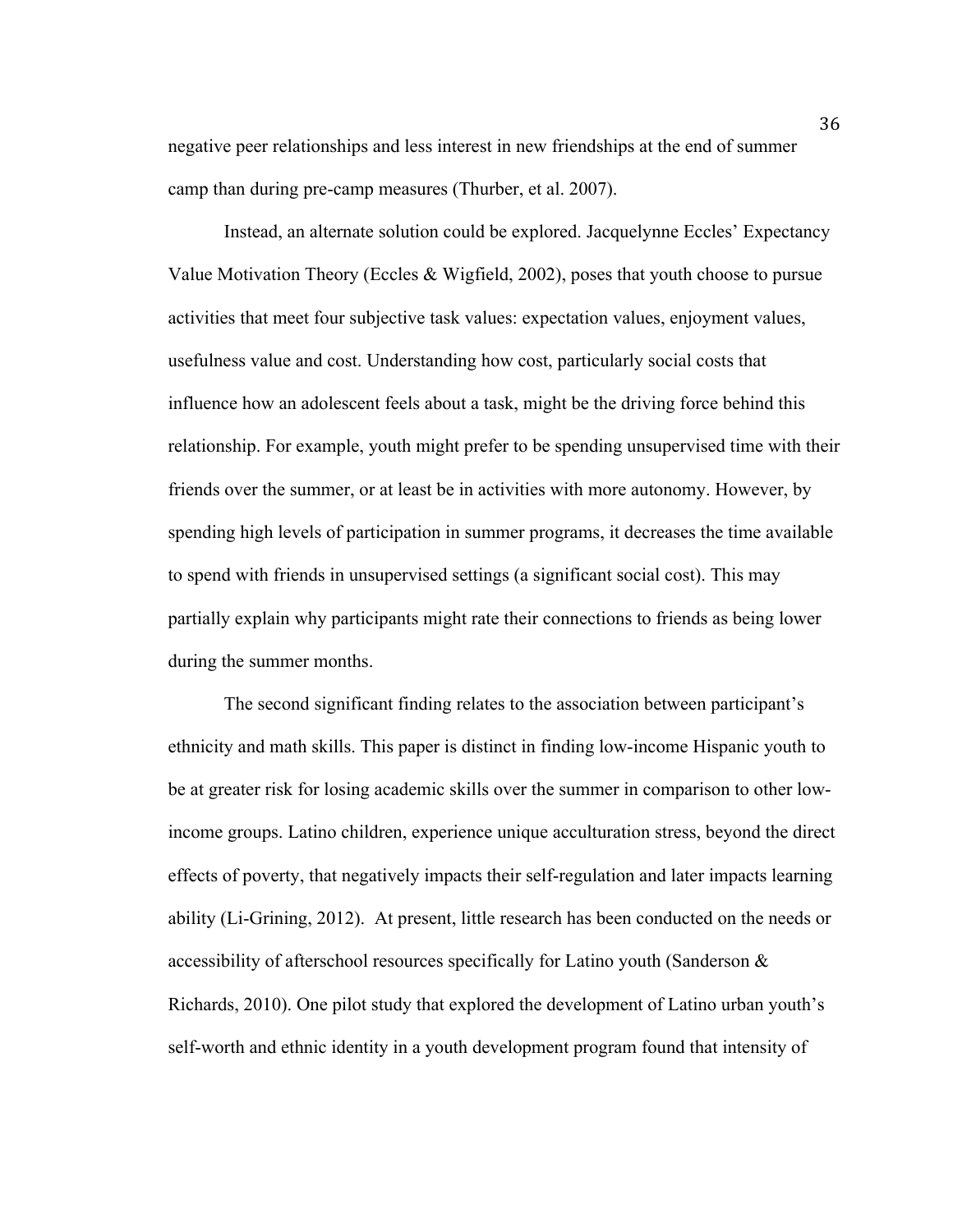attendance and higher program quality belief (especially in terms of atmosphere and safety) was related to greater self-worth (Riggs et al., 2010). While intensity of participation or perception of program quality was not related to ethnic identity development, socialization with other Latino youth in the program was significantly related to ethnic identity development (but ethnic identity development was not related to self-worth). Because ethnicity and poverty is often confounded (Li-Grining, 2012; Reardon, 2011), future studies should examine specific risks, including specific barriers for participation in afterschool programs, for academic achievement among low-income Hispanic youth compared to risks faced by other low-income groups.

This study has a few limitations that should guide future research. The first is related to the study's small sample size and lack of power. Although program differences were not statistically significant, trend-level significant differences between programs in terms of age and second-language ability, suggest that with larger sample sizes differences between programs may become significant. Future research should restricting sampling and recruitment procedures. Because participants in Program 2 were unavailable during the last week of testing, their data had to be dropped from the analyses, further reducing sample size. To determine whether a relation between participation and decreased math ability actually exists, a greater number of participants will have to be recruited for future studies, and measures should be taken to ensure participant's data is obtained at both time points. Participants who did not attend the last week of programming had significantly lower rates of attendance. Although no significant differences were found in data collected at Time point 1, I cannot rule out the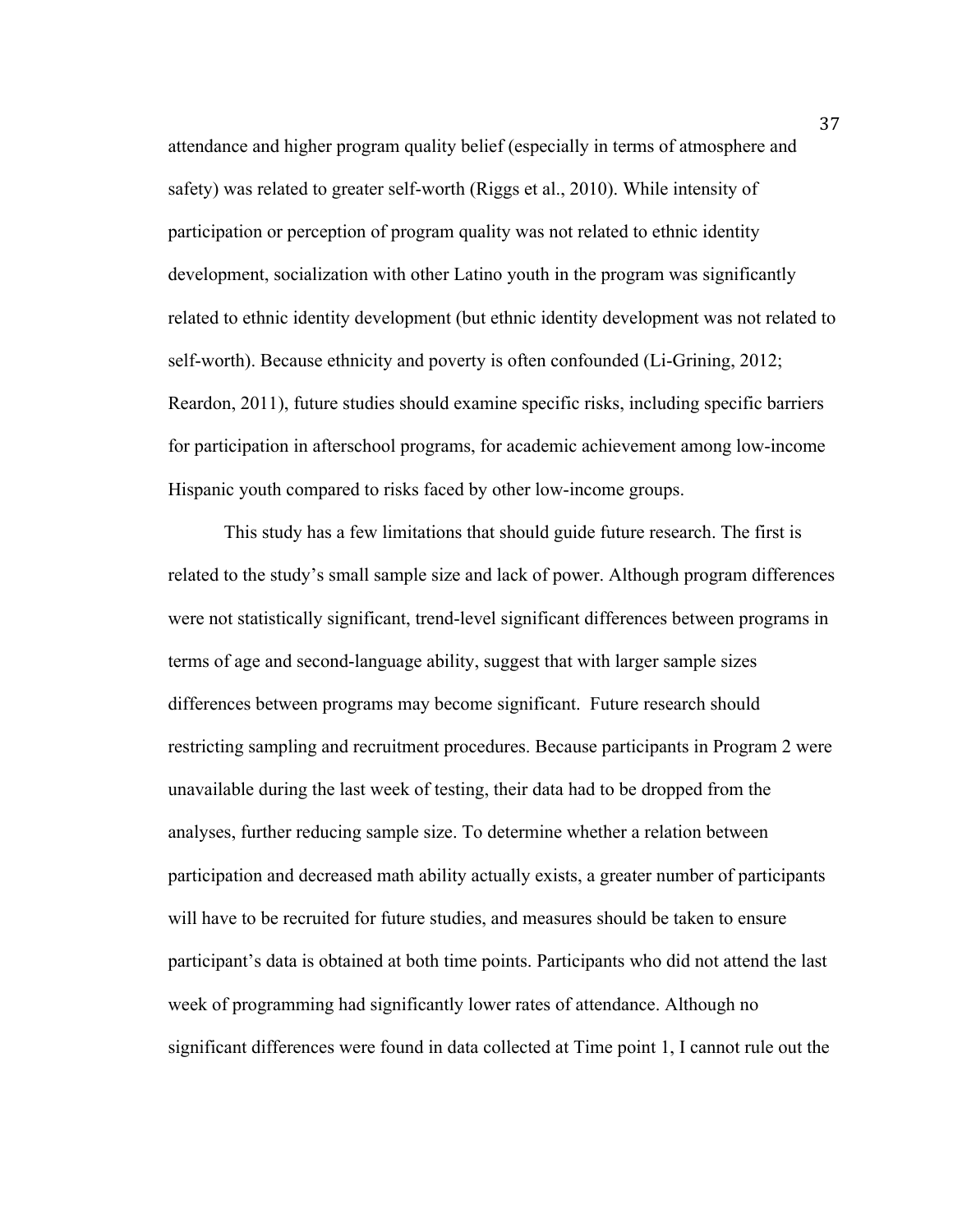possibility that their data was missing not at random. However, it is interesting to note that participants whose data was dropped had higher Letter Word scores than participants who provided data at both time points. This might bias results related to academic achievement, if participants are participating less because the program is not providing enough stimulating activities, such as low numbers of challenging books at the center. Unfortunately, little research on afterschool programs has examined the motivations of youth to attend programs, and even fewer have examined why participants drop out (Anderson-Butcher et al. 2003). Future studies should examine differences not just between participants and non-participants (in which it has been suggested the greatest difference will be found; Roth et al. 2010), but also participants who drop-out of the program prematurely and those participants who remain in programs.

A second limitation is the study's lack of a control group. A comparison group should be recruited to determine if the summer learning loss is somewhat less in participants of summer programs or if there is truly no effect of summer program participation (Shadish et al., 2002). A comparison group is needed to determine if summer programs are actually having an effect or if selection factors, such as high levels of family social capital leads some low income youth to gain academic skills over the summer (Slates, et al., 2013). Without a comparison group, the results of this study cannot firmly establish that summer program participation is related to youths' social or academic outcomes. Further, multiple methods, including measures from staff and parents, should be used to explore social relations between participants, their peers, and the staff. The literature clearly demonstrates that for community programs to be effective,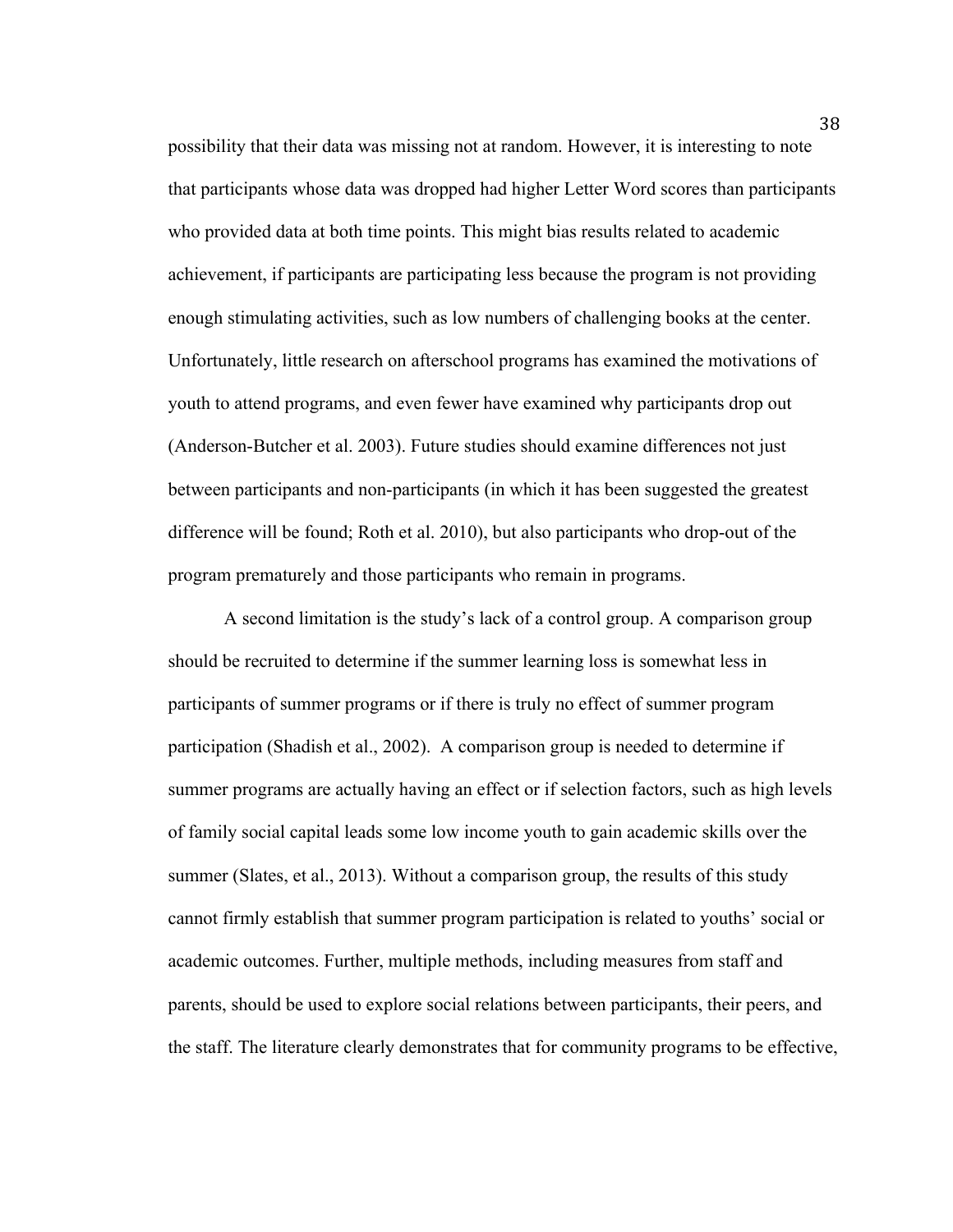high levels of structure and organization need to in place (McComb et al., 2011). That is, a center must have strong supervision and clearly states expectations to create a safe and welcoming environment, as well as a multitude of activities that help youth explore new areas of interest, work together, and achieve goals. Roth and Brooks-Gunn (2003) add a third factor- opportunities for youth contributions and feedback. Collectively, these factors are referred to as the "Big Three" important characteristics of a youth development program. In one sense, high levels structure and organization was informally observed in both centers. However, without additional centers in the study, or youth-level data of their perceived supervision and activity engagement, the differences between environmental variables cannot be compared. Future studies should include direct measures of youth engagement and observational reports of structure.

In conclusion, community-based summer programs have the potential to foster the well-being of low-income, ethnic minority youth (McCombs et al., 2011). This study showed low-income participants in summer programs did not have gains nor losses in mathematic ability and actually gained small amounts of literacy ability over the course of the summer. Although there were contradictory findings regarding participation and PYD measures, future studies could examine specific outcomes related to youth's resiliency. Researchers and youth agree that summer programs hold much potential for fostering growth, happiness, and academic skills. For decades, there has been a significant difference between the academic achievement between White and Black (and other racial minority) students (Duncan & Magnusson, 2011), and high income and lowincome youth (Reardon, 2011). Therefore, it is important for researchers to correct this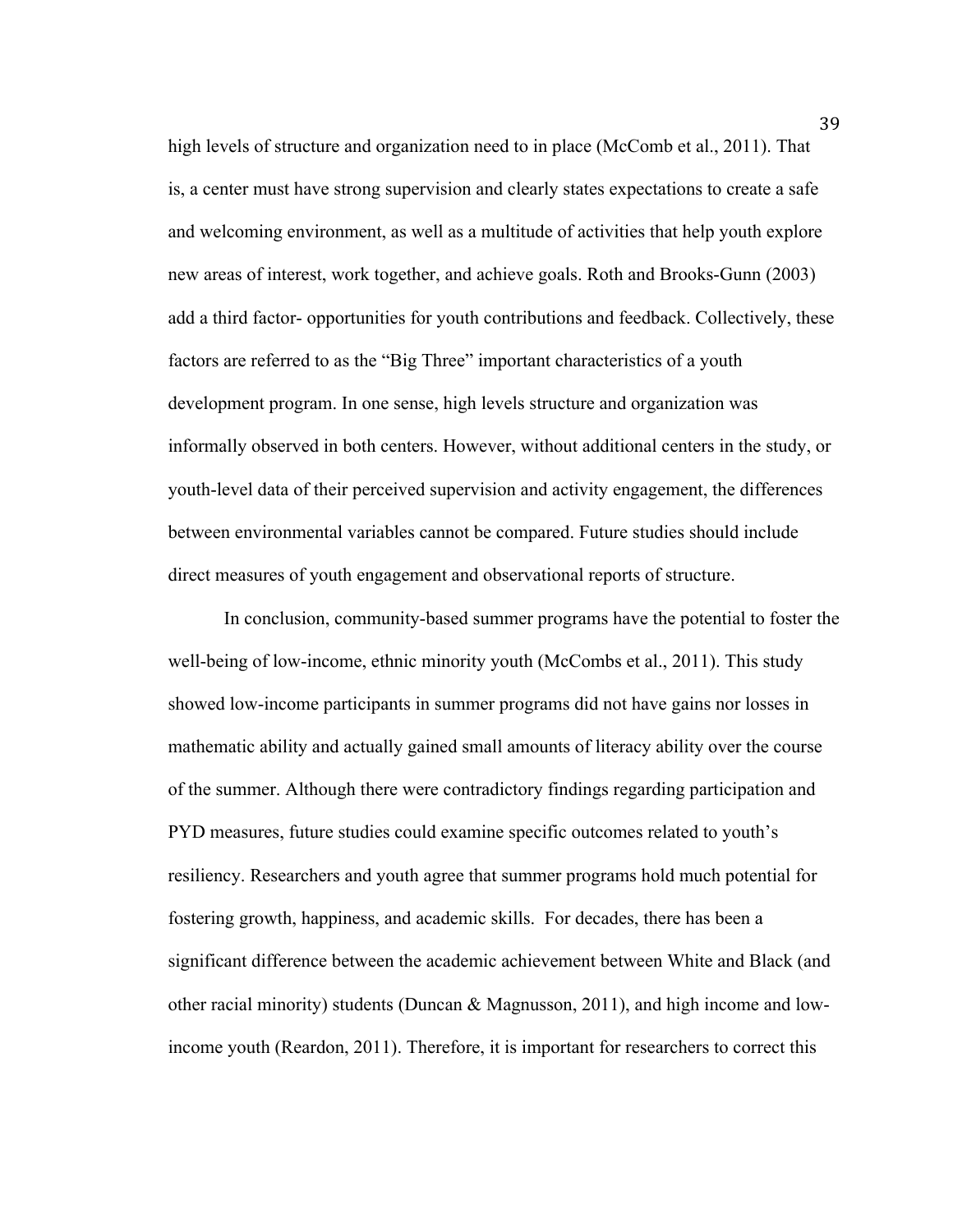imbalance, by discovering all possible factors related to academic achievement, including participation in summer programs and various aspects of such participation. For instance, summer programs might have multiple missions – to keep youth off the street and in a safe supervised setting, to teach social skills, increase autonomy and empowerment, and to allow youth to explore and learn new skills. In the case of preventing summer learning loss and promoting positive youth development, the mechanisms of summer programs are highly overlooked processes. Future research should do more to discover protective factors related to academic achievement among low-income, ethnically diverse youth attending summer programs.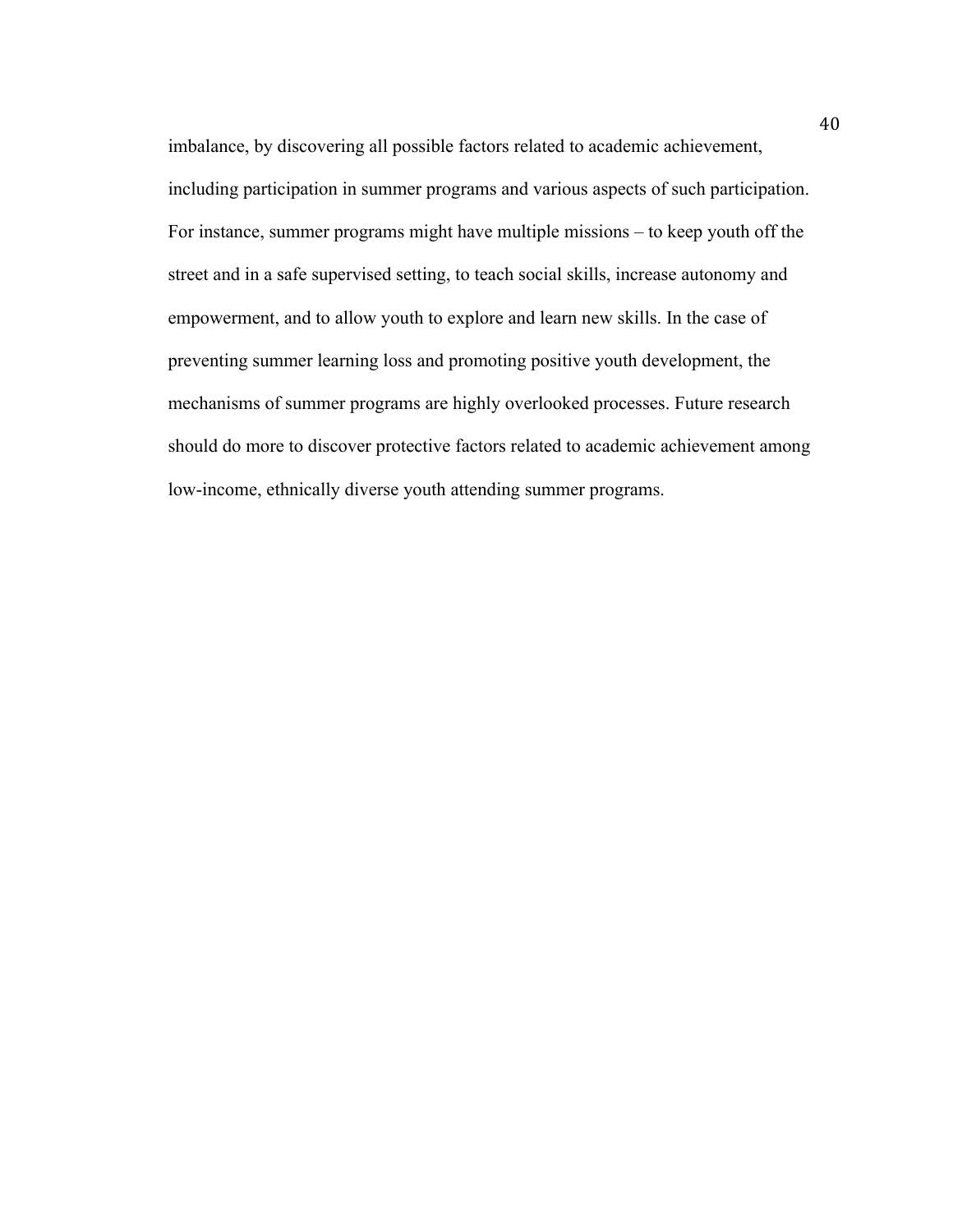# REFERENCE LIST

- Agans, J. P., Champine, R. B., DeSouza, L. M., Mueller, M. K., Johnson, S. K., & Lerner, R. M. (2014). Activity involvement as an ecological asset: Profiles of participation and youth outcomes. *Journal of Youth and Adolescence, 43*, 919- 932. doi: 10.1007/s10964-014-0091-1
- Alexander, K. L., Entwisle, D. R., & Olson, L. S. (2001). Schools, achievement, and inequality: A seasonal perspective. *Educational Evaluation and Policy Analysis*, *23*, 171-191. doi: 10.3102/01623737023002171
- Alexander, K. L., Entwisle, D. R., Olson, L. S. (2007). Summer learning and its implications: Insights from the beginning school study. *New Directions for Youth Development, 114*, 11-32 doi: 10.1002.yd.210
- Anderson-Butcher, D., Newsome W. S., & Ferrari, T. M. (2003). Participation in Boys and Girls Clubs and relationships to youth outcomes. *Journal of Community Psychology, 31*(1), 39-55. doi: 10.1002/jcop.10036
- Antunes, M. J. L. & Ahlin, E. M. (2014). Family management and youth violence: Are parents or community more salient? *Journal of Community Psychology, 42*. 316- 337 doi: 10.1002/jcop.21612
- Bartko, T. W. & Eccles, J. S. (2003). Adolescent participation in structured and unstructured activities: A person-oriented analysis. *Journal of Youth and Adolescence, 32*, 233-241. doi: 10.1023/A:1023056425648
- Bennett, P. R., Lutz, A. & Jayaram, L. (2012). Beyond the schoolyard: The contributions of parenting logics, financial resources, and social institutions to the social classgap in structured activity participation. *Sociology of Education, 85,* 131-157. doi: 10.1177/0038040711431585
- Benson, J., & Borman, G. (2010). Family, neighborhood, and school settings across seasons: When do socioeconomic context and racial composition matter for the reading achievement growth of young children. *Teachers College Record*, *112*, 1338-1390. Retrieved from: http://www.tcrecord.org/Content.asp?ContentId=15672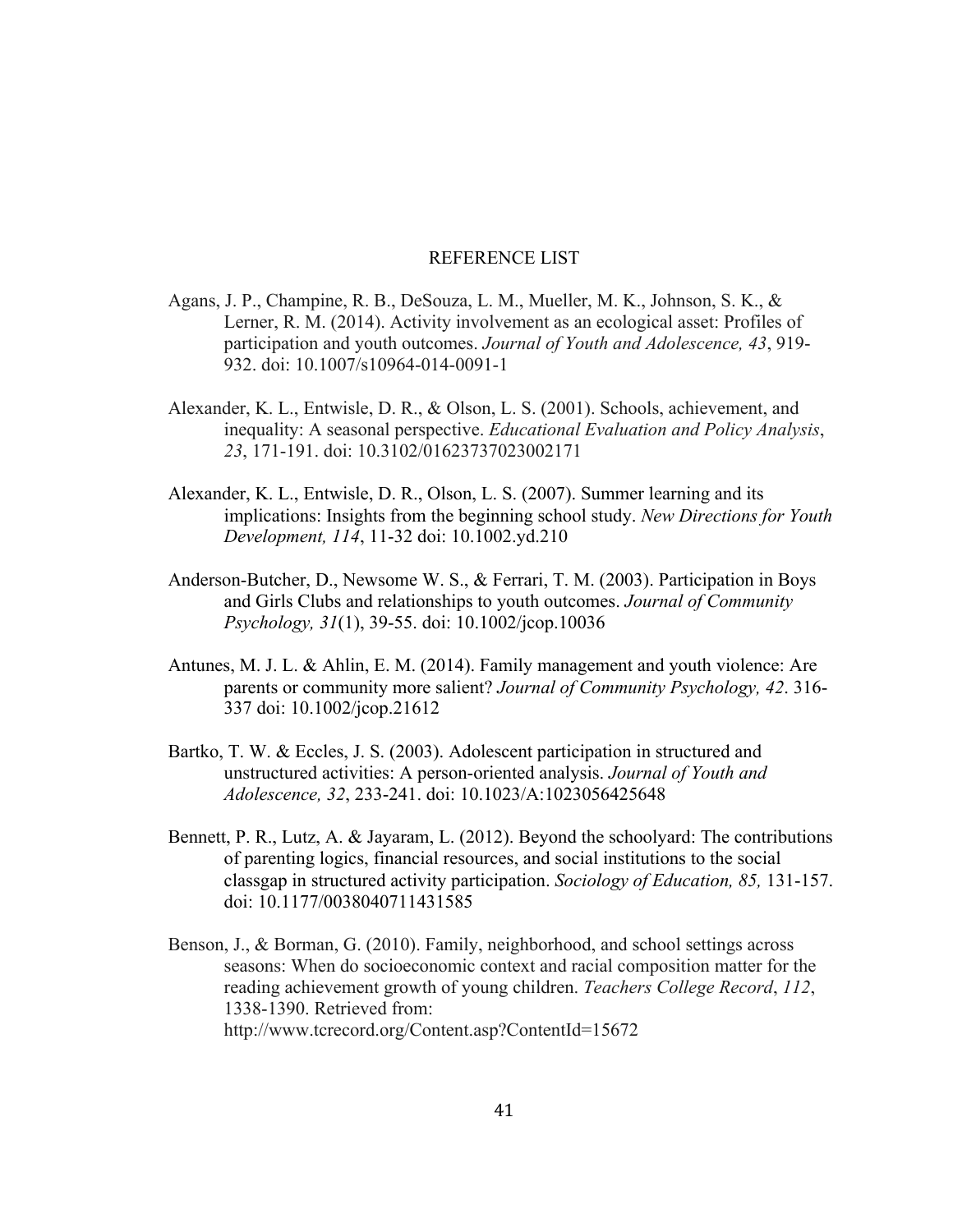- Benson, P. L., Scales, P. C., Hamilton, S. F., & Semsa, A. Jr. (2006). Positive youth development: Theory, research, and applications. In R. M. Lerner (Ed.) & W. Damon & R. M. Lerner (Eds.) Theoretical models of human development (6th ed., pp. 894–941). Hoboken, NJ: Wiley.
- Bohnert, A., Richards, M. H., Kolmodin, K. E., Lakin, B. L. (2008). Young urban African American adolescents' experience of discretionary time activities. *Journal of Research on Adolescence, 18,* 517-539. doi: 10.1111/j.1532- 7795.2008.00569.x
- Bowers, E. P., Geldhof, G. J., Johnson, S. K., Lerner, J. V., & Lerner, R. M. (2014). Special Issue Introduction: Thriving across the adolescent years: A view of the issues. *Journal of Youth and Adolescence, 43*, 859-868. doi: 10.1007/s10964-014- 0117-8
- Bowers, E. P., Li, Y., Kiely, M. K., Brittian, A., Lerner, J. V., & Lerner, R. M. (2010). The five Cs model of positive youth development: A longitudinal analysis of confirmatory factor structure and measurement invariance. *Journal of Youth and Adolescence, 39*, 720-735. doi: 10.1007/s10964-014-0117-8
- Burchinal, M., McCartney, K., Steinberg, L., Crosnoe, R., Friedman, S. L., McLoyd, V., & Pianta, R. (2011). Examining the black-white achievement gap among lowincome children using the NICHD Study of Early Child Care and Youth Development. *Child Development, 82*, 1404-1420. doi: 10.1111/j.1467- 8624.2011.01620.x
- Cabrera, N. L., Miner, D. D., & Milem. J. F. (2013). Can a summer bridge program impact first-year persistence and performance? A case study of the New Start summer program. *Research in High Education, 54*, 481-498. doi: 10.1007/s11162-013-9286-7
- Catalano, R. F., Berglund, M. L., Ryan, J. A., Lonczak, H. S., & Hawkins, J. D. (2004). Positive youth development in the United States: Research findings on evaluations of positive youth development programs. *The Annals of the American Academy of Political and Social Science*, *591*, 98-124. doi: 10.1177/0002716203260102
- Collins, W. A., Maccoby, E. E., Steinberg, L., Hetherington, E. M., & Bornstein, M. H. (2000) Contemporary research on parenting: The case for nature and nurture. *American Psychologist, 55*, 218-232. doi: 10.1037/0003-066X.55.2.218
- Cooper, H., Charlton, K., Valentine, J. C., & Muhlenbruck, L. (2000). Making the most of summer school: A meta-analytic and narrative review. *Monographs for the*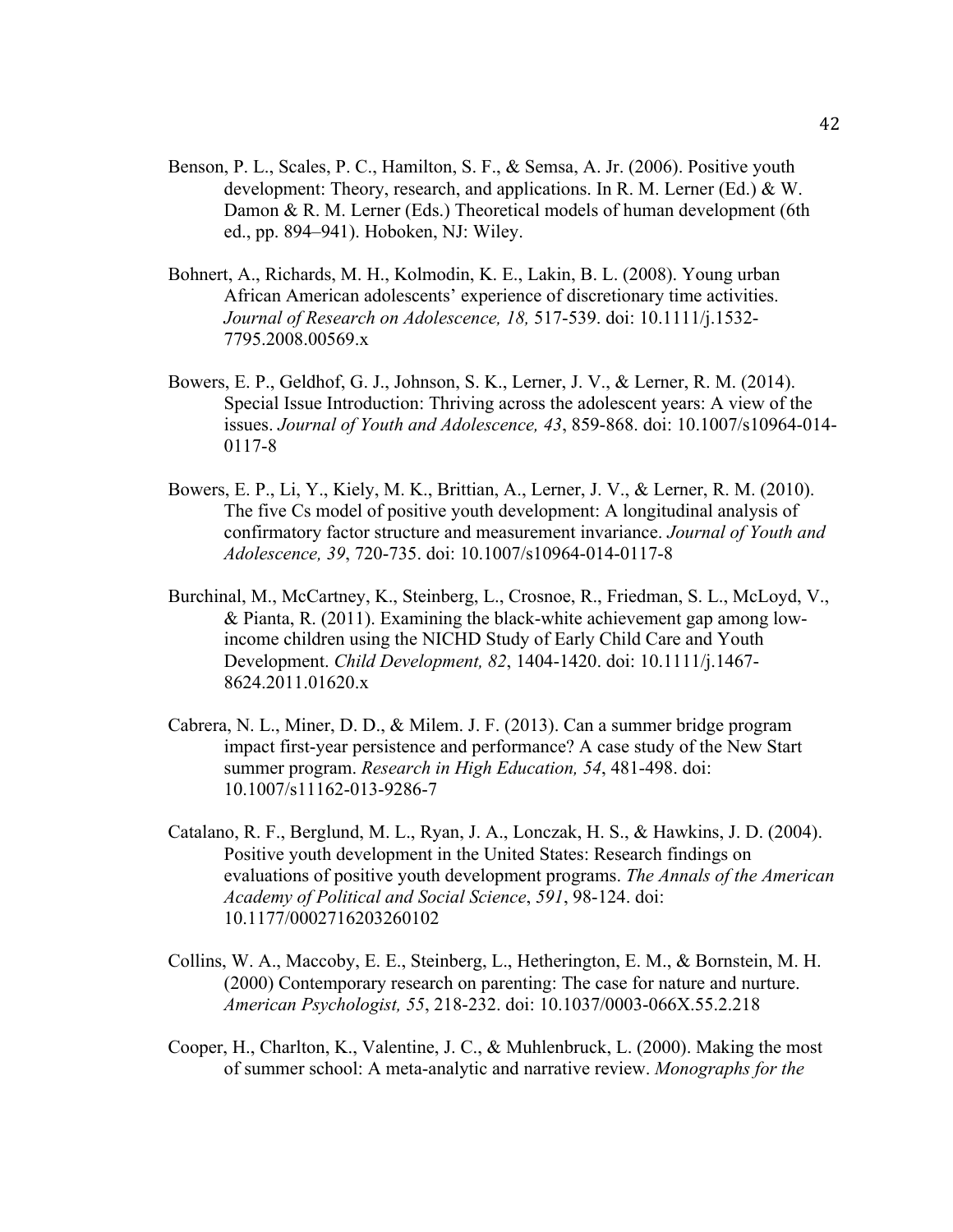*Society for Research in Child Development, 65,* 1-127. Retrieved from: http://www.jstor.org/stable/3181549

- Cooper, H., Nye, B., Charlton, K., James, L., & Greathouse, S. (1996). The effects of summer vacation on achievement test scores: A narrative and meta-analytic review. *Review of Educational Research, 66,* 227-268. doi: 10.3102/00346543066003227
- Cooper, H., Valentine, J. C., Charlton, K., & Melson, A. (2003). The effects of modified school calendars on student achievement and on school and community attitudes. *Review of Educational Research, 73,* 1-52. Retrieved from: http://www.jstor.org/stable/3516042
- Crean, H. F. (2012). Youth activity involvement, neighborhood adult support, individual decision making skills, and early adolescent behaviors: Testing a conceptual model. *Journal of Applied Developmental Psychology, 33*, 175-188. doi: 10.1016/j.appdev.2012.04.003
- Duncan, G. J. & Magnuson, K. (2011). The nature and impact of early achievement skills, attention skills, and behavior problems. In G. J. Duncan & R. J. Murnane (Eds.). *Whither opportunity?* (pp. 47-70). New York, NY: Russell Sage Foundation
- Durlak, J. A., Weissberg, R. P., & Pachan, M. (2010). A meta-analysis of after-school programs that seek to promote personal and social skills in children and adolescents. *American Journal of Community Psychology, 45,* 294-309. doi: 10.1007/s10464-010-9300-6
- Eccles, J., Barber, B. L., Stone, M., & Hunt, J. (2003). Extracurricular activities and adolescent development. *Journal of Social Issues, 59,* 865-889. doi: 10.1046/j.0022-4537.2003.00095.x
- Eccles, J., & Gootman, J. A. (2002). Community programs to promote youth development. Washington, DC: Committee on Community-Level Programs for Youth. Board on Children, Youth and Families, Commission on Behavioral and Social Sciences Education, National Research Council and Institute of Medicine.
- Eccles, J. S. & Wigfield, A. (2002). Motivational beliefs, values and goals. *Annual Review of Psychology, 53,* 109-132. doi: 10.1146/annurev.psych.53.100901.135153
- Eisenberg, N., & Lennon, R. (1983). Sex differences in empathy and related capacities. *Psychological Bulletin, 94*, 100-131. doi: 10.1037/0033-2909.94.1.100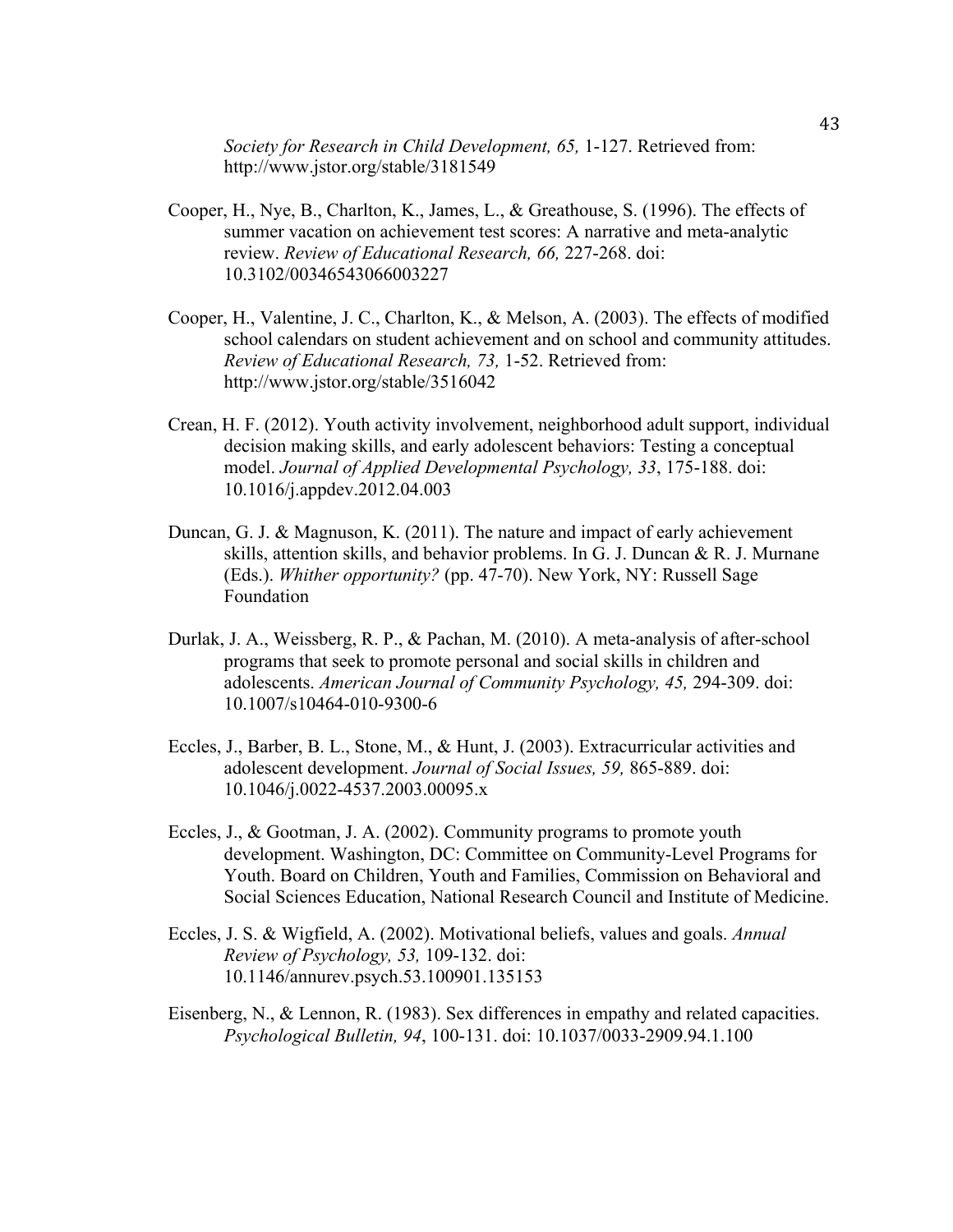- Elliott, M. C., Leventhal, T., Shuey, E. A., Lynch, A. D., & Coley, R. L. (2014). The Home and the 'Hood: Associations Between Housing and Neighborhood Contexts and Adolescent Functioning. *Journal of Research on Adolescence*. Advance online publication. doi: 10.1111/jora.12183
- Fagan, A. A., Wright, E. M., & Pinchevsky, G. M. (2013). The protective effects of neighborhood collective efficacy on adolescent substance use and violence following exposure to violence. *Journal of Youth and Adolescence, 43*, 1498- 1512. doi: 10.1007/s10964-013-0049-8
- Fairchild, R. (2011). Why and how communities should focus on summer learning. *National Civic Review, 100,* 13-20. doi: 10.1002/ncr.20079
- Farb, A. F., & Matjasko, J. L. (2012). Recent advances in research on school-based extracurricular activities and adolescent development. *Developmental Review, 32*, 1-48. doi: 10.1016/j.dr.2011.10.001
- Flanagan, C. (2004). Institutional Support for Morality: Community-based and Neighborhood Organizations. In T. A. Thorkildsen, & H. J. Walberg (Eds). Nurturing morality. (pp. 173-183) New York, NY, US: Kluwer Academic/Plenum Publishers; US.
- Fleming, C. B., Catalano, R. F., Mazza, J. J., Brown, E. C., Haggerty, K. P. & Harachi, T. W. (2008). After-school activities, misbehavior in school, and delinquency from the end of elementary school through the beginning of high school: A test of social development model hypothesis. *Journal of Early Adolescence, 28*, 277-303. doi: 10.1177/0272431607313589
- Fletcher, A. C., Nickerson, P. & Wright, K. L. (2003). Structured leisure activities in middle childhood: Links to well-being. *Journal of Community Psychology, 31*, 641-659. doi: 10.1002/jcop.10075
- Fredricks, J. A., & Simpkins, S. D. (2013). Organized out-of-school activities and peer relationships: Theoretical perspectives and previous research. *New Directions for Child and Adolescent Development, 140*, 1-17. doi: 10.1002.cad/20034
- Fuller-Rowell, T. E., Evans, G. W., Paul, E. & Curtis, D. S. (2014). The role of poverty and chaos in the development of task persistence among adolescents. *Journal of Research on Adolescence.* Advance online publication. doi: 10.1111/jora.12157
- Garst, B., Scheider, I., & Baker, D. (2001). Outdoor adventure program participation impacts on adolescent self-perception. *Journal of Experiential Education*, *24*, 41- 49. doi: 10.1177/105382590102400109
- Geldhof, G. J., Bowers, E. P., Boyd, M. J., Mueller, M. K., Napolitano, C. M., Schmid, K. L., ... & Lerner, R. M. (2014). Creation of short and very short measures of the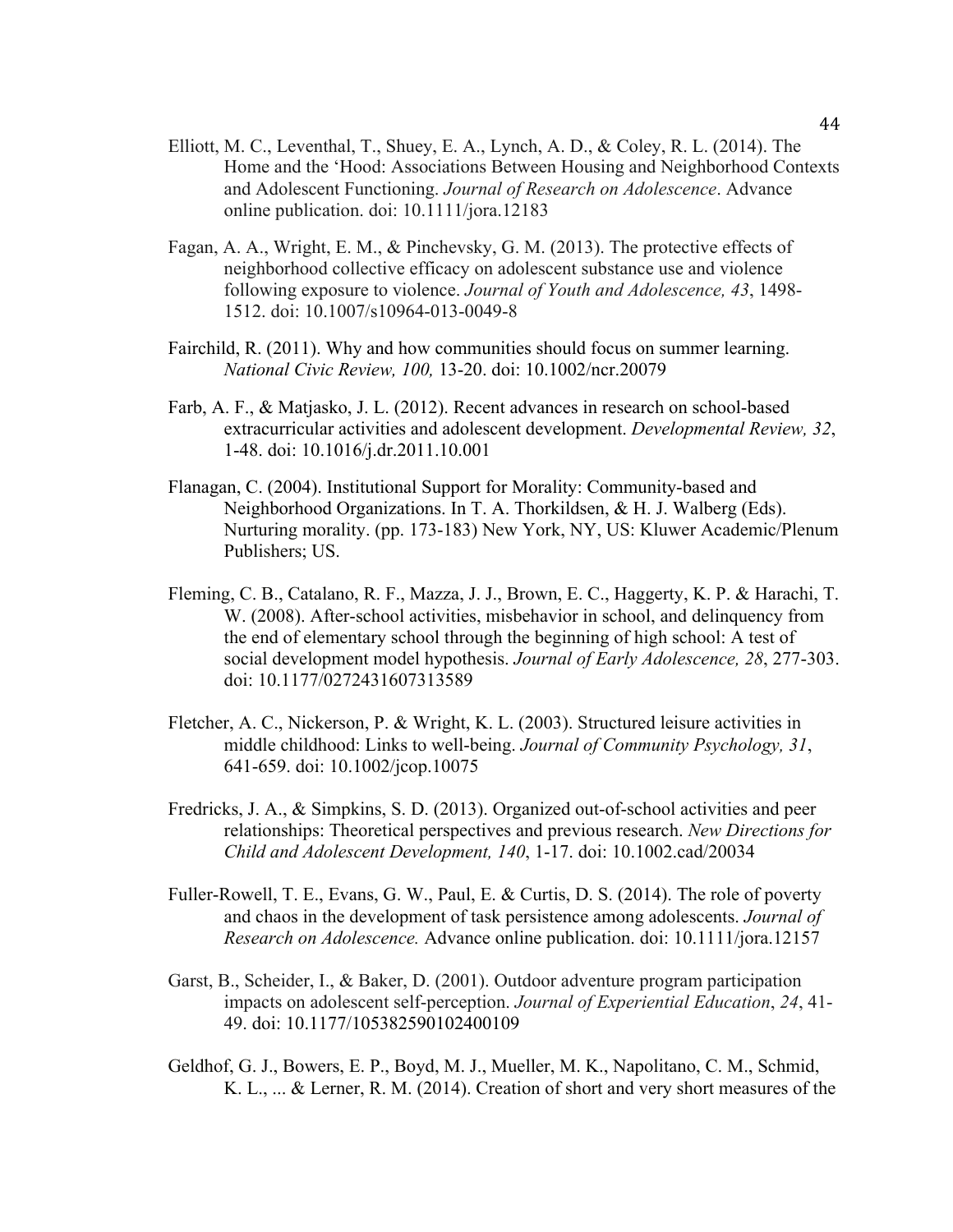five Cs of positive youth development. *Journal of Research on Adolescence, 24*, 163-176. doi: 10.1111/jora.12039

- Gershenson, S. (2013). Do summer time-use gaps vary by socioeconomic status? *American Educational Research Journal, 50*, 1219-1248. doi: 10.3102/0002831213502516
- Greene, K. M., Lee, B., Constance, N., & Hynes, K. (2013). Examining youth and program predictors of engagement in out-of-school time programs. *Journal of Youth and Adolescence*, *42*, 1557-1572. doi: 10.1007/s10964-012-9814-3
- Hall, G., Yohalem, N., Tolman, J., Wilson, A. (2003). How afterschool programs can most effectively promote positive youth development as a support to academic achievement: A report commissioned by the Boston After-School for all Partnership. National Institute on Out-of-School Time and the Forum for Youth.
- Halpern, R. (2000). The promise of after-school programs for low-income children. *Early Childhood Research Quarterly, 15*, 185-214. doi: 10.1016/S0885-2006(00)00056- 9
- Hamilton, S. F. (2014). On the 4-H study of positive youth development. *Journal of Youth and Adolescence, 43*, 1008-1011. doi: 10.1007/s10964-014-0121-z
- Hamilton, S. F., Hamilton, M. A., Pittman, K. In S. F. Hamilton & M.A. Hamilton (Eds). 2004. *The Youth Development Handbooks: Coming of Age in American Communities* (pp. 3-22). Thousand Oaks: Sage Publications, Inc
- Hardy, M. C. (1935). The out-of-school activities of well-adjusted and poorly adjusted elementary school pupils. *Journal of Educational Psychology, 26*, 455-467. doi: 10.1037/h0053702
- Harter, S. (1982). The perceived competence scale for children. *Child Development*, *53*, 87-97. Retrieved from: http://www.jstor.org/stable/1129640
- Hofferth, S. L. (1995). Caring for children at the poverty line. *Children and Youth Services Review, 17*, 61-90. doi: 10.1016/0190-7409(95)00004-V
- Huang, D., Kim, K. S., Marshall, A. & Perez, P. (2005). Keeping kids in school: An LA's BEST Example. A study examining the long-term impact of LA's BEST on students' dropout rates. (Report Number: 021891). Los Angeles, CA: The Regents of University of California. Retrieved from: http://www.lasbest.org/imo/media/doc/Keeping\_Kids\_in\_School.pdf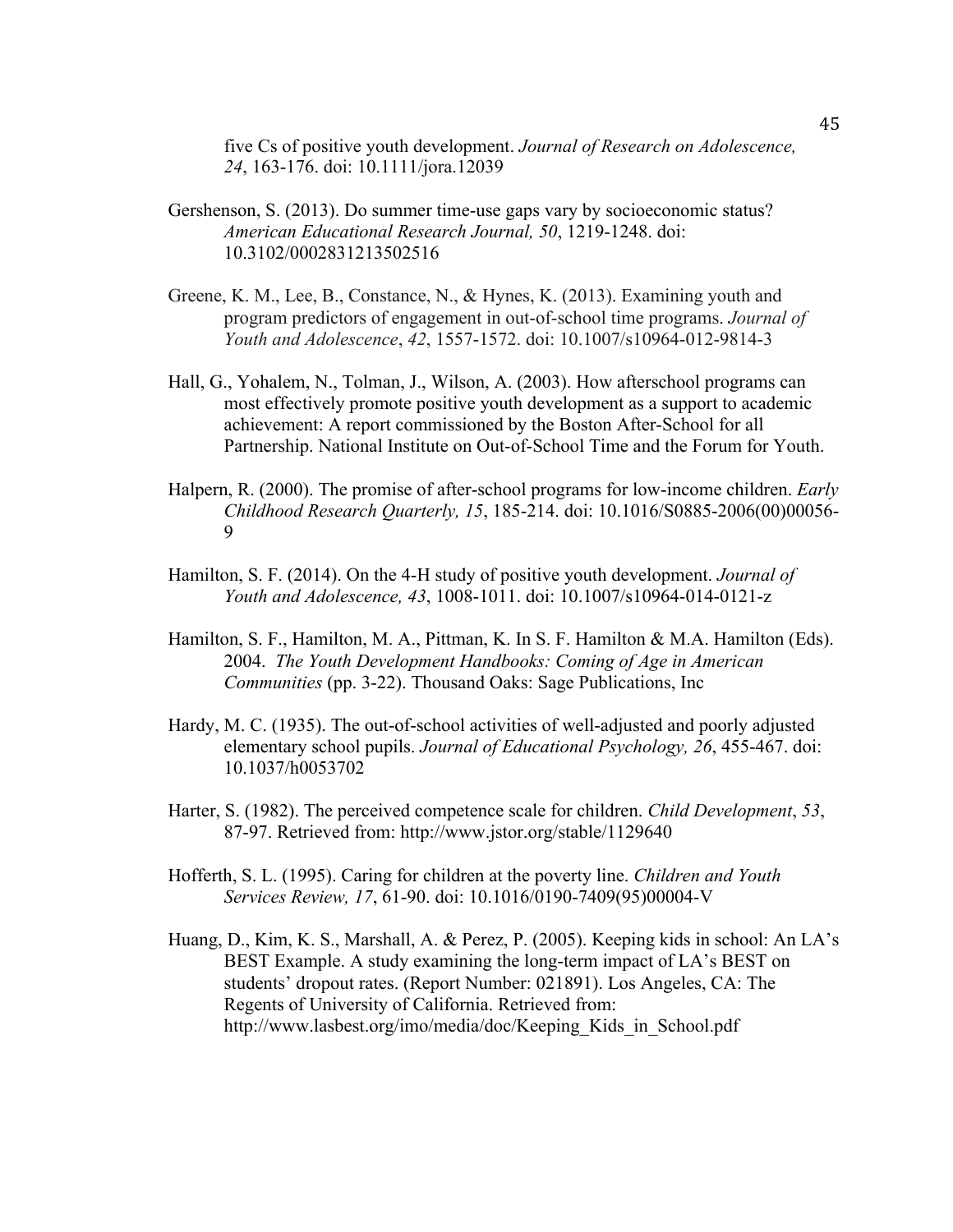- Illinois Department of Human Services (2010). *Market rate survey of licensed childcare programs in Illinois.* Retrieved from: https://www.dhs.state.il.us/OneNetLibrary/27897/documents/HCDdocuments/Chi ldCare/2010MarketRateSurveyFINAL.pdf
- Jelicic, H., Bobek, D. L., Phelps, E., Lerner, R. M., Lerner, J. V. (2007). Using positive youth development to predict contribution and risk behaviors in early adolescence: Findings from the first two waves of the 4-H Study of positive youth development. *International Journal of Behavioral Development, 31*, 263-273. doi: 10.1177/0165025407076439
- Kim, J. (2004). Summer reading and the ethnic achievement gap. *Journal of Education for Students Placed at Risk, 9*, 169-188. doi: 10.1207/15327671espr0902\_5
- Kirschman, K. J. B., Roberts, M. C., Shadlow, J. O. & Pelley, T. J. (2010). An evaluation of hope following a summer camp for inner-city youth. *Child & Youth Care Forum, 39,* 385-396. doi: 10.1007/s10566-010-9119-1
- Lam, C. B. & McHale, S. M (2014). Time use as a cause and consequence of youth development. *Child Development Perspectives*. Advance online publication. doi: 10.1111/cdep12100
- Lam, C. B., McHale, S. M., & Crouter, A. C. (2014). Time with peers from middle childhood to late adolescence: Developmental course and adjustment correlates. *Child Development, 85,* 1677-1693. doi: 10.1111/cdev.12235
- Larson, R. W. (2001). How U.S. children and adolescents spend time: What it does (and doesn't) tell us about their development. *Current Directions in Psychological Science, 10,* 160-164. doi: 10.1111/1467-8721.00139
- Larson, B. A. (2007). Adventure camp programs, self-concept, and their effects on behavioral problem adolescents. *Journal of Experiential Education*, *29*, 313-330. doi: 10.1177/105382590702900304
- Lauer, P. A., Akiba, M., Wilkerson, S. B., Apthorp, H. S., Snow, D., & Martin-Glenn, M. L. (2006). Out-of-school time programs: A meta-analysis of effects for at-risk students. *Review of Educational Research, 76*, 275–313. doi: 10.3102/00346543076002275
- Lerner, R. M., Lerner, J. V., Almerigi, J. B., Theokas, C., Phelps, C., Gestsdottir, S….von Eye (2005). Positive youth development, participation in community youth development programs, and community contributions of fifth-grade adolescents: Findings from the first wave of the 4-H study of positive youth development. *The Journal of Early Adolescence, 25*, 17-71. doi: 10.1177/027243160427261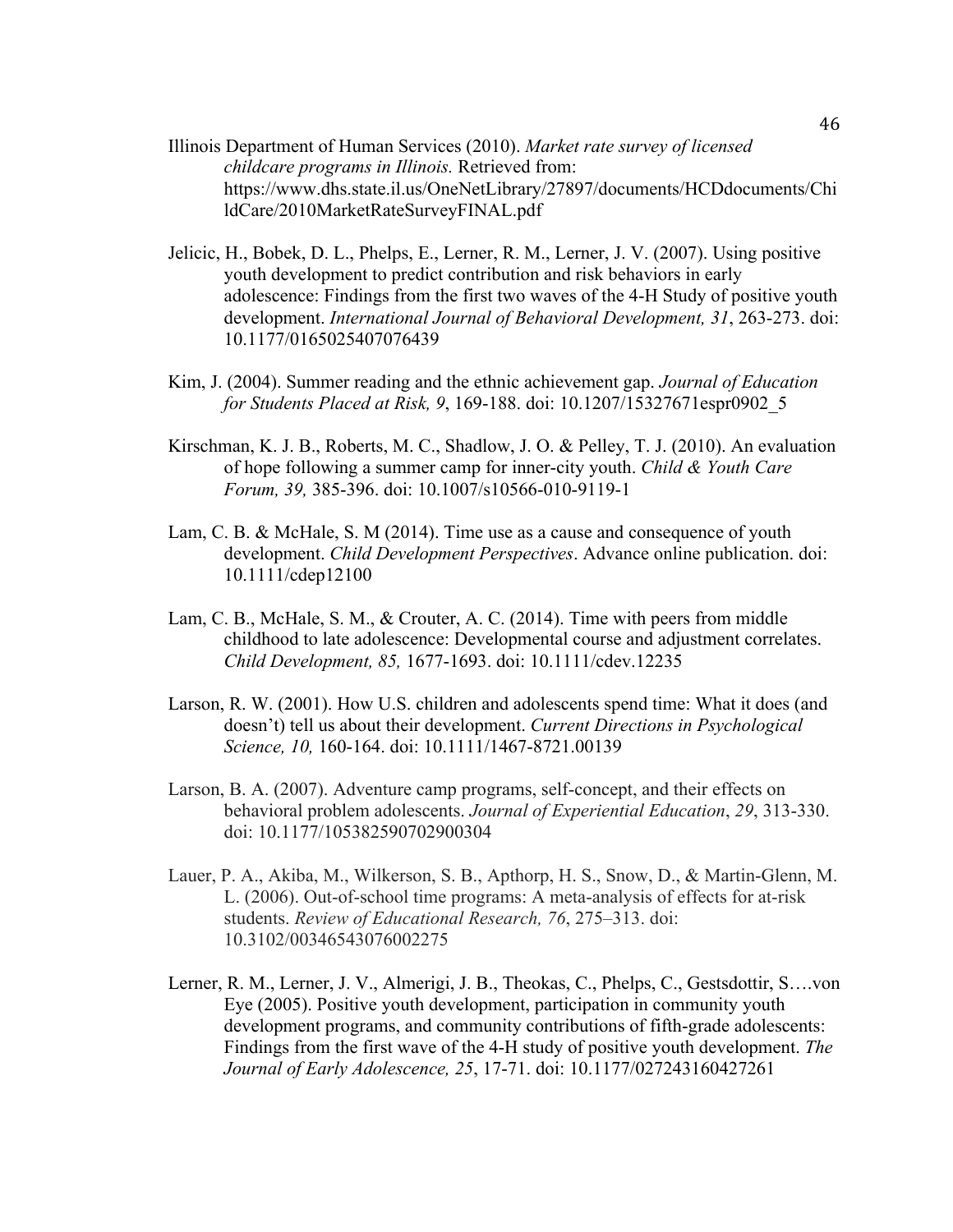- Lerner, R. M., Lerner, J. V., Lewin-Bizan, S., Bowers, E. P., Boyd, M. J., Mueller, M. K., ... & Napolitano, C. M. (2011). Positive youth development: Processes, programs, and problematics. *Journal of Youth Development*, *6*, 40-64. Retrieved from: http://web.memberclicks.com/mc/page.do?sitePageId=101250&orgId.naeha
- Light, J. M., Rusby, J. C., Nies, K. M. & Snijders, T. A. B. (2013). Antisocial behavior trajectories and school victimizations within and between school years in early adolescence. *Journal of Research on Adolescence, 24*, 322-336. doi: 10.1111/jora.12055
- Li-Grining, C. P. L. (2012). The role of cultural factors in the development of Latino preschooler's self regulation. *Child Development Perspectives, 6*, 210-217. doi: 10.1111/j.1750-8606.2012.00255.x
- Mahoney, J. L., & Cairns, R. B. (1997). Do extracurricular activities protect against early school dropout? *Developmental Psychology, 33*, 241-253. doi: 10.1037/0012- 1649.33.2.241
- Mahoney, J. L., Cairns, B. D., Farmer, T. W. (2003). Promoting interpersonal competence and educational success through extracurricular activity participation. *Journal of Educational Psychology, 95*, 409-418. doi: 10.1037.0022- 0663.95.2.409
- Mahoney, J. L. & Stattin, H. (2000). Leisure activities and adolescent antisocial behavior: The role of structure and social context. *Journal of Adolescence, 23*, 113-127. doi: 10.1006/jado.2000.0302
- Mahoney, J. L., Vandell, D. L., Simpkins, S., & Zarrett, N. (2009). Adolescent out-ofschool activities. In R. M. Lerner & L. Steinberg (Eds.) *Handbook of Adolescent Psychology, Volume 2*, (pp. 228-269) doi: 10.1002/9780470479193.adlpsy002008
- Marsh, P. (1999). Do camp enhance self-esteem? *Camping Magazine, 72,* 36-40. Retrieved from: http://eric.ed.gov/?id=EJ595840
- McCartney, K., Bub, K. L. and Burchinal, M. R. (2006), VI. Selection, detection, and reflection. *Monographs of the Society for Research in Child Development, 71*, 105–126. doi: 10.1111/j.1540-5834.2006.00407.x
- McCombs, J. S., Augustine, C. H., Schwartz, H. L., Bodilly, S. J., McInnis, B., Lichter, D. S. & Cross, A. B. (2011). *Making summer count: How summer programs can boost children's learning*. (Report Number: MG-1120). Rand Corporation.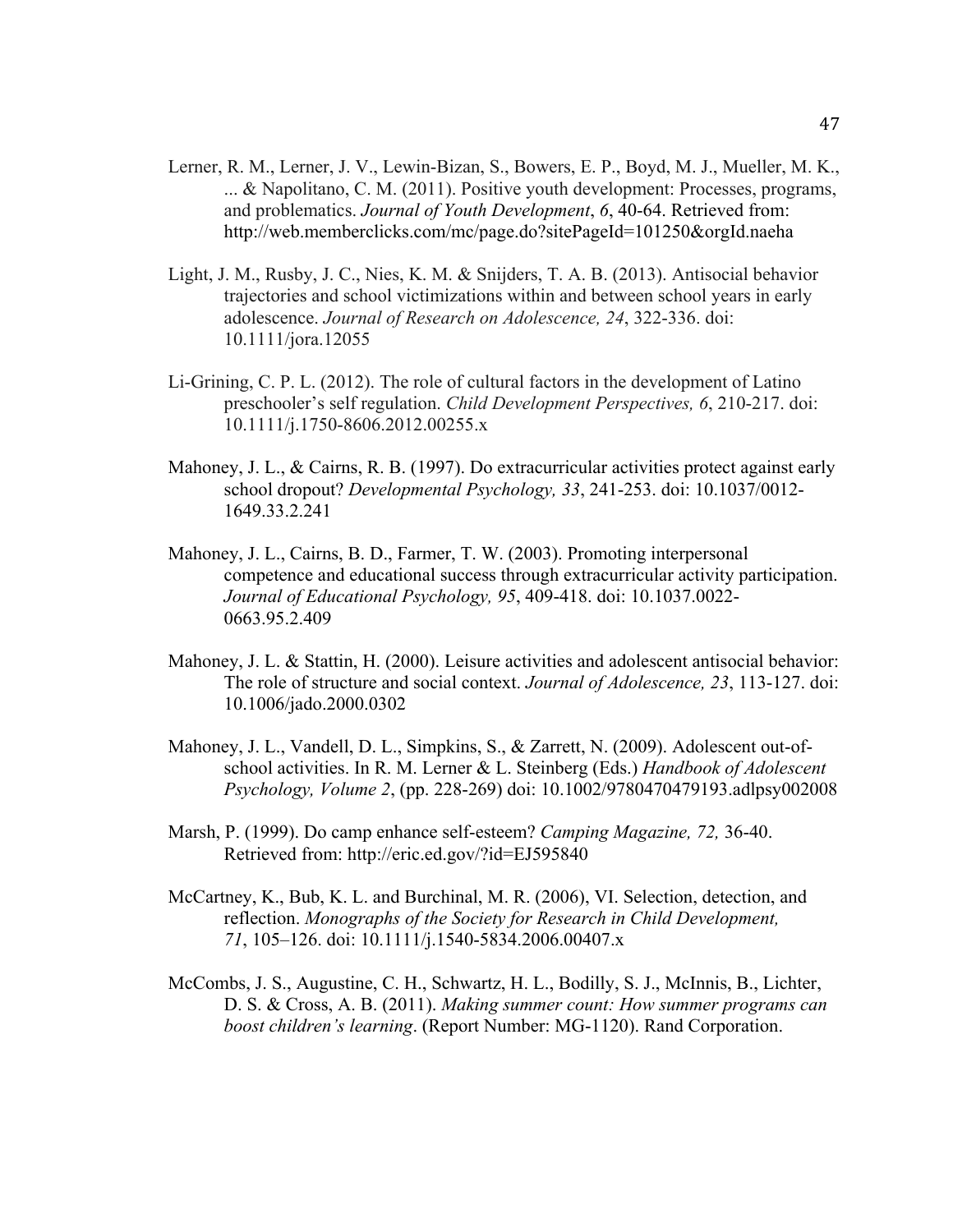- McDonald, C. C., Deatrick, J. A., Kassam-Adams, N., & Richmond, T. S. (2011). Community violence exposure and positive youth development in urban youth. *Journal of Community Health, 36*, 925-932. doi: 10.1007s10900-011-9391-5
- Nelson, I. A. & Gastic, B. (2009). Street ball, swim team and the sour cream machine: A cluster analysis of out of school time participation portfolios. *Journal of Youth and Adolescence, 38,* 1172-1186. doi: 10.1007/s10964-008-9372-x
- Ng, J., Wolf-Wendel, L., & Lombardi, K. (2014). Pathways from middle school to college: Examining the impact of an urban, precollege preparation program. *Education and Urban Society, 46*, 672-298. doi: 10.1177/00131245124512470161
- Osgood, D. W., Wilson, J. K., O'Malley, P. M., Bachman, J. G., & Johnston, L. D. (1996). Routine activities and individual deviant behaviors. *American Sociological Review, 61*, 635-655. Retrieved from: http://www.jstor.org/stable/2096397
- Ozer, E. J., & Schotland, M. (2011). Psychological empowerment among urban youth: Measure development and relationship to psychosocial functioning. *Health Education and Behavior, 38*, 348-356. doi: 19.1177/1090198110373734
- Parente, M. E., Sheppard, A., & Mahoney, J. L. (2012). Parental knowledge as a mediator of the relation between adolescent summer care arrangement configuration and adjustment the following school year. *Applied Developmental Science, 16*, 84-92. doi: 10.1080/1088869.1.2012.667341
- Pedersen, S., & Seidman, E. (2005). Contexts and correlates of out-of-school activity participation among low-income urban adolescents. In J. L. Mahoney, R. W. Larson, J. S. Eccles (Eds). *Organized Activities as Contexts of Development* (pp. 85- 109) Mahwah, NJ: Lawrence Erlbaum Associates, Inc.
- Popkin, S. J., Acs, G. & Smith, R. S. (2009). The Urban Institute's Program on Neighborhoods and Youth Development: Understanding How Place Matters for Kids. Washington, DC: The Urban Institute.
- Posner, J. K. & Vandell, D. L. (1994). Low-income children's after-school care: Are there beneficial effects of after-school program? *Child Development, 65*, 440-456. doi: 10.1111/j.1467-8624.1994.tb00762.x
- Ramey, H. L., & Rose‐Krasnor, L. (2012). Contexts of structured youth activities and positive youth development. *Child Development Perspectives*, *6*, 85-91. doi: 10.1111/j.1750-8606.2011.00219.x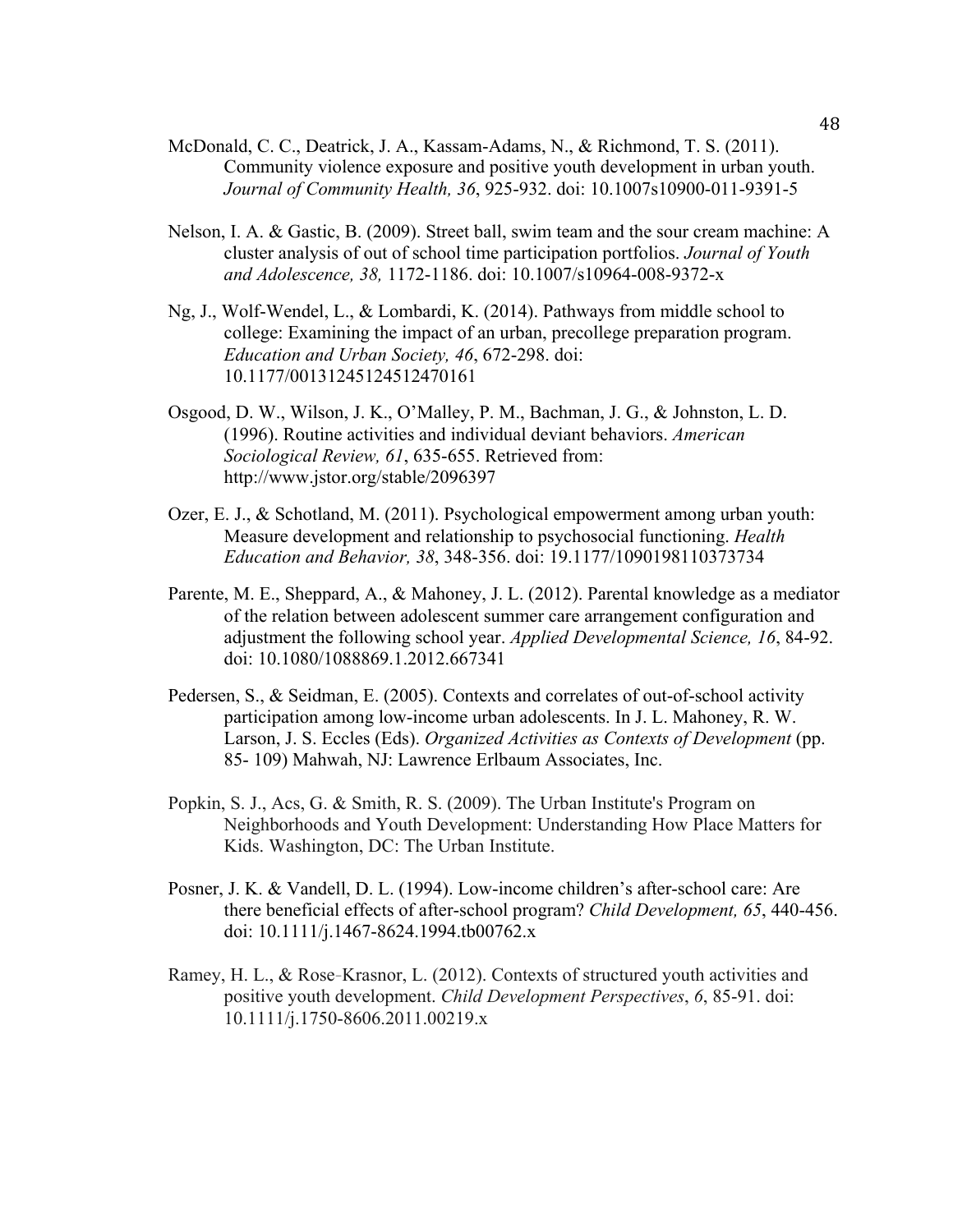- Randall, E. T., & Bohnert, A. M. (2012). Understanding threshold effects of organized activity involvement in adolescents: Sex and family income as moderators. *Journal of Adolescence*, *35*, 107-118. doi: 10.1016/j.adolescence.2011.05.004
- Reardon, S. F. (2011). The widening academic achievement gap between the rich and the poor: New evidence and possible explanations. In G. Duncan & R. J. Murnane (Eds.) *Whither opportunity*, (pp. 91-116). New York, NY: Russell Sage Foundation
- Riley, A. & Anderson-Butcher, D. (2012). Participation in a summer sport-based youth development program for disadvantaged youth: Getting the parent perspective. *Children and Youth Services Review, 34*, 1367-1377. doi: 10.1016/j.childyouth.2012.03.008
- Riggs, N. R., Bohnert, A. M., Guzman, M. D., & Davidson, D. (2010). Examining the potential of community-based after-school programs for Latino youth. *American Journal of Community Psychology, 45*, 417-429. doi: 10.1007/s10464-010-9313-1
- Rose-Krasnor, L., Busseri, M. A., Willoughby, T., & Chalmers, H. (2006). Breadth and intensity of youth activity involvement as context for positive development. *Journal of Youth and Adolescence, 35*, 365-379. doi: 10.1007/s10964-006-9037-6
- Roth, J., Brooks-Gunn, J., Murray, L., Foster, W. (1998). Promoting healthy adolescents: Synthesis of youth development program evaluations. *Journal of Research on Adolescence, 8*, 423-459. doi: 10.1207/s15327795jra0804\_2
- Roth, J. L., Brooks-Gunn, J. (2003). What exactly is a youth development program? Answers from research and Practice. *Applied Developmental Science, 7*, 94-111. doi: 10.1207/S15324800XADS0702\_6
- Roth, J. L., Malone, L. M., Brooks-Gunn, J. (2010). Does the amount of participation in afterschool programs relate to developmental outcomes? A review of the literature. *American Journal of Community Psychology, 45*, 310-324. doi: 10.1007/s10464-010-9304-3
- Sanderson, R. C., & Richardson, M. H. (2010). The after-school needs and resources of a low-income urban community: Surveying youth and parents for community change. *American Journal of Community Psychology, 45*, 430-440. doi: 10.1007/s10464-010-9309-x
- Scales, P. C., Benson, P. L., Leffert, N., & Blyth, D. A. (2000). Contribution of developmental assets to the prediction of thriving among adolescents. *Applied Developmental Science, 4*, 27-46. doi: 10.1207/S1532480XADS0401\_3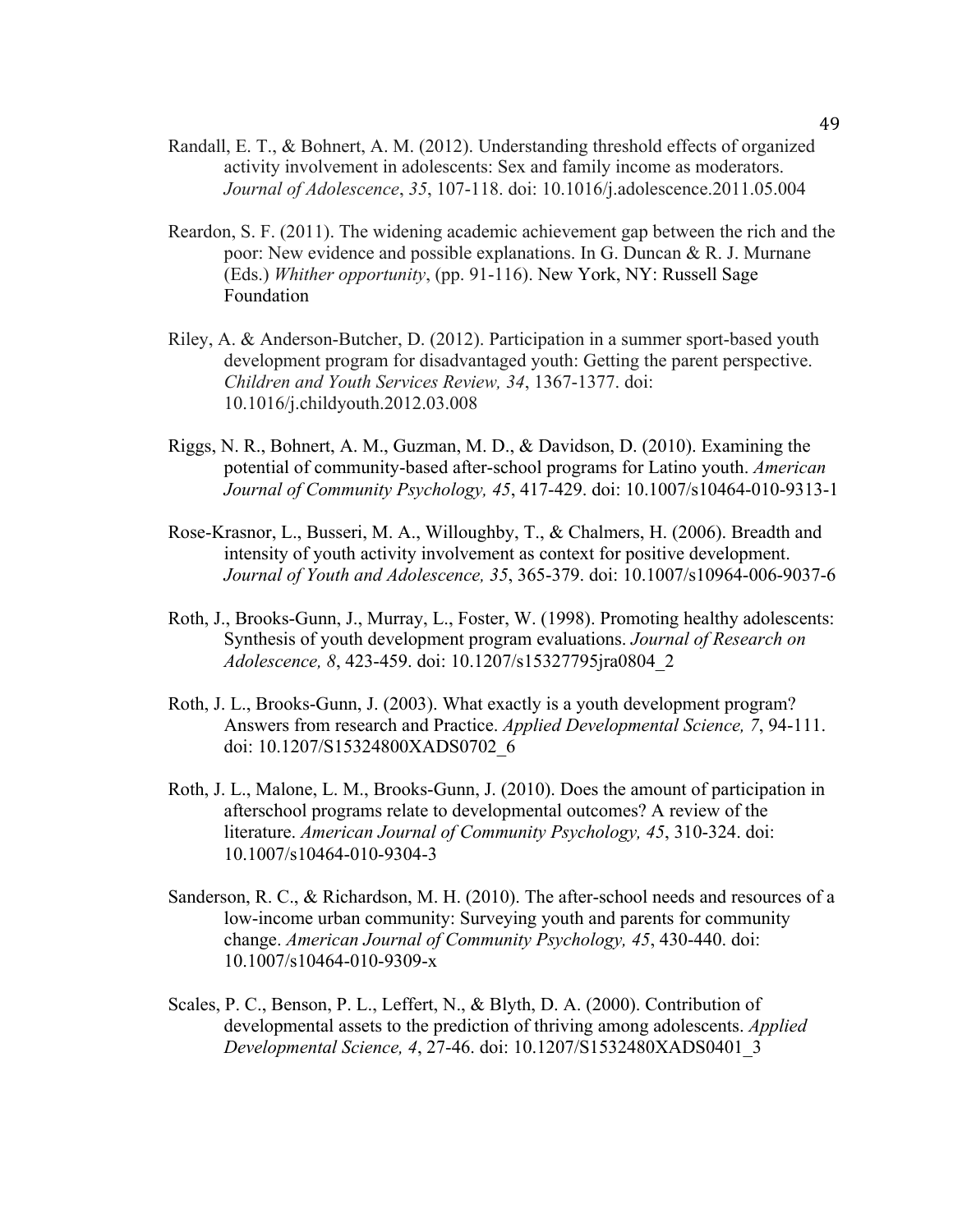- Shadish, W. R., Cook, T. D., & Campbell, D. T. (2002). *Experimental and quasiexperimental designs for generalized causal inference*. Wadsworth Cengage learning. Retrieved from: http://impact.cgiar.org/pdf/147.pdf
- Simpkins, S. C., Little, P. M. D., & Weiss, H. B. (2004). *Understanding and measuring attendance in out*-*of*-*school time programs* (Number 7). Retrieved from http://www.gse.harvard.edu/hfrp/content/projects/afterschool/resources/issuebrief 7.pdf
- Slates, S. L., Alexander, K. L., Entwisle, D. R., & Olson, L. S. (2013). Counteracting summer slide: Social capital resources within socioeconomically disadvantaged families. *Journal of Education for Students Placed at Risk, 173*, 165-185. doi: 10.1080/10824669.2012.688171
- Thurber, C. A., Scanlin, M. M., Scheuler, L., & Henderson, K. A. (2007). Youth development outcomes of the camp experience: Evidence for multidimensional growth. *Journal of Youth and Adolescence, 36*, 241-254. doi: 10.1007/s10964- 006-9142-6
- Travis, R. & Leech, T. G. (2014). Empowerment-Based Positive Youth Development: A New Understanding of Healthy Development for African American Youth. *Journal of Research on Adolescence, 24*, 93-116. doi: 10.1111/jora.12062
- Turkle, S. (2012). *Alone Together: Why We Expect More from Technology and Less Each Other*. New York: Basic Books.
- Williams, A. L. & Merten, M. J. (2015). Characteristics of early community adversity, social resources, and adolescent long-term mental health. *Journal of Community Psychology, 43*, 125-141. doi: 10.1002/jcop.21669
- Woodcock, R. W., McGrew, K. S., & Mather, N. (2001). *Woodcock-Johnson tests of achievement*. Itasca, IL: Riverside Publishing.
- Zeldin, S., Krauss, S. E., Collura, J., Lucchesi, M. & Sulaiman, A. H. (2014). Conceptualizing and measuring youth-adult partnership in community programs: A cross national study. *American Journal of Community Program, 53,* 337-347. doi: 10.1007/s10464-014-9676-9
- Zmuda, J. & Bradshaw, C. P. (2012). Social and emotional learning and academic achievement. In J. Hattie & E. M. Anderman (Eds.), *International Guide to Student Achievement* (pp. 173-175) New York: Taylor & Francis